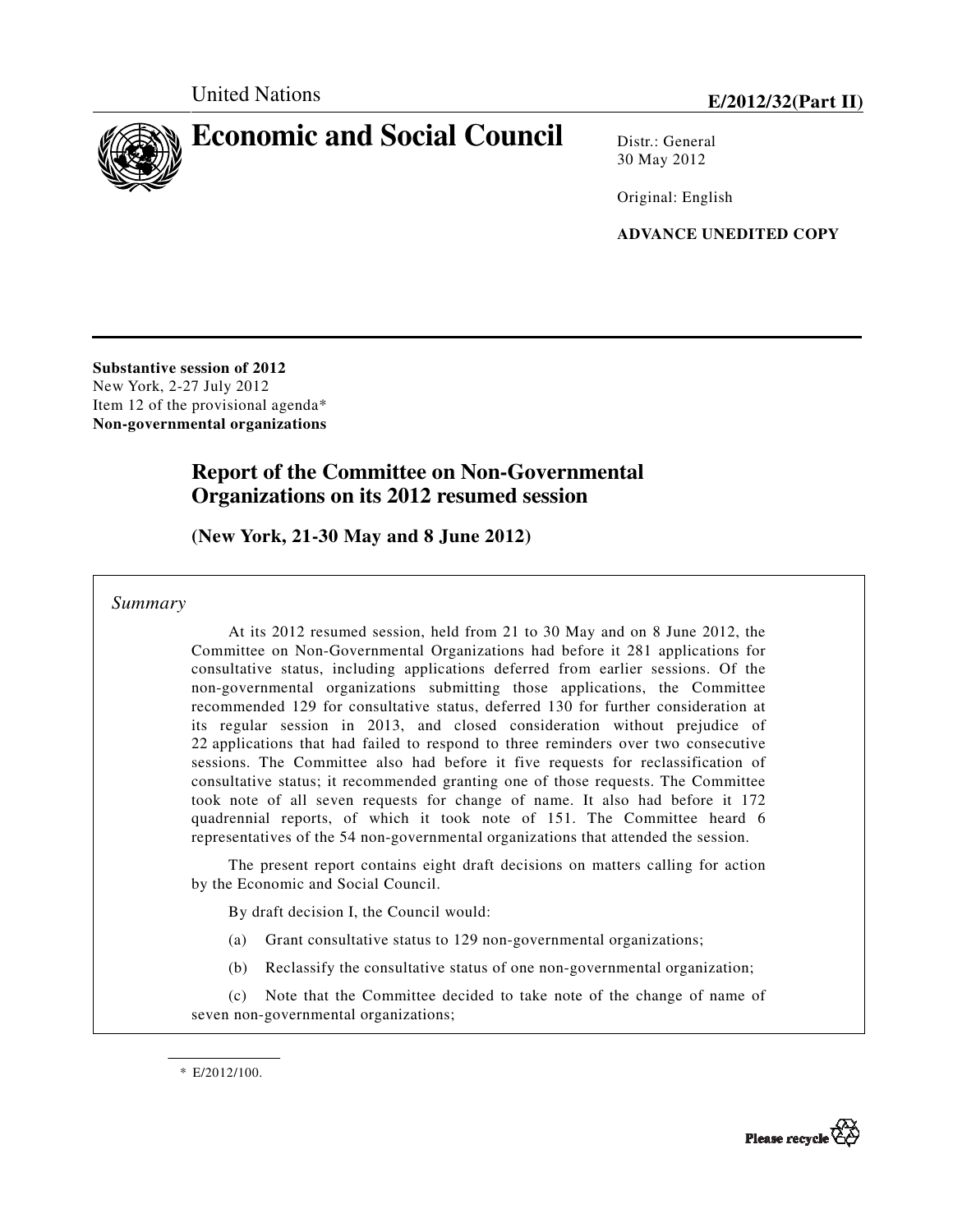(d) Note that the Committee took note of the quadrennial reports of 151 non-governmental organizations, including new and deferred reports.

 (e) Close without prejudice consideration of the request for consultative status made by 22 non-governmental organizations after the organizations had failed to respond to three reminders over the course of two consecutive sessions.

 By draft decision II, the Council would decide to withdraw the status of the non-governmental organization Interfaith International.

 By draft decision III, the Council would suspend, for a period of one year, the consultative status of 202 organizations with outstanding quadrennial reports.

 By draft decision IV, the Council would decide to reinstate the consultative status of 27 organizations that had submitted their outstanding quadrennial reports.

 By draft decision V, the Council would decide to withdraw the consultative status of 75 organizations with continued outstanding quadrennial reports.

 By draft decision VI, the Council would take note of the withdrawal of consultative status requested by two non-governmental organizations.

 By draft decision VII, the Council would approve the provisional agenda for the 2013 session of the Committee.

By draft decision VIII, the Council would take note of the present report.

 By taking note of the present report, the Council takes note of the statement by the Chair of the Committee on the reinstatement of status of the non-governmental organization Centre Europe-tiers monde.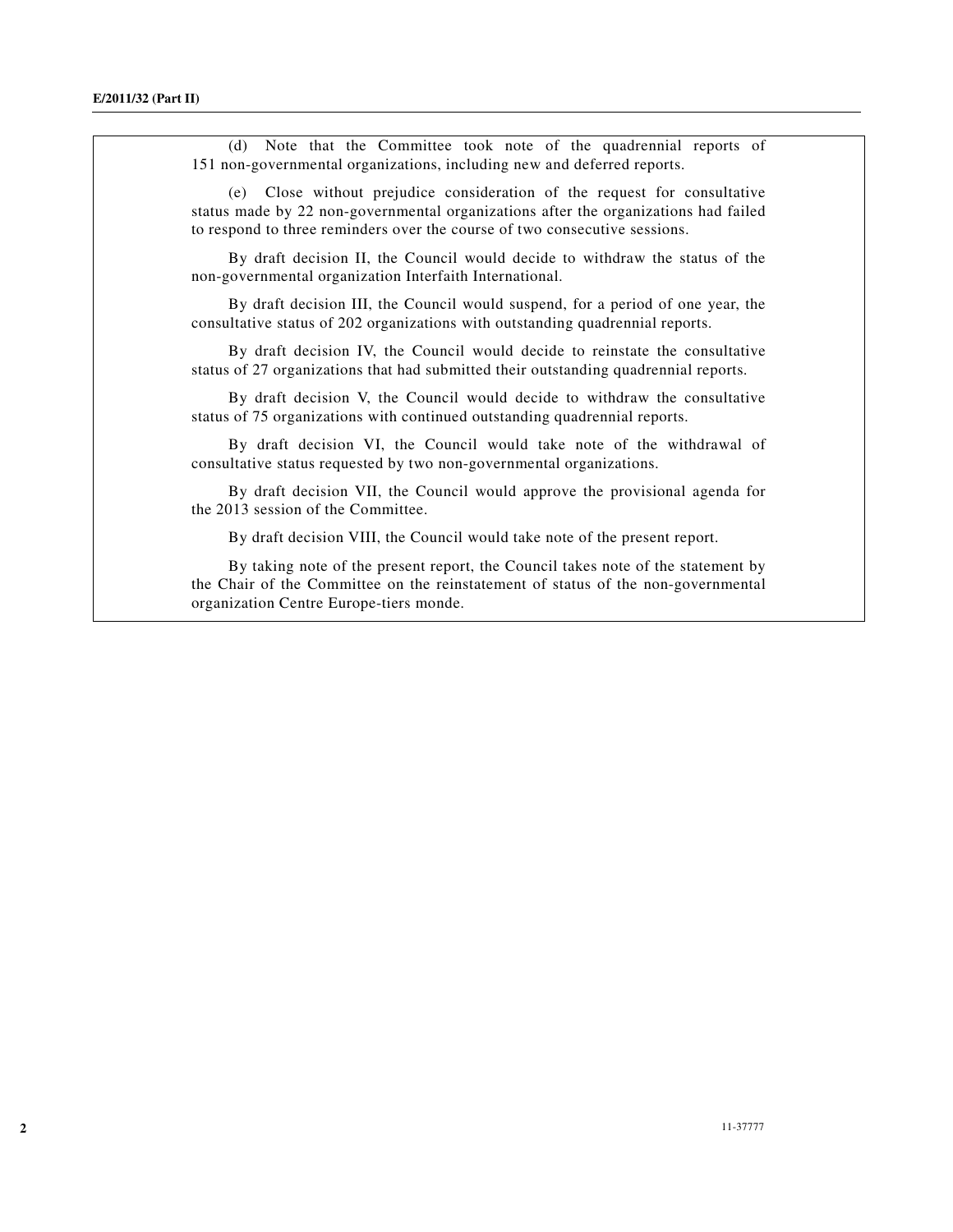*Page*

# Contents

| Ι.  | Matters calling for action by the Economic and Social Council or brought to its attention        |                                                                                                                                                                                      |  |
|-----|--------------------------------------------------------------------------------------------------|--------------------------------------------------------------------------------------------------------------------------------------------------------------------------------------|--|
|     |                                                                                                  |                                                                                                                                                                                      |  |
|     |                                                                                                  | Draft decision I<br>Applications for consultative status and requests for reclassification received from                                                                             |  |
|     |                                                                                                  | Draft decision II<br>Withdrawal of consultative status of the non-governmental organization Interfaith<br>International                                                              |  |
|     |                                                                                                  | Draft decision III<br>Suspension of consultative status of non-governmental organizations with outstanding<br>quadrennial reports, pursuant to Council resolution 2008/4             |  |
|     |                                                                                                  | Draft decision IV<br>Reinstatement of consultative status of non-governmental organizations that submitted<br>outstanding quadrennial reports, pursuant to Council resolution 2008/4 |  |
|     |                                                                                                  | Draft decision V<br>Withdrawal of consultative status of non-governmental organizations in accordance                                                                                |  |
|     |                                                                                                  | Draft decision VI                                                                                                                                                                    |  |
|     |                                                                                                  | Draft decision VII<br>Dates of and provisional agenda of the 2013 session of the Committee on                                                                                        |  |
|     |                                                                                                  | Draft decision VIII<br>Report of the Committee on Non-Governmental Organizations on its 2012 resumed<br>session                                                                      |  |
| II. |                                                                                                  | Applications for consultative status, requests for reclassification and quadrennial reports                                                                                          |  |
|     | А.                                                                                               | Applications for consultative status and requests for reclassification deferred from                                                                                                 |  |
|     | <b>B.</b>                                                                                        | New applications for consultative status and new requests for reclassification                                                                                                       |  |
|     | III. Quadrennial reports submitted by non-governmental organizations in consultative status with |                                                                                                                                                                                      |  |
|     | А.                                                                                               | Quadrennial reports submitted by non-governmental organizations in consultative status<br>with the Council that had been deferred at the resumed session                             |  |
|     | Β.                                                                                               | Review of quadrennial reports submitted by non-governmental organizations in                                                                                                         |  |
| IV. | Strengthening of the Non-Governmental Organizations Branch of the Department of                  |                                                                                                                                                                                      |  |
| V.  | Review of the methods of work of the Committee: implementation of Council resolution             |                                                                                                                                                                                      |  |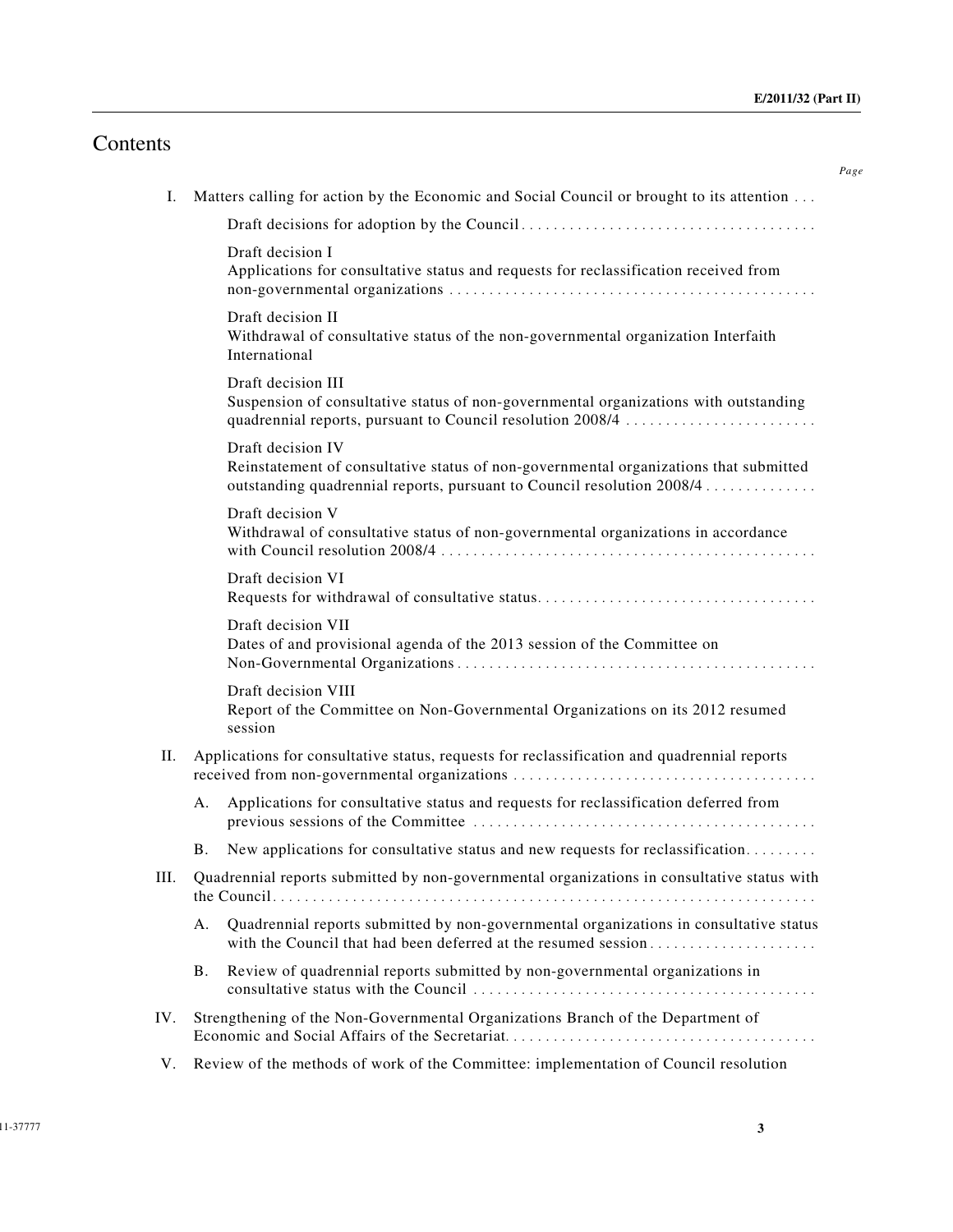|       | 1996/31, including the process of accreditation of representatives of non-governmental |                                                                  |  |
|-------|----------------------------------------------------------------------------------------|------------------------------------------------------------------|--|
|       |                                                                                        |                                                                  |  |
| VI.   |                                                                                        | Consideration of special reports and complaints by Member States |  |
| VII.  |                                                                                        |                                                                  |  |
|       |                                                                                        |                                                                  |  |
|       |                                                                                        |                                                                  |  |
|       |                                                                                        |                                                                  |  |
|       |                                                                                        |                                                                  |  |
| VIII. |                                                                                        |                                                                  |  |
|       |                                                                                        |                                                                  |  |

## Annex I

Letter dated 11 May 2012 from the Deputy Permanent Representative of Israel to the United Nations, addressed to the Chief of the Non-Governmental Organizations Branch of the Department of Economic and Social Affairs of the Secretariat

## Annex II

Letter dated 15 May 2012 from the Acting Permanent Representative of Pakistan to the United Nations addressed to the Chair of the Committee on Non-Governmental Organizations

## Annex III

Statement delivered by the Representative of Turkey at the  $18<sup>th</sup>$  meeting, on 21 May 2012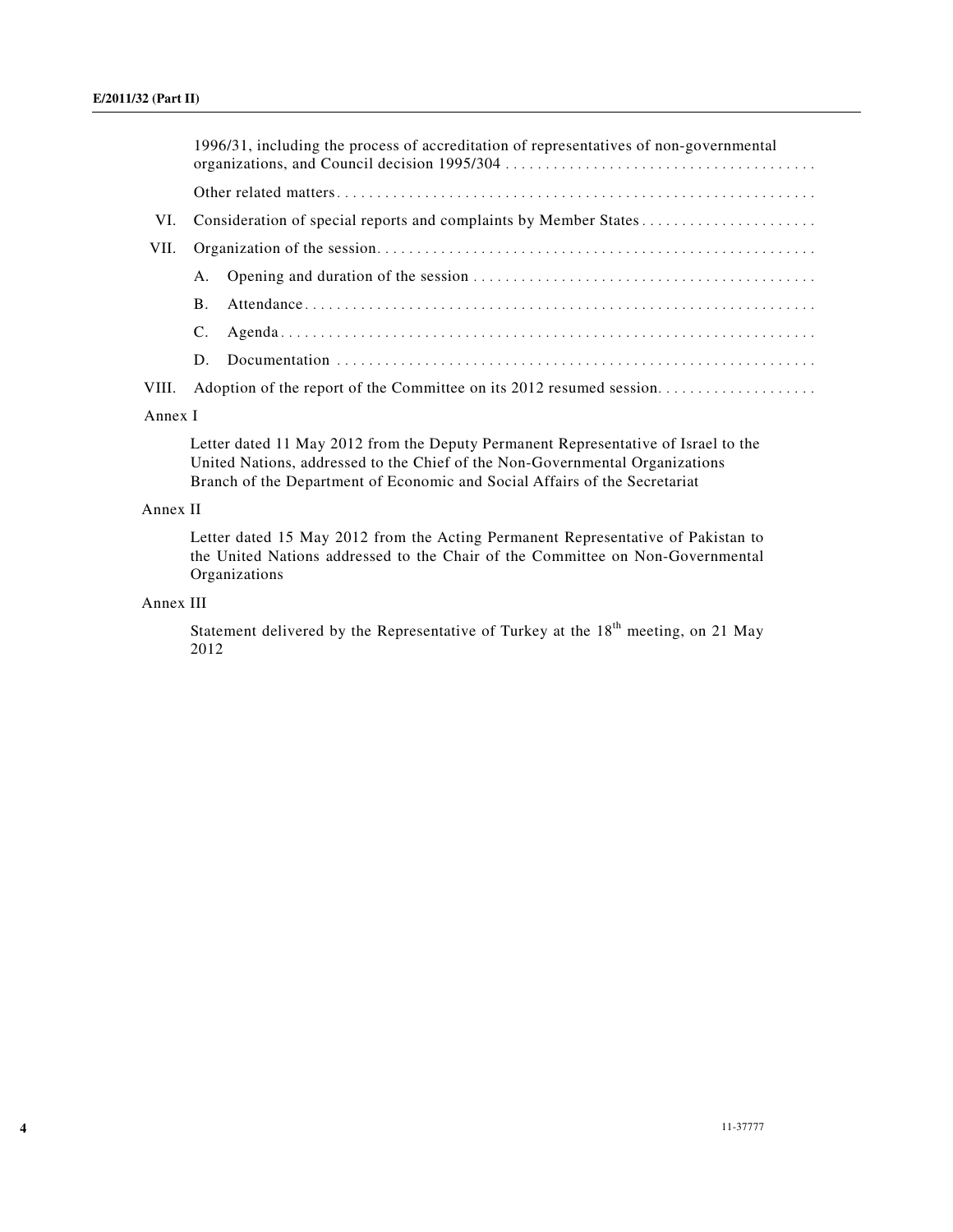# **I. Matters calling for action by the Economic and Social Council or brought to its attention**

## **Draft decisions for adoption by the Council**

1. The Committee on Non-Governmental Organizations recommends to the Economic and Social Council the adoption of the following draft decisions:

#### **Draft decision I**

## **Applications for consultative status and requests for reclassification received from non-governmental organizations**

The Economic and Social Council decides:

 (a) To grant consultative status to the following 129 nongovernmental organizations:

#### *Special consultative status*

- 1. A la Vista! Communication Sociale
- 2. Abiodun Adebayo Welfare Foundation
- 3. ACT Alliance Action by Churches Together
- 4. Afghan Poverty Relief
- 5. AIDS Healthcare Foundation
- 6. All India Christian Council
- 7. Alliance for Africa Ltd/Gte
- 8. Alzheimers Disease International The International Federation of Alzheimers Disease and Related Disorders Societies Inc.
- 9. Apne Aap Women World Wide (India) Trust
- 10. Architects for Peace Inc.
- 11. Asabe Shehu Yar'Adua Foundation
- 12. Asociación para el Desarrollo "Foro Rural Mundial"
- 13. Association for Social and Environmental Development
- 14. Association of the Indigenous Peoples in the Ryukyus
- 15. Autism Speaks Inc
- 16. Autonomous Women's Center
- 17. Beit Issie Shapiro Amutat Avi
- 18. Bridges of Hope Project, Inc.
- 19. British Overseas NGOs for Development (BOND)
- 20. Center for International Human Rights
- 21. Centro UNESCO di Firenze
- 22. Children of Peru Foundation, Inc.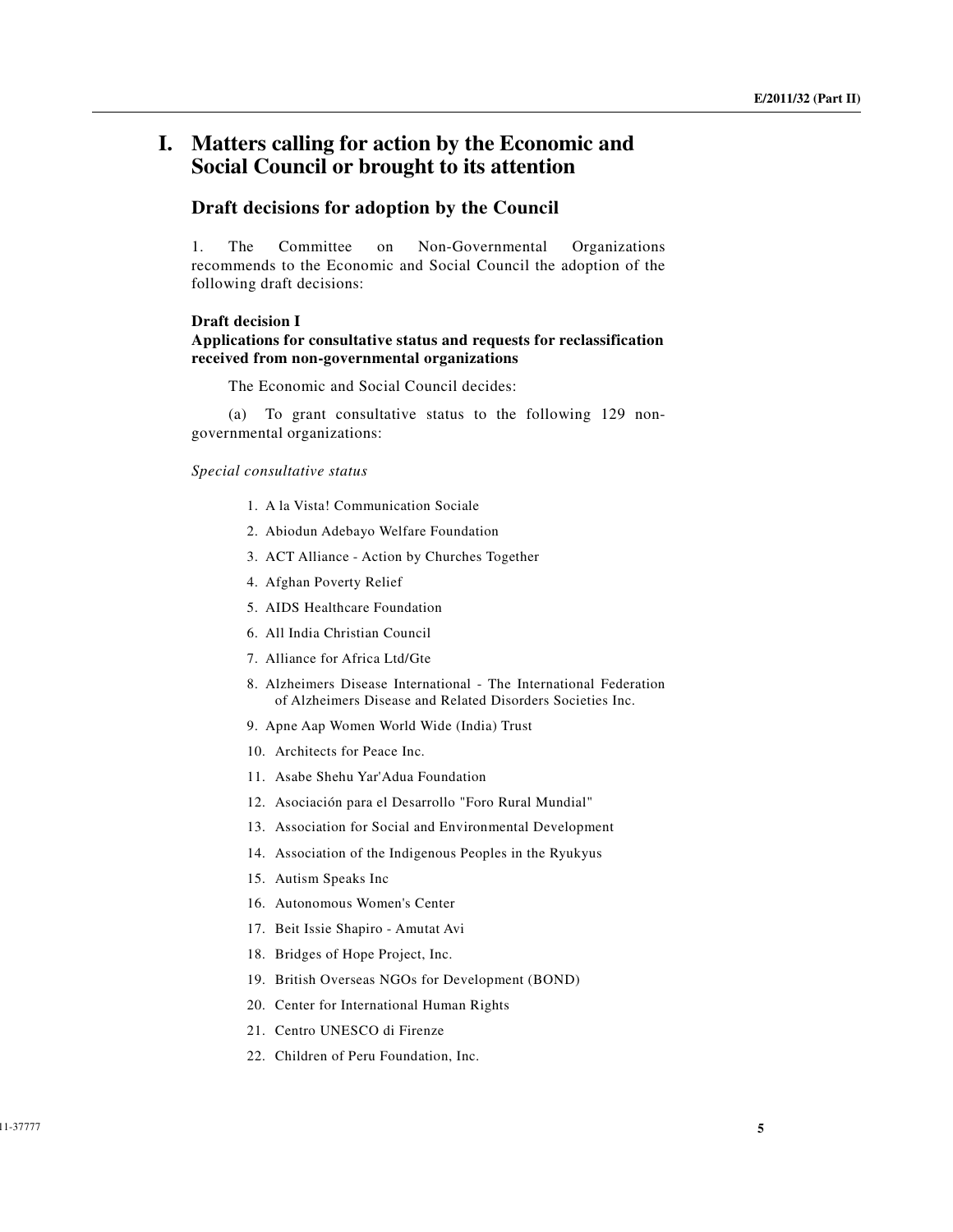- 23. Climate Action Network Association e.V.
- 24. Concordis International Trust
- 25. Corporación Excelencia en la Justicia
- 26. Corporación para la Investigación, el Desarrollo Sostenible y la Promoción Social CORPROGRESO
- 27. Cubraiti, Inc.
- 28. Deutsche Model United Nations e.V.
- 29. Doctors Worldwide Ltd
- 30. Eagle Eyes Association for Afghan Displaced Youth
- 31. Earth Child Institute, Inc.
- 32. Ecoagriculture International, Inc.
- 33. Edmund Rice International Limited
- 34. Education For Employment Foundation (THE)
- 35. Elizabeth Glaser Pediatric AIDS Foundation
- 36. Federación de Mujeres Progresistas
- 37. Federación Española de Mujeres Directivas Ejecutivas Profesionales y Empresarias FEDEPE
- 38. Fondation pour l'étude des relations internationales et du développement
- 39. Fondation Yves Rocher
- 40. Fondazione Don Carlo Gnocchi Onlus
- 41. Food & Water Watch
- 42. Forest Stewardship Council AC
- 43. Foundation for GAIA
- 44. Foundation for Global Sports Development
- 45. France Terre d'Asile
- 46. Global Hope Network International
- 47. Globethics.net Foundation
- 48. Grassroots Leadership, Inc
- 49. Hindu Council of New Zealand Incorporated
- 50. Human Rights Association for Community Development in Assiut
- 51. Human Rights Now
- 52. ICT for Peace Foundation
- 53. Initiative for Environment, Health and Social Development
- 54. Institute of Asian Culture & Development
- 55. International AIDS Society (IAS)
- 56. International Circle of Faith Chaplaincy Corps Ltd/Gte
- 57. International Council on Clean Transportation Inc.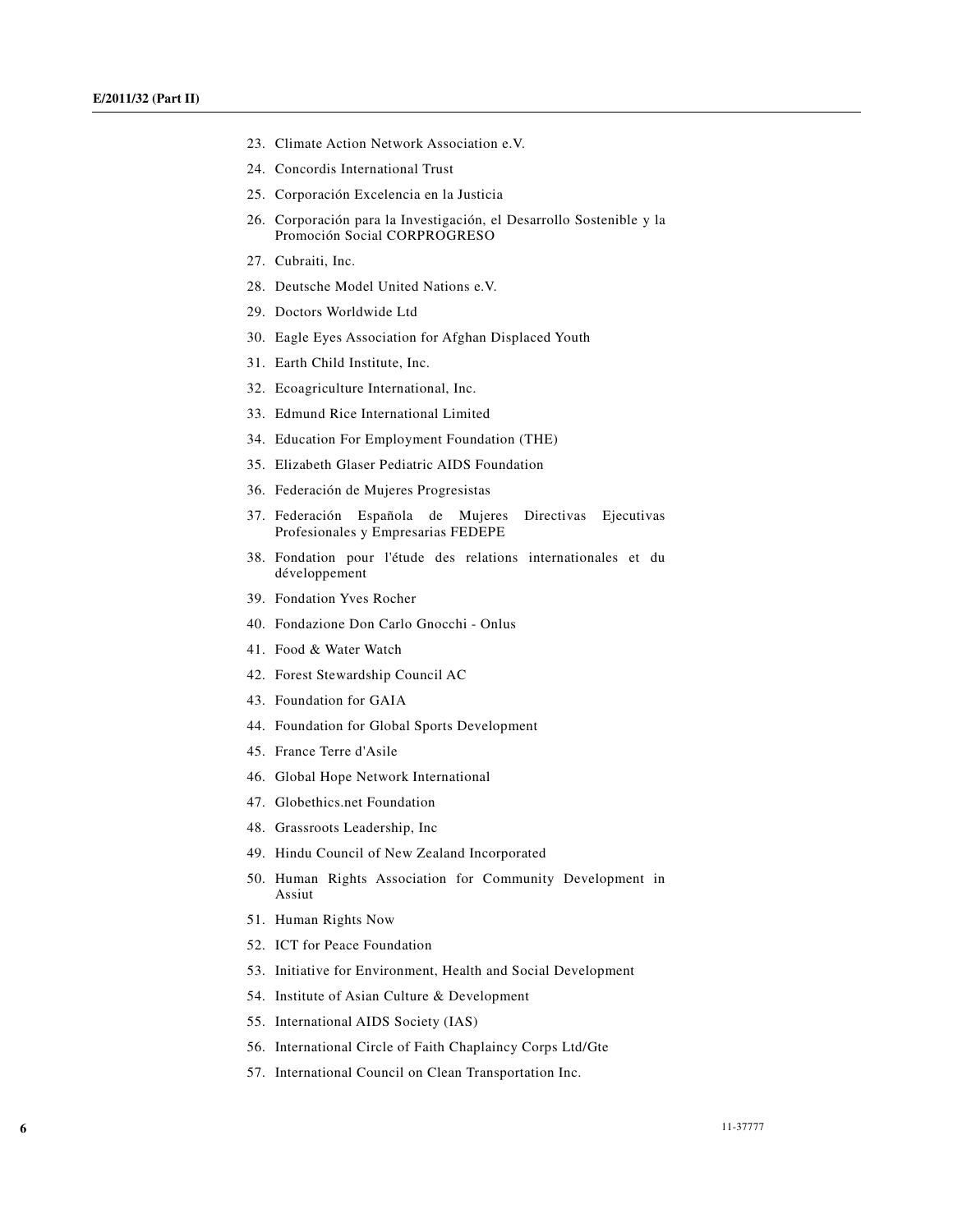- 58. International Human Rights & Anti-Corruption Society
- 59. International Organization for Victim Assistance
- 60. International Partners in Mission
- 61. International Risk Governance Council (IRGC)
- 62. International Senior Lawyers Project
- 63. Islands First, Inc.
- 64. Japanese Association for the Right to Freedom of Speech
- 65. KARP
- 66. Kejibaus
- 67. Kerman Raad
- 68. Khmers Kampuchea-Krom Federation
- 69. Krityanand UNESCO Club Jamshedpur
- 70. Land is Life, Inc.
- 71. Le Conseil des Jeunes Congolais de l'Etranger (CJCE)
- 72. Mali Rising Foundation
- 73. Manavata
- 74. Movement for the Protection of African Child (MOPOTAC)
- 75. Mundo Sin Guerras
- 76. National Engineers Week Foundation
- 77. National Forum "Alternatives, Practice, Initiatives"
- 78. Noble Institution for Environmental Peace Inc.
- 79. Oidhaco, Bureau International des Droits Humains Action Colombie
- 80. Organisation Technique eropéenne du Pneumatique et de la Jante ADF
- 81. Pacific Disability Forum
- 82. Peace Operation Training Institute Inc.
- 83. Plataforma Portuguesa para os Direitos das Mulheres Associação
- 84. Population Connection
- 85. Programme on Women's Economic Social and Cultural Rights
- 86. Promocom
- 87. Quaker Earthcare Witness
- 88. Rainforest Partnership
- 89. Restless Development
- 90. Restoration and Healing
- 91. Rural Development Organization
- 92. Rural Women Empowerment and Life Improvement Association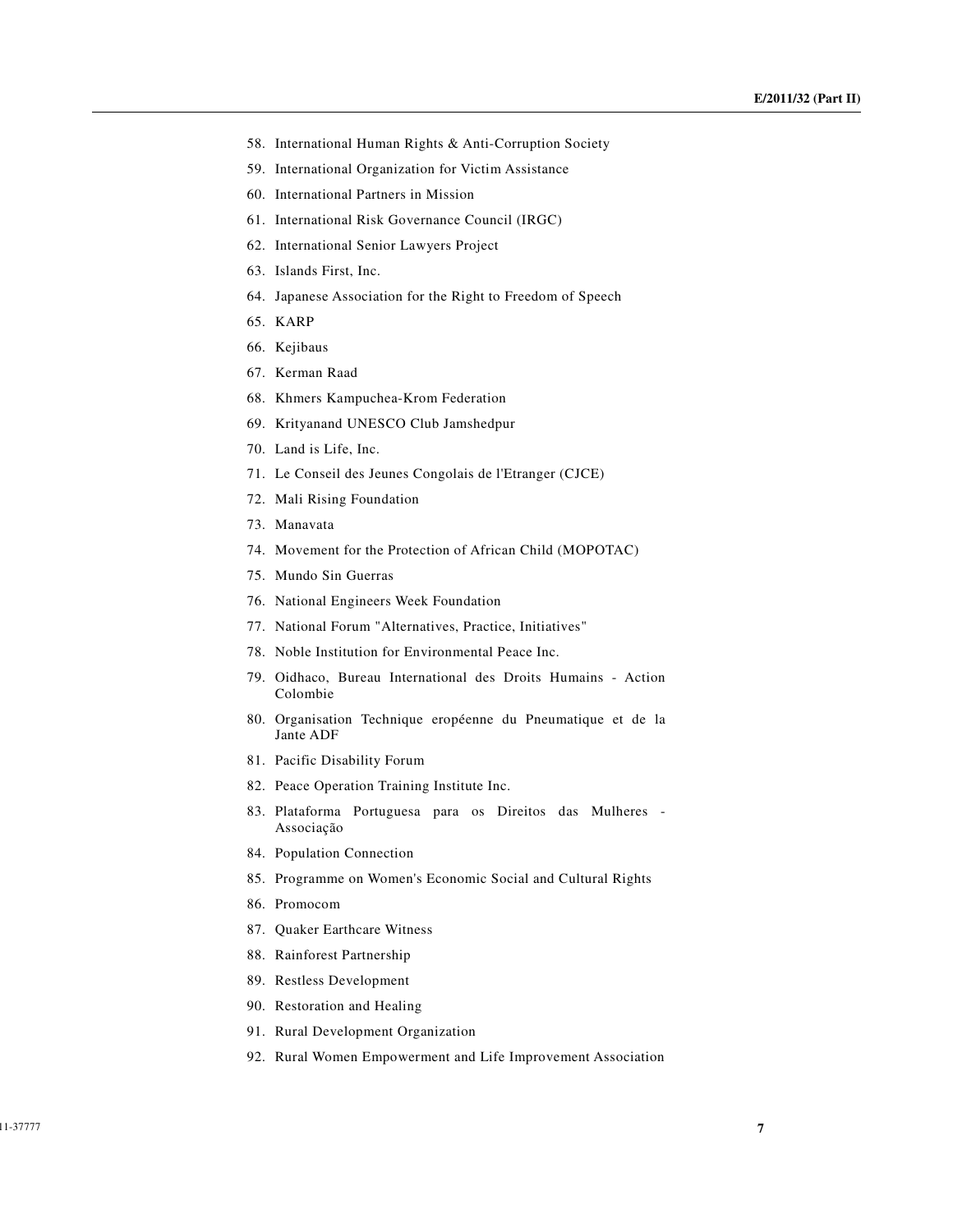- 93. Sakyadhita
- 94. Scalabrini International Migration Network, Inc.
- 95. Scottish Association for Mental Health
- 96. Sigma Theta Tau, National Honorary Society of Nursing, Inc.
- 97. Singapore Institute of International Affairs
- 98. Sir William Beveridge Foundation
- 99. Somali Women Civil War Survivors
- 100. Sri Swami Madhavananda World Peace Council
- 101. Stichting Foundation Management EEAC
- 102. Stichting Global Reporting Initiative
- 103. Stichting Spanda
- 104. Stiftung Brot fuer Alle
- 105. Swisscontact, Schweizerische Stiftung für technische Entwicklungs-zusammenarbeit
- 106.Tabitha Cumi Foundation
- 107.The Central British Fund for World Jewish Relief
- 108.The International Federation of Anti-Leprosy Associations (ILEP)
- 109.The International Legal Foundation, Ltd.
- 110.The Japan Council against Atomic and Hydrogen Bombs (Gensuikyo)
- 111.The Peacemaker Corps Foundation
- 112.The World Habitat Foundation
- 113.The Worldwide Palliative Care Alliance
- 114. U.S. Green Building Council, Inc.
- 115. Unnayan Onneshan
- 116. UPR Info
- 117. US Human Rights Network Inc.
- 118. VDE Prüf- und Zertifizierungsinstitut GmbH
- 119. Vienna Economic Forum
- 120.Wahine Maori Queensland Inc.
- 121.Women and Children First UK
- 122.Women Deliver, Inc.
- 123.Women's Global Network for Reproductive Rights
- 124.World Hunger Education Service
- 125.World Space Week Association
- 126.World Welfare Association
- 127. Young Men's Hebrew Association of the City of New York, The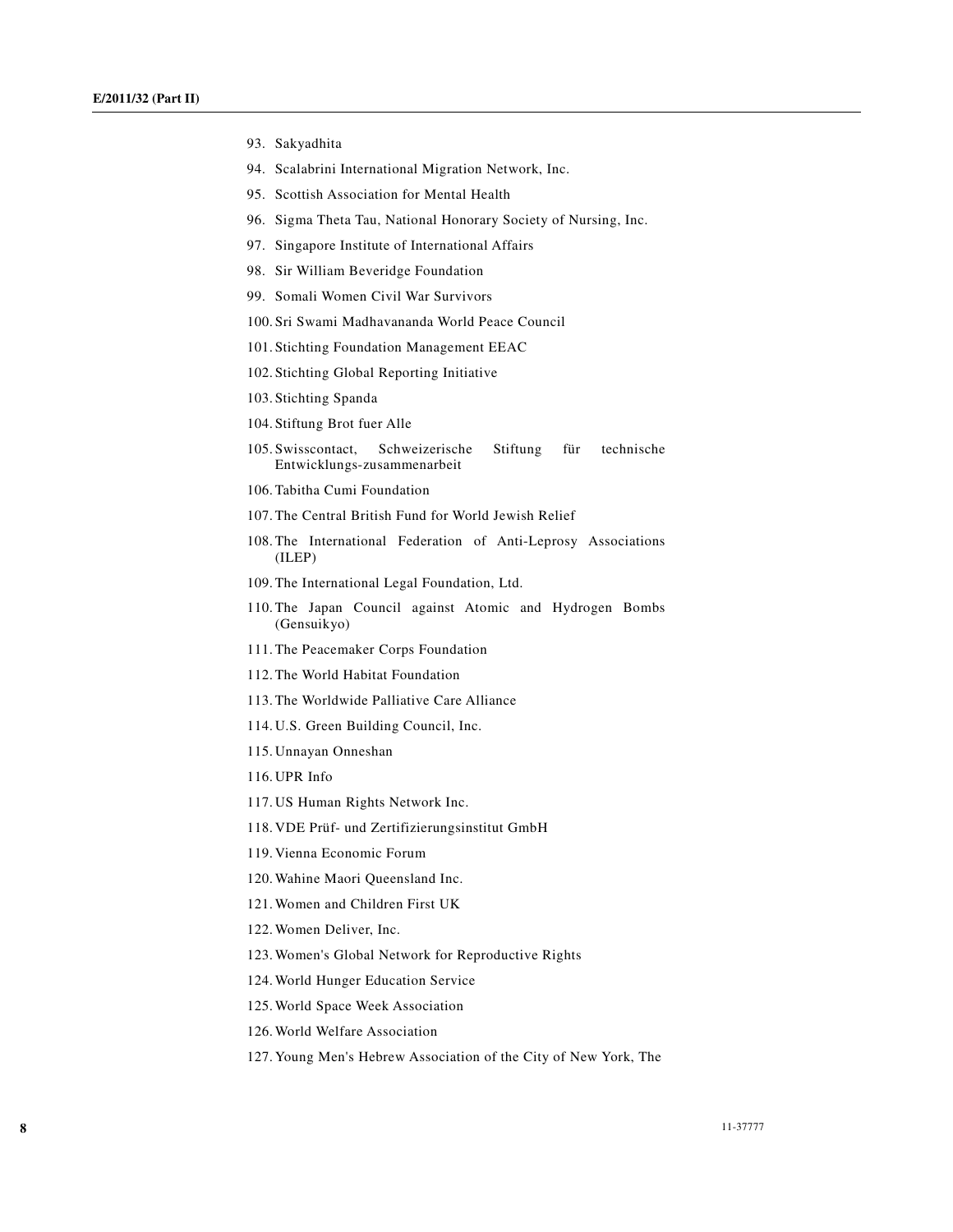## *Roster*

- 1. Hands of Love Group System Inc.
- 2. Widows for Peace Through Democracy

 (b) To reclassify the following non-governmental organization from Special to General consultative status:

#### Family Health International

 (c) To note that the Committee decided to take note of the change of name of the following seven non-governmental organizations:

- 1. Aid The Children Network (Special 2011) to International Institute for Child Protection
- 2. International Association of Mayors of Northern Cities (Roster 1997) to World Winter Cities Association for Mayors
- 3. International Catholic Union of the Press (Special 1951) to International Catholics Organisation of the Media
- 4. International Iron and Steel Institute (Roster 1978) to World Steel Association
- 5. Isfahan Minority Rights and Development (Special 2011) to Isfahan Human Rights and Development Organization
- 6. RICS Foundation (Special 2003) to The Royal Institution of Chartered Surveyors
- 7. Sudan Association for Combating Landmines (Special 2007) to JASMAR Human Security Organization

 (d) To note that the Committee took note of the quadrennial reports of the following 151 non-governmental organizations:1

- 1. Association Marocaine pour la Promotion de la Femme Rurale (2006- 2009)
- 2. AARP<br>3. Action

**\_\_\_\_\_\_\_\_\_\_\_\_\_\_\_\_\_\_** 

- Action Health Incorporated
- 4. African Association of Education for Development
- 5. Agencia Latinoamericana de Informacion (ALAI) (2006-2009)
- 6. American Conservative Union, The
- 7. Amicale Marocaine des Handicapes
- 8. Asia Pacific Women´s Watch (APWW)
- 9. Asian Non-Governmental Organizations Coalition for Agrarian Reform and Rural Development
- 10. Asian Women's Human Rights Council
- 11. Asociacion Cubana de las Naciones Unidas (Cuban United Nations Association)
- 12. Associação Nacional das Empresarias
- 13. Association d'aide aux enfants cancereux
- 14. Association Internationale des Régions Francophones (AIRF)
- 15. Association marocaine des droits humains
- 16. Azerbaijan Women and Development Center (2006-2009)
- 17. Canadian Research Institute for the Advancement of Women (2006-2009)
- 18. Caribbean Medical Association. Asociacion Medica del Caribe. 19. Centre Féminin pour la Promotion du Développement (CEFEPROD) (2006-2009)
- 20. Centre for Environment and Sustainable Development India
- 21. Centro de Estudios Sobre la Juventud
- 22. Citizens' Rights Protection Society
- 23. Civil Resource Development and Documentation Centre / CIRDDOC

<sup>&</sup>lt;sup>1</sup> The reports listed are for the period 2007-2010, with the exception of 30 organizations that reported on other periods, as indicated in the list with the dates in parentheses.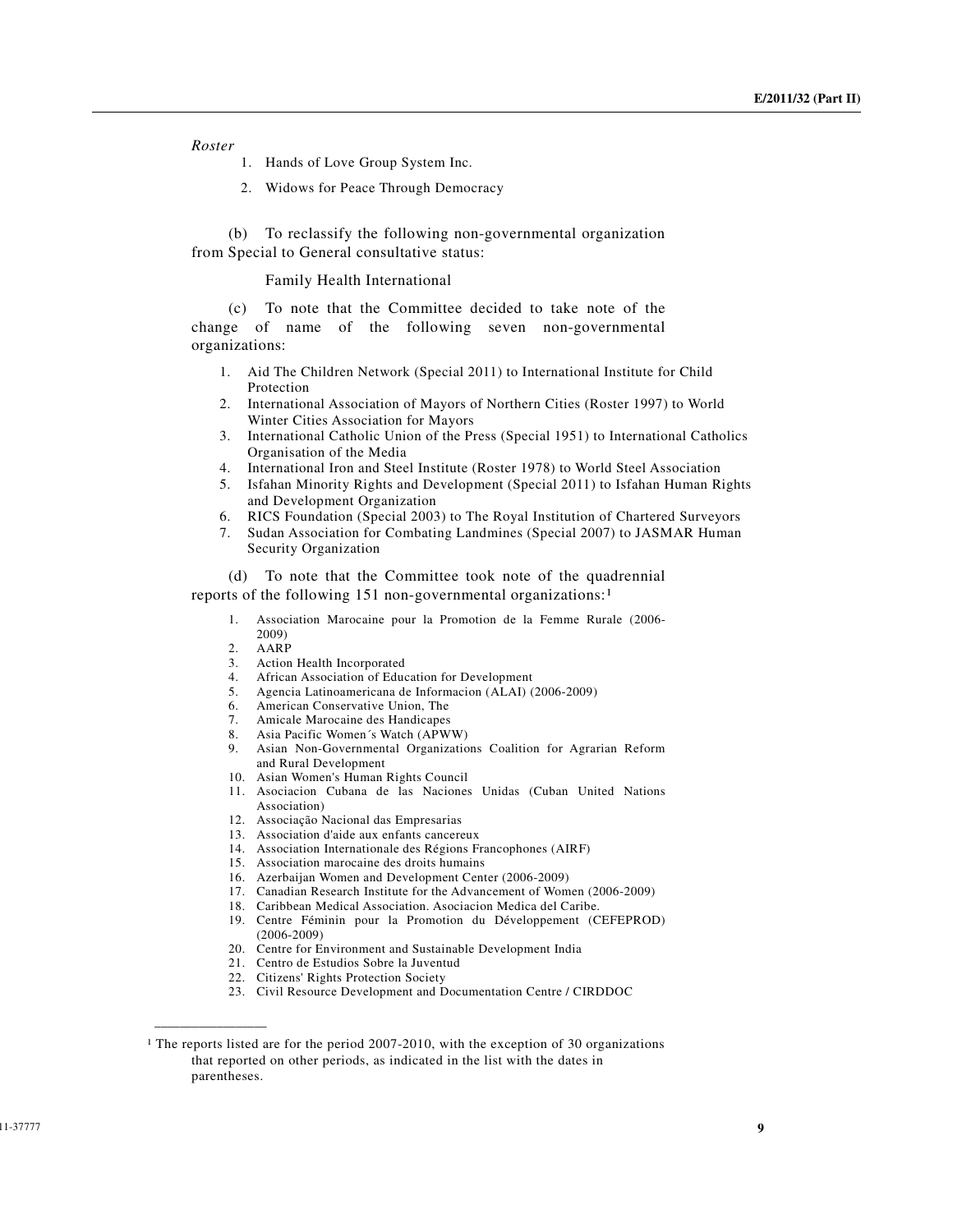- 24. Comite National d'Action pour les Droits de l'Enfant et de la Femme (2006-2009)
- 25. Commission africaine des promoteurs de la santé et des droits de l'homme
- 26. Commission National des Femmes Travailleuses de Guinee Confetrag/CNTG
- 27. Community-Based Rehabilitation Network (South Asia) CBR Network (South Asia)
- 28. Concern Worldwide US, Inc.
- 29. Confederación Latinoamericana de Cooperativas de Ahorro y Crédito
- 30. Conseil International du Sport Militaire CISM / International Military Sports Council
- 31. Coordination Immigrés du Sud du Monde/C.I.S.M.-Vénétie
- 32. Credo-Action
- 33. DEVNET Association
- 34. Du Pain Pour Chaque Enfant
- 35. Economists for Peace and Security 36. Environmental Women's Assembly
- 37. Espace Afrique International
- 38. Euromontana (European Association for Mountain Areas)
- 39. European Centre for Law and Justice, The / Centre Europeen pour le droit, les Justice et les droits de l'homme
- 40. European Union of Women (2006-2009)
- 41. EUROSOLAR Turkey (2006-2009)
- 42. Family Welfare Foundation of India
- 43. Federal Union of European Nationalities
- 44. Federation for Women and Family Planning
- 45. Federation of Associations of Former International Civil Servants
- 46. Focus on the Family (Canada) Association
- 47. Forum pour l'integration des migrants (2006-2009)
- 48. Foundation for Aboriginal and Islander Research Action Aboriginal
- Corporation 49. Freedom House (2003-2006)
- 50. Fundacion Diagrama Intervacion Psicosocial
- 51. Global Housing Foundation (GHF) (2006-2009)
- 52. Groupement d'appui aux initiatives économiques des femmes
- 53. Handicap International
- 54. Hawa Society for Women (2006-2009)
- 55. HelpAge International
- 56. Helsinki Foundation for Human Rights
- 57. Howard Center for Family, Religion and Society
- 58. Human Rights Council of Australia, Inc.
- 59. Indian Association of Parliamentarians on Population and Development
- 60. Indigenous and Peasant Coordinator of Communal Agroforestry (CICAFOC)
- 61. Indigenous People of Africa Coordinating Committee (2006 2009)
- 62. Innu Council of Nitassinan (2005-2008)
- 63. Inter-European Parliamentary Forum on Population and Development (2006-2009)
- 64. International Association Against Torture
- 65. International Association for Women's Mental Health (2006-2009)
- 66. International Association of Peace Foundations
- 67. International Black Women for Wages for Housework
- 68. International Bureau for Children's Rights
- 69. International Commission for Distance Education
- 70. International Council on Human Rights Policy
- 71. International Federation for Hydrocephalus and Spina Bifida IF
- 72. International Federation of Medical Students' Associations
- 73. International Federation of Training and Development Organisations, Ltd. (2006-2009)
- 74. International Forestry Students' Association (2006-2009)
- 75. International Institute for the Rights of the Child
- 76. International Institute of Humanitarian Law
- 77. International Multiracial Shared Cultural Organization
- 78. International Muslim Women's Union
- 79. International Network for Small and Medium Sized Enterprises
- 80. International Petroleum Industry Environmental Conservation Association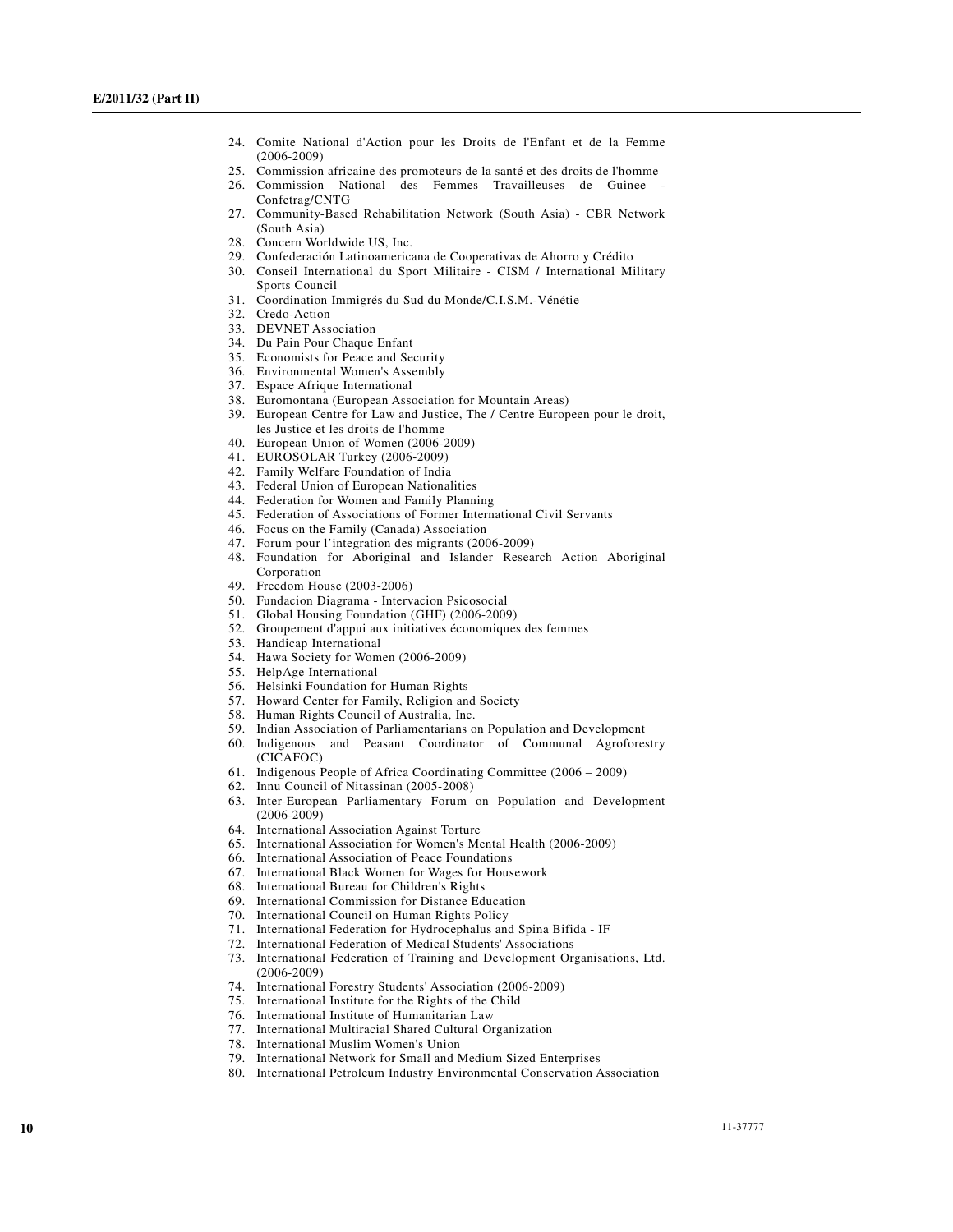- 81. International Rescue Committee, Inc.
- 82. International Union for Land Value Taxation and Free Trade
- 83. International Union of Latin Notariat
- 84. Inter-Press Service International Association (IPS)
- 85. Islamic Human Rights Commission
- 86. Jose Marti Cultural Society (2006-2009)
- 87. Katimavik
- 88. Kongres Wanita Indonesia (2006-2009)
- 89. Leadership for Environment & Development (2006-2009)
- 90. Leonard Cheshire Disability (2006-2009)
- 91. Ligue internationale contre le racisme et l'antisémitisme
- 92. Local Initiatives Program (LIP)
- 93. Madre, Inc.
- 94. Mamta Health Institute for Mother & Child (2006-2009)
- 95. Mandat International
- 96. Marmara Group Strategic and Social Research Foundation (2006-2009)
- 97. Mercy Corps International (2006-2009)
- 98. Millennium Institute
- 99. Mumbai Educational Trust
- 100. National Assembly of Youth Organizations of the Republic of Azerbaijan (NaYORA) (2006-2009)
- 101. National Children´s and Youth Law Centre
- 102. National Right to Life Educational Trust Fund
- 103. Network Movement for Justice and Development
- 104. New Seminary, The
- 105. Non-Aligned Students and Youth Organization
- 106. Non-Governmental Ecological Vernadsky Foundation
- 107. Nonviolent Radical Party, Transnational and Transparty
- 108. Nord-Sud XXI North-South XXI
- 109. Norwegian Forum for Environment and Development
- 110. Order of St. John, The
- 111. Organisation internationale pour la réduction des catastrophes (OIRC) (2006-2009)
- 112. Organization for Industrial, Spiritual and Cultural Advancement International (OISCA)
- 113. Organization of Islamic Capitals and Cities
- 114. Oxfam Novib
- 115. Palakkad District Consumers Association
- 116. Pan Pacific and South East Asia Women's Association of Thailand
- 117. Pathfinder International
- 118. Peace Action
- 119. Prison Fellowship International
- 120. Pro Dignitate Foundation of Human Rights (2006-2009)
- 121. PROSALIS: Projecto de Saudé em Lisboa
- 122. Public International Law and Policy Group
- 123. Red Venezolana de Organizaciones para el Desarrollo Social
- 124. Rencontre africaine pour la défense des droits de l'homme
- 125. Reseaux I.P Europeens Network Coordination Centre
- 126. Resources for the Future, Inc.
- 127. Rural Women Environmental Protection Association
- 128. Samuhik Abhiyan
- 129. Society for the Protection of Unborn Children
- 130. Society for Upliftment of Masses, The
- 131. SOS Kinderdorf International
- 132. Sri Lanka Anti Narcotics Association
- 133. Sudan Association for Combating Landmines
- 134. Thakur Hari Prasad Institute of Research and Rehabilitation for the Mentally Handicapped
- 135. Traditions pour demain (2006-2009)
- 136. Transform Drug Policy Foundation
- 137. UDISHA
- 138. Union de Escritores y Artistas de Cuba (2006-2009)
- 139. Union Nationale des Femmes Marocaines
- 140. Union of Social Child Care
- 141. United Towns Agency for North-South Cooperation
- 142. Viet Nam Family Planning Association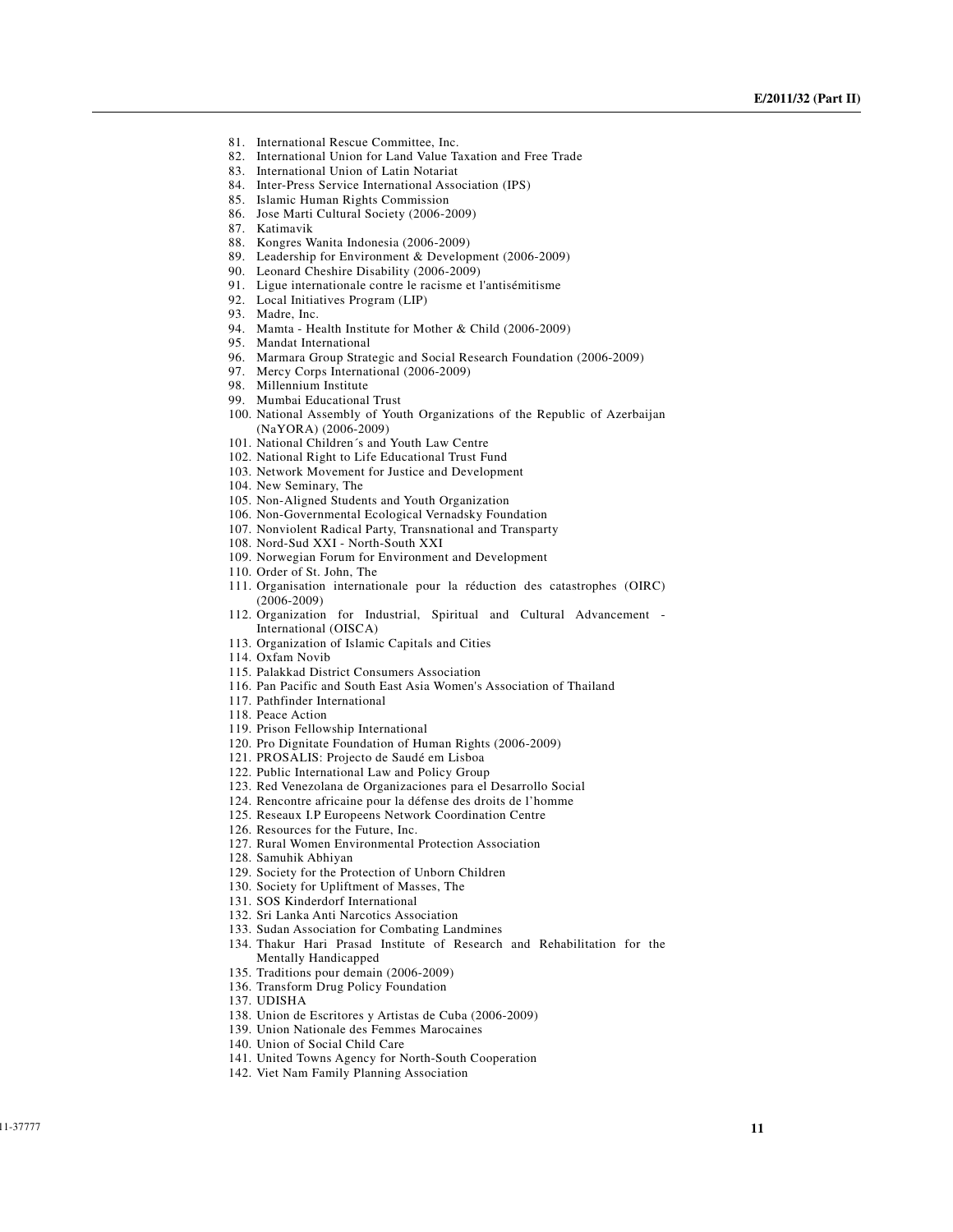- 143. Women Chamber of Commerce & Industry
- 144. World Association of Children's Friends
- 145. World Conference of Religions for Peace
- 146. World Federation of Methodist and Uniting Church Women
- 147. World Federation of United Nations Associations
- 148. World Organization of Building Officials
- 149. World Society for the Protection of Animals
- 150. World Society of Victimology
- 151. Yayasan Cinta Anak Bangsa (Loving the Nation´s Children Foundation)

(e) To close without prejudice consideration of the requests for consultative status made by the following 22 non-governmental organizations after those organizations had failed, after three reminders over the course of two consecutive sessions of the Committee, to respond to queries posed to them by the Committee:

- 1. AIDS Accountability International
- 2. Asia Journalist Association
- 3. Cambodian League for the Promotion and Defense of Human Rights
- 4. Canterio International for Sustainable Development
- 5. Catholic Fund for Overseas Development
- 6. Egyptian Association for Dissemination and Development of Legal Awareness
- 7. Fahamu Trust
- 8. GAiN International
- 9. ImageMagica
- 10. Indira Gandhi National Foundation
- 11. International Covenant for the Protection of Journalists (ICPJ)
- 12. International Public Organization "Sovereign Knightly Order of Christ the Savior"
- 13. JustWorld International Inc.
- 14. Kazakhstan Criminological Association
- 15. Management Sciences for Health, Inc.
- 16. Maria and Liberdade Foundation
- 17. Mines Action Canada
- 18. Northern Alberta Alliance on Race Relations Society
- 19. SKG Sangha
- 20. The Royal Society of Chemistry
- 21. Trustees of Boston University
- 22. United Planet Corporation

### **Draft decision II**

### **Withdrawal of consultative status of the non-governmental organization Interfaith International**

 The Economic and Social Council decides to withdraw consultative status of the non-governmental organization Interfaith International.

#### **Draft decision III**

## **Suspension of consultative status of non-governmental organizations with outstanding quadrennial reports, pursuant to Council resolution 2008/4**

 Having confirmed at its resumed session in May 2012 that the Secretariat had reminded non-governmental organizations with outstanding quadrennial reports of their reporting obligation and had advised them of the consequences of their further non-compliance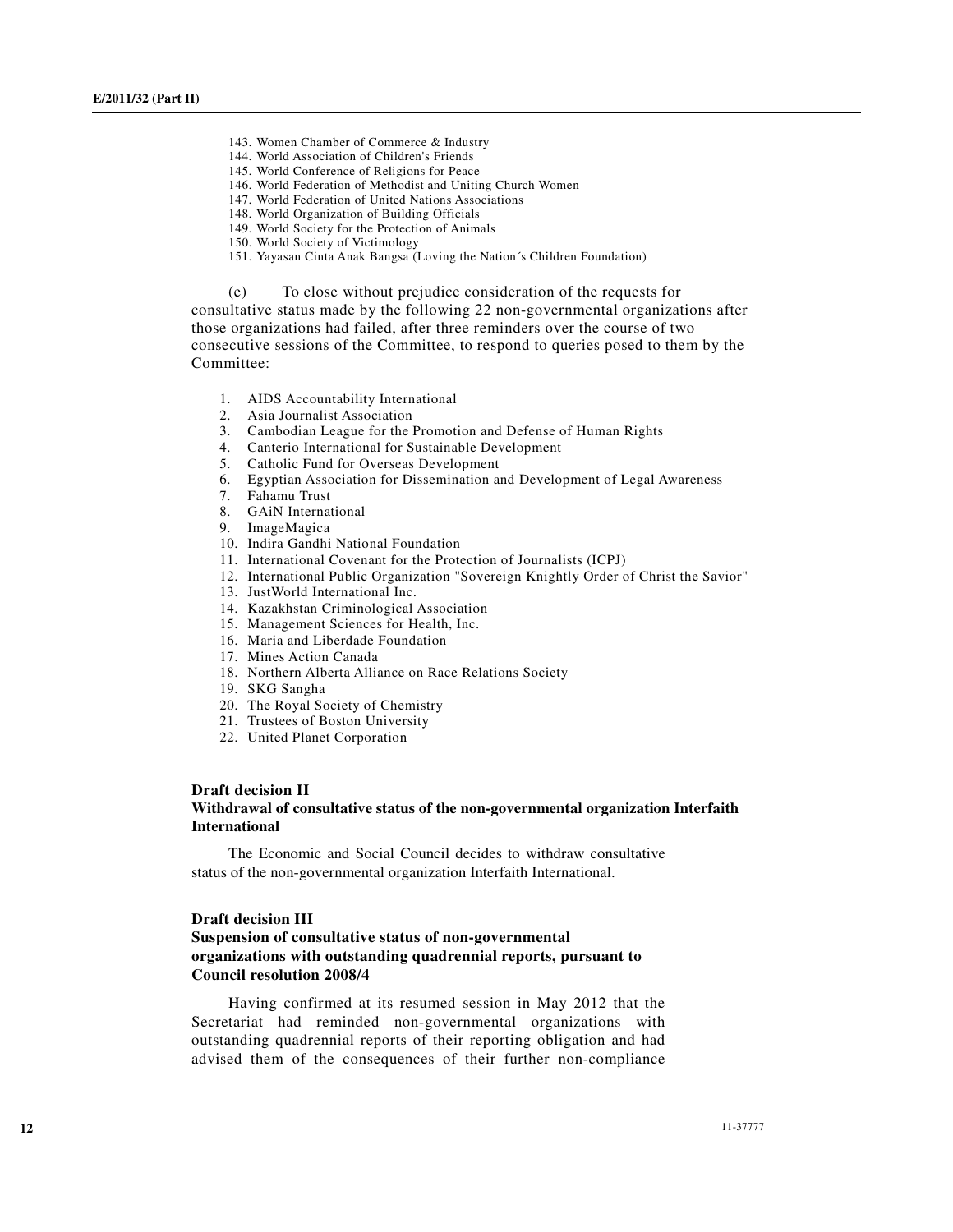after 1 May 2012, and that it had notified the permanent missions of the Member States in which the headquarters of such organizations are based of the final reminders, the Committee on Non-Governmental Organizations recommends to the Economic and Social Council the adoption of the following draft decision:

 The Economic and Social Council decides, in accordance with its resolution 2008/4 of 21 July 2008, to suspend immediately, for a period of one year, the consultative status of the 202 nongovernmental organizations listed below, and requests the Secretary-General to advise the concerned organizations of their suspension.

- 1. A Child Is Missing, Inc.,
- 2. Aboriginal and Torres Strait Islander Commission
- 3. Abraham Fund Initiative, The
- 4. Action pour le développement de l'Afrique a la base
- 5. Afghan Development Association
- 6. Africa and Middle East Refugee Assistance AMERA
- 7. African American Institute
- 8. African Center Foundation
- 9. African Development Institute, Inc.
- 10. African Refugees Foundation
- 11. African Society of International and Comparative Law
- 12. Agermanament sense fronteres
- 13. Agir pour les femmes en situation précaire
- 14. AIDS Action
- 15. Akina Mama Wa Afrika
- 16. Alliance Niger-Nature
- 17. American Correctional Association
- 18. American Indian Law Alliance
- 19. Andean Commission of Jurists
- 20. Andrew W. Mellon Foundation, The
- 21. Arab Council for Childhood and Development
- 22. Asian Women's Conference Network (AWCN)
- 23. Association Algerienne d'Alphabetisation
- 24. Association de Defense des Tunisiens a l'Etranger
- 25. Association de Sauvegarde des Monuments et Sites
- 26. Association des Volontaires Pour L´Assistance au Developpement En Guinee
- 27. Association Feminine Tunisie 21
- 28. Association for Social Advancement
- 29. Association for Solidarity with freedom-deprived juveniles
- 30. Association for the Advancement of Education
- 31. Association for the Advancement of Psychological Understanding of Human Nature
- 32. Association for the Protection of the Environment (APE)
- 33. Association Nationale de Soutien aux Enfants en Difficulte et en Institution
- 34. Association of Arab-American University Graduates
- 35. Association of Garbage Collectors for Community Development
- 36. Association of Support to the HIV Infected and affected children and their families
- 37. Association pour la taxation des transactions financières pour l'aide aux citoyens
- 38. Association pour le Dévéloppement Harmonieux de la Mere et de l'Enfant du Cameroun
- 39. Association Tunisienne des Villages d'Enfants SOS
- 40. Australian Council for International Development
- 41. Bangladesh Scholarship Council
- 42. Befrienders International
- 43. Black Sea University Foundation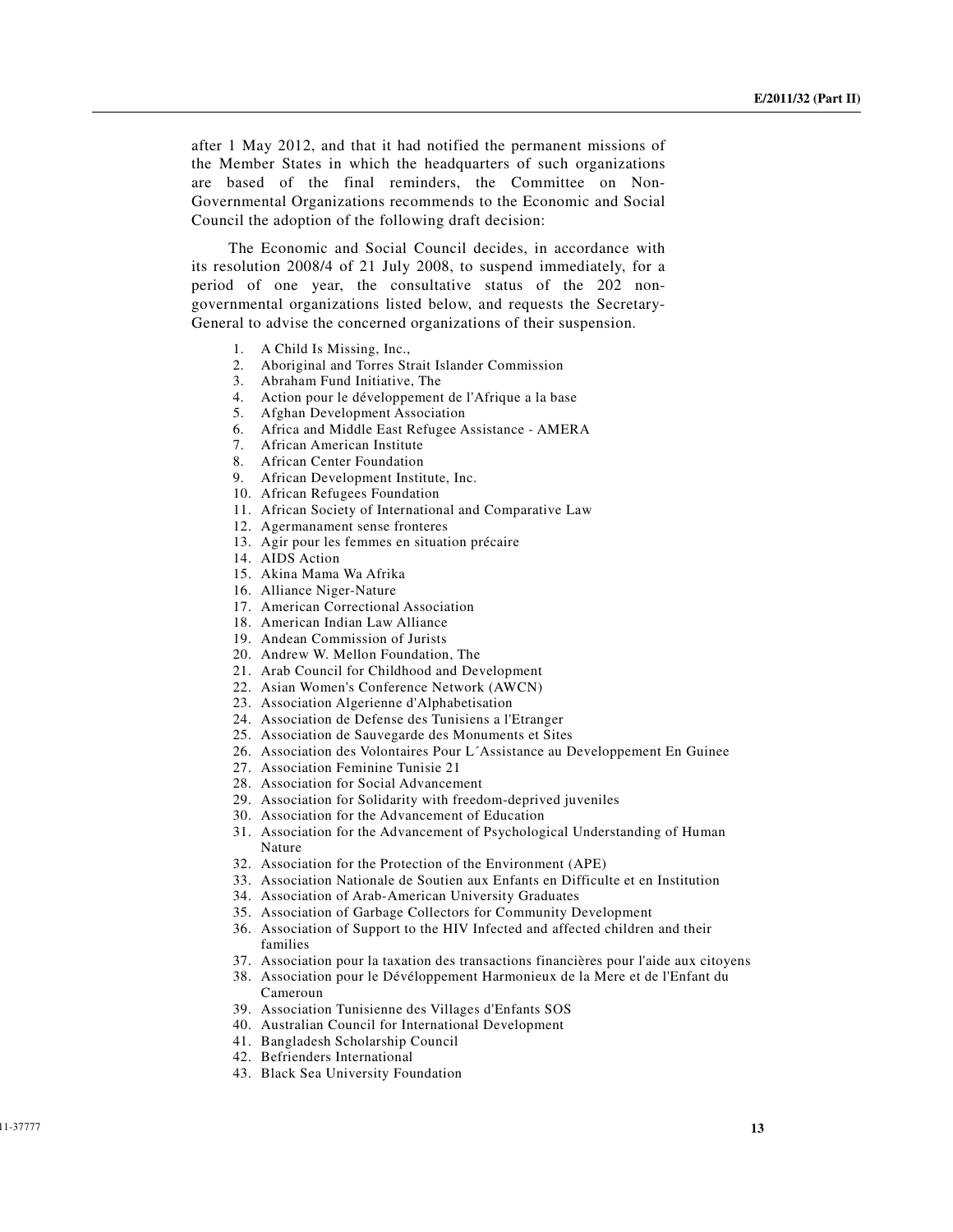- 44. Center for Alcohol and Drug Research and Education
- 45. Center For Democratic Renewal
- 46. Center for Human Rights and Environment
- 47. Centre d´etude et de recherche pour l´integration regionale et le developpement de l´Arique (CERIDA)
- 48. Centre of Economic and Social Studies of the Third World Centro de Estudios Economicos y Sociales Del Tercer Mundo A.C.
- 49. Cercle des amis de la foret pour le 21e siecle
- 50. CHANGE
- 51. Civic Education Project
- 52. Coalition for Community Participation in Governance (CCPG)
- 53. Coalition gaie et lesbienne du Québec
- 54. College Art Association
- 55. Colombian Confederation of NGOs
- 56. Comision Juridica para el Autodesarrollo de los Pueblos Originarios Andinos Capaj
- 57. Comite International des Femmes Africaines pour le Developpement
- 58. Commission for the Defense of Human Rights in Central America
- 59. Congo-Watch
- 60. Cooperative Housing Foundation
- 61. Coordinating Body of the Indigenous Organizations in the Amazon Basin (COICA)
- 62. Coordination des Associations et ONG Feminines du Mali
- 63. Cousteau Society
- 64. Croissant Rouge Algerien
- 65. Data for Development
- 66. December 18 vzw
- 67. Education pour la Population et la vie Familiale
- 68. Egyptian Center for Women's Rights
- 69. Ethiopian Youth League
- 70. Europe 2000
- 71. European League for Economic Co-operation
- 72. European-Asian-Latin American Institute for Cooperation
- 73. Family of the Americas
- 74. Family Planning Association of Turkey
- 75. Family Planning Movement the "Vrancea"
- 76. Federacion Espanola de Asociaciones Pro Vida
- 77. Federation de Tunis de Solidarite Sociale
- 78. Federation des Associations des Handicapes Moteur
- 79. Federation of Muslim Women's Associations in Nigeria
- 80. Femme Avenir
- 81. FEMVISION
- 82. Fondation Guilé
- 83. Fondation internationale carrefour
- 84. Fondation Nicolas Hulot pour la Nature et l'Homme
- 85. Four Directions Council
- 86. François-Xavier Bagnoud Center for Health and Human Rights
- 87. Fundacion Sales
- 88. Global Alliance for TB Drug Development
- 89. Global Fund for Women
- 90. Global Metro City Glocal Forum, The
- 91. Globe International
- 92. Globe Japan
- 93. Globetree
- 94. Goodwill Industries, International, Inc.
- 95. Green Earth Organization
- 96. Group for Study and Research on Democracy and Economic and Social Development in Africa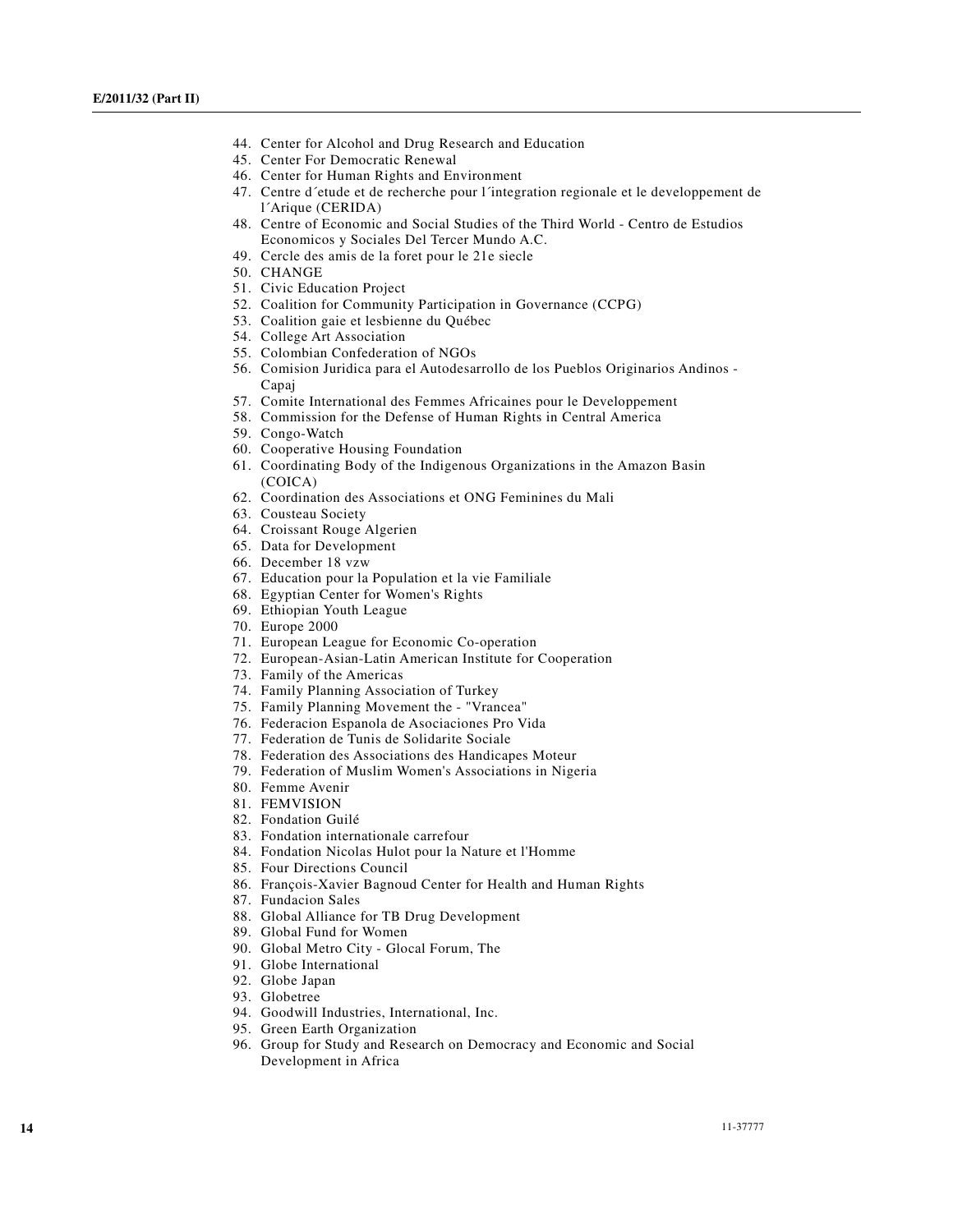- 97. Habitat for Humanity Int'l
- 98. Human Relief Foundation
- 99. Human Rights Internet
- 100.Indian Muslim Federation UK
- 101.Institut du développement durable et des relations internationales iDDRi
- 102.Inter-American Federation of Touring and Automobile Clubs
- 103.International Alert
- 104.International Association of Soldiers for Peace
- 105.International Centre of Sociological, Penal and Penitentiary Research and Studies
- 106.International Corrections and Prisons Association for the Advancement of Professional Corrections, The
- 107.International Council on Mining and Metals
- 108.International Family Therapy Association
- 109.International Federation of Agricultural Producers
- 110.International Federation of Industrial Energy Consumers
- 111.International Federation of Persons with Physical Disability (FIMITIC)
- 112.International Federation of the Little Brothers of the Poor
- 113.International Harm Reduction Association (IHRA)
- 114.International Longevity Center
- 115.International Medical Corps
- 116.International Network for the Prevention of Elder Abuse
- 117.International Prison Watch
- 118.International Self-reliance Agency for Women
- 119.International Union of Public Transport
- 120.International Union of Students
- 121.International Young Christian Workers
- 122.Islamic Heritage Society, Inc.
- 123.ISU-INFORMATION SOCIETY of UKRAINE
- 124.Japan Fellowship of Reconciliation. Nihon Yuwa-kai
- 125. Karnataka Manava Vikas Sangha
- 126. Keystone Center, The
- 127.Latin American Association of Development Financing Institutions
- 128.Latin American Human Rights Association
- 129.Liberty International
- 130.Life Education Center USA
- 131.Little House of Nazareth
- 132.Local Government International Bureau
- 133.Lutte Contre les Violences Faites aux Femmes et Enfants Mineurs (LUCOVFEM)
- 134. Malaysian Medical Relief Society
- 135. MED Forum (Forum del Mediterráneo para el Entorno y el Desarrollo sostenible).
- 136. Microteam Education Apprentissage et Nouvelles Technologies, MEANT
- 137. Mouvement Ni Putes Ni Soumises
- 138. Nadi Al Bassar North African Center for Sight and Visual Sciences
- 139. National Alliance of Women's Organizations
- 140. National Bar Association
- 141. National Safety Council
- 142. National Union of Ghana Students
- 143. National Union of the Association of Protection of Motherhood, Childhood and Families
- 144. National Women's Political Caucus
- 145. Nigerian Centre for Research and Documentation
- 146. Nigerian Environmental Society
- 147. Norwegian Federation of Organizations of Disabled People
- 148. Oasis Open City Foundation
- 149. Organisation de la mère maghrébine
- 150. Organisation Nationale de l'Enfance Tunisienne
- 151. Organization of African Trade Union Unity
- 152. Pacific Concerns Resource Centre Inc.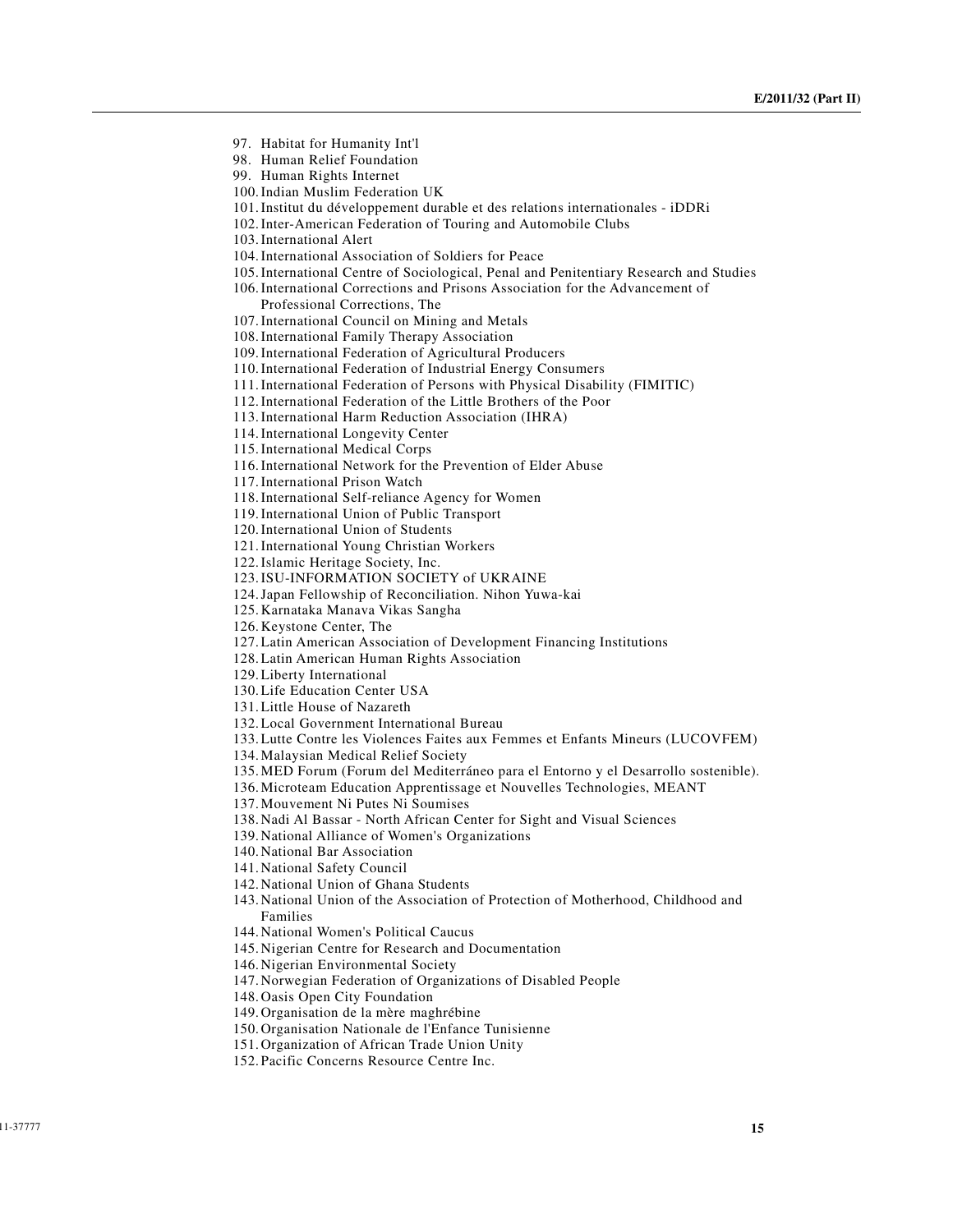- 153. People to People International (PTPI)
- 154. People's Forum 2001 Japan
- 155. PEW Institute for Ocean Science
- 156. Planetary Society
- 157. ProChoix
- 158. Programa de Coordinacion en Salud Integral
- 159. Programme insertion des enfants déshérités
- 160. Pugwash Conference on Science and World Affairs
- 161.Religious Consultation on Population, Reproductive Health and Ethics
- 162.Research Action & Information Network for Bodily Integrity of Women
- 163.Rigoberta Menchu Tum Foundation
- 164. S.O.S. Femmes en Detresse
- 165. Salubrite Propriete Hygiene Techniques d'Assainissement
- 166. Samaritan Community Center / The Samaritan Coalition
- 167. Secours Populaire Libanais
- 168. Service Peace and Justice in Latin America
- 169. Société Tunisienne des Sciences Medicales
- 170. Society for Women and AIDS in Africa
- 171. Solidarite Africaine pour la Preservation de la paix et de l´environnement en Republique Centrafricaine
- 172. SOS Drugs International
- 173. South American Commission for Peace, Regional Security and Democracy
- 174. South Asia Human Rights Documentation Centre
- 175. Union de l'action féminine
- 176. Union Interafricaine des Droits de l'Homme Inter-African Union for Human Rights
- 177. University of Missouri Kansas City Women's Council
- 178. Victim Support Europe
- 179. Vridhhi
- 180. Vrouwen Alliantie
- 181.Wales Assembly of Women
- 182.Widows and Orphans Welfare Society of Kenya
- 183.Woiyo Kondeye <<Espace d´Entraide avec les Femmes (ERAF)>>
- 184.Women Justice Program
- 185.Women Trafficking and Child Labour Eradication Foundation
- 186.Women, Law and Development International
- 187.Women's Action Group
- 188.Women's Commission Research and Education Fund (National Association of Commissions for Women)
- 189.Women's Coordinating Committee for Gulf and Arabian Peninsula
- 190.Women's World Organization for Rights, Literature & Development / Women's World
- 191.World Confederation of Labour
- 192.World Council for Psychotherapy
- 193.World Economic Forum
- 194.World Futures Studies Federation
- 195.World Population Society
- 196.World Rehabilitation Fund, Inc.
- 197.World University Service
- 198.World Women's Christian Temperance Union
- 199.WorldSpace Foundation
- 200.Worldview International Foundation
- 201.WORLDWIDE Network Women in Development and Environment
- 202. Youth Awareness Environmental Forum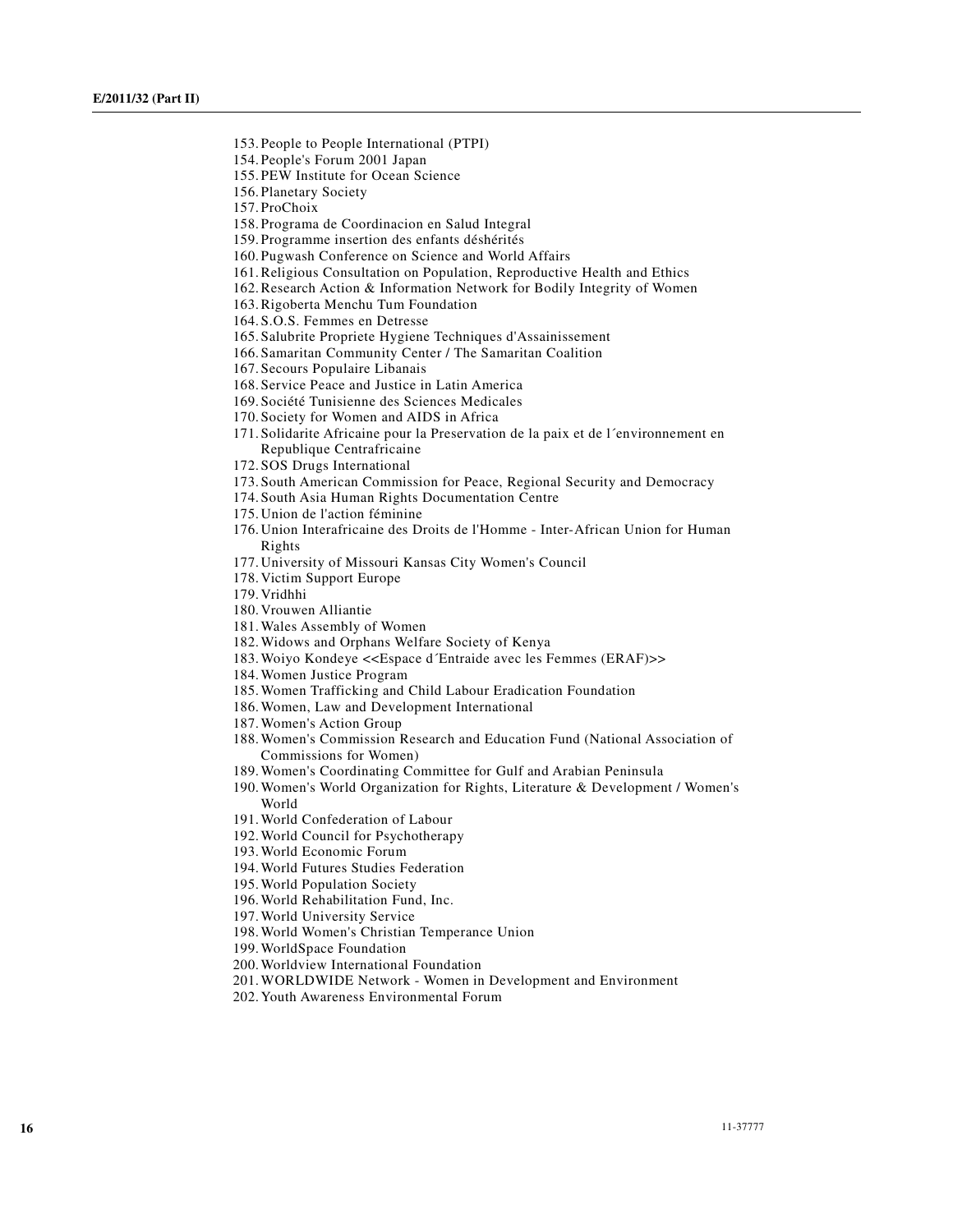## **Draft decision IV Reinstatement of consultative status of non-governmental organizations that submitted outstanding quadrennial reports, pursuant to Council resolution 2008/4**

 The Economic and Social Council decides, in accordance with its resolution 2008/4 of 21 July 2008, and recalling its decision 2011/230 of 25 July 2011, to reinstate the consultative status of 27 non-governmental organizations listed below, which have submitted their outstanding quadrennial reports for the 2006-2009 reporting period:

- 1. Agencia Latinoamericana de Informacion (ALAI)
- 2. Association Marocaine pour la Promotion de la Femme Rurale
- 3. Azerbaijan Women and Development Center
- 4. Canadian Research Institute for the Advancement of Women
- 5. Centre Féminin pour la Promotion du Développement (CEFEPROD)
- 6. Comite National d'Action pour les Droits de l'Enfant et de la Femme
- 7. European Union of Women
- 8. EUROSOLAR Turkey
- 9. Global Housing Foundation (GHF)
- 10. Hawa Society for Women
- 11. Indigenous People of Africa Coordinating Committee
- 12. Inter-European Parliamentary Forum on Population and Development
- 13. International Association for Women's Mental Health
- 14. International Federation of Training and Development Organisations, Ltd.
- 15. International Forestry Students' Association
- 16. Jose Marti Cultural Society
- 17. Kongres Wanita Indonesia
- 18. Le Forum pour l'Integration des Migrants
- 19. LEAD International Inc. (Leadership for Environment & Development)
- 20. Leonard Cheshire Disability
- 21. Mamta Health Institute for Mother & Child
- 22. Marmara Group Strategic and Social Research Foundation
- 23. Mercy Corps
- 24. National Assembly of Youth Organizations of the Republic of Azerbaijan (NaYORA)
- 25. Organisation internationale pour la réduction des catastrophes (OIRC)
- 26. Pro Dignitate Foundation of Human Rights
- 27. Traditions pour demain

#### **Draft decision V**

## **Withdrawal of consultative status of non-governmental organizations in accordance with Council resolution 2008/4**

 Having confirmed at its resumed session in May 2012 that the Secretariat had reminded non-governmental organizations with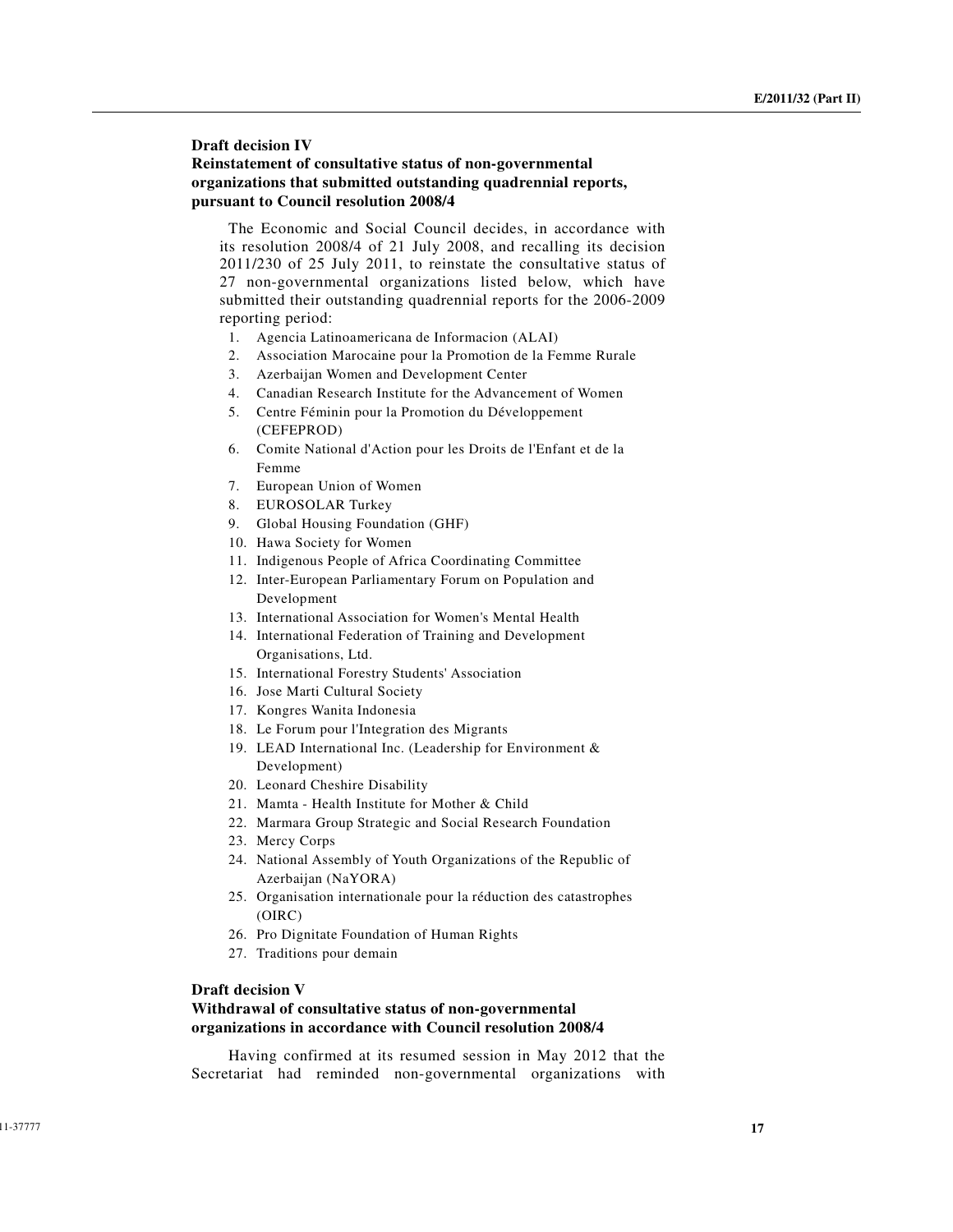continued outstanding quadrennial reports of their reporting obligation, whose status was suspended by Economic and Social Council decision 2011/230 of 25 July 2011, that it had advised them of the consequences of their further non-compliance after 1 May 2012, and that it had notified the permanent missions of the Member States in which the headquarters of such organizations are based of the final reminders, the Committee on Non-Governmental Organizations recommends to the Economic and Social Council the adoption of the following draft decision:

 The Economic and Social Council decides, in accordance with its resolution 2008/4 of 21 July 2008, and recalling its decision 2011/230 of 25 July 2011, to withdraw immediately the consultative status of 75 non-governmental organizations listed below, and requests the Secretary-General to advise the concerned organizations of this decision.

- 1. A Woman's Voice International
- 2. Action for Integrated Rural and Tribal Development Social Service Society
- 3. Advisory Commission of the Evangelical Church in Germany
- 4. Advisory Committee for the Protection of the Sea
- 5. Africa Infrastructures Foundation
- 6. Africa Legal Aid
- 7. Africa Muslims Agency
- 8. AIDS Alliance in Nigeria
- 9. All Africa Farmers Network
- 10. American College of Obstetricians & Gynecologists
- 11. American Society of Criminology
- 12. Argentine Association of International Law
- 13. Asociación Conciencia
- 14. Assistance pédagogique internationale
- 15. Association Algérienne de Solidarité aux Malades Respiratoires
- 16. Association d'assistance aux grands handicapés à domicile
- 17. Association des études internationales
- 18. Association des parlementaires tunisiens
- 19. Association européenne contre les violences faites aux femmes au travail
- 20. Association femmes enfants et développement
- 21. Association internationale des mouvements familiaux de formation rurale
- 22. Association marocaine d'appui à la promotion de la petite entreprise
- 23. Association marocaine d'aide à l'enfant et à la famille
- 24. Association marocaine de planification familiale
- 25. Association marocaine de solidarité et de développement
- 26. Association marocaine de soutien et d'aide aux handicapés mentaux
- 27. Association mauritanienne pour le bien-être et le secours de l'enfant et de la mère
- 28. Association of Language Testers in Europe
- 29. Association pour la défense des droits de la femme et de l'enfant
- 30. Canada Family Action Coalition
- 31. Catholic Relief Services ( United States Catholic Conference)
- 32. Center for Policy Alternatives
- 33. Center for Strategic Research and Development of Georgia
- 34. Centre d'études pour réaliser l'espoir de l'enfant du désert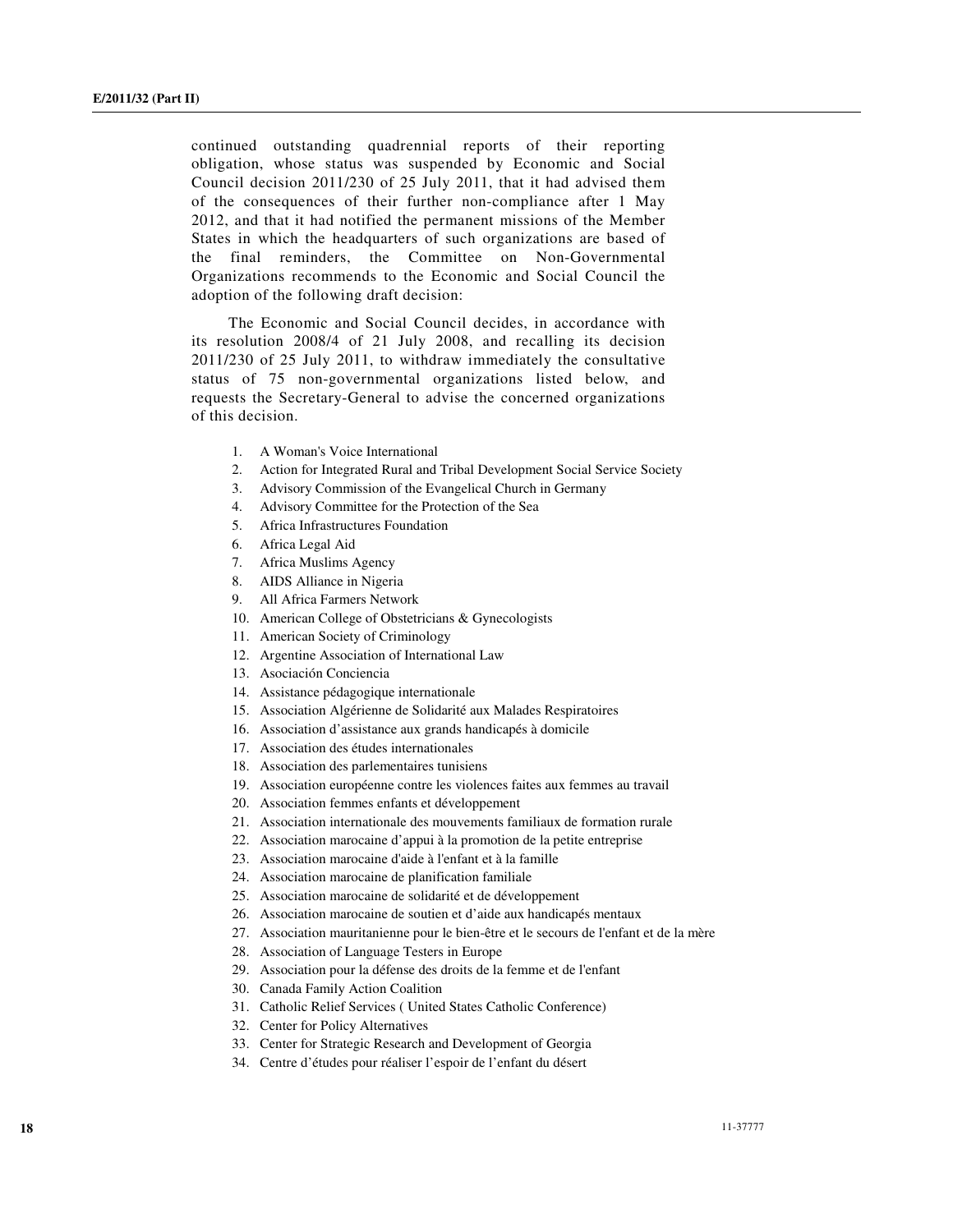- 35. Cercle de l'auto-promotion et de l'excellence
- 36. Chinese Women's Association of America
- 37. Cohort for Research on Environment, Urban Management and Human Settlements
- 38. Coordination des ONG féminines Gabonaises
- 39. Counterpart International
- 40. Croatian World Congress
- 41. Deutsche Welthungerhilfe
- 42. Drug Watch International
- 43. Eagle Forum
- 44. Femmes actives et foyer
- 45. Foster Care Organization International
- 46. Foundation for Democracy in Africa
- 47. Gaia Mater
- 48. Group 484
- 49. Indian Society of Agribusiness Professionals
- 50. International Club for Peace Research
- 51. International College of Surgeons
- 52. International Education for Peace Institute
- 53. International Organization for Peace, Care and Relief
- 54. International Possibilities Unlimited
- 55. International Women Count Network
- 56. Korean Progressive Network Jinbonet
- 57. La Morada
- 58. Maxim Institute
- 59. Mercury Institute
- 60. Mouvement International pour le Loisir Scientifique et Technique
- 61. National Conference of Commissioners on Uniform State Laws
- 62. Network of Ugandan Researchers and Research Users
- 63. Observatoire National des Droits de l'Enfant
- 64. Open Family Australia
- 65. Organisation tunisienne de jeunes médecins sans frontières
- 66. PRIDE Youth Programs
- 67. Pro femmes / Twese Hamwe
- 68. Réseau d'information des ainées et ainés du Québec
- 69. Rede de informações para o terceiro setor
- 70. Society for Initiatives in Rural Development and Environmental Protection
- 71. Society of Automotive Engineers
- 72. Union pour la promotion de la femme Nigérienne
- 73. United World Colleges
- 74. World Association of Community Radio Broadcasters
- 75. World Children's Relief and Volunteer Organization

#### **Draft decision VI Requests for withdrawal of consultative status**

 The Economic and Social Council decides to take note of two requests for withdrawal of consultative status requested by the following non-governmental organizations.

- 1. International Centre for Integrated Mountain Development
- 2. South Asia Human Rights Documentation Centre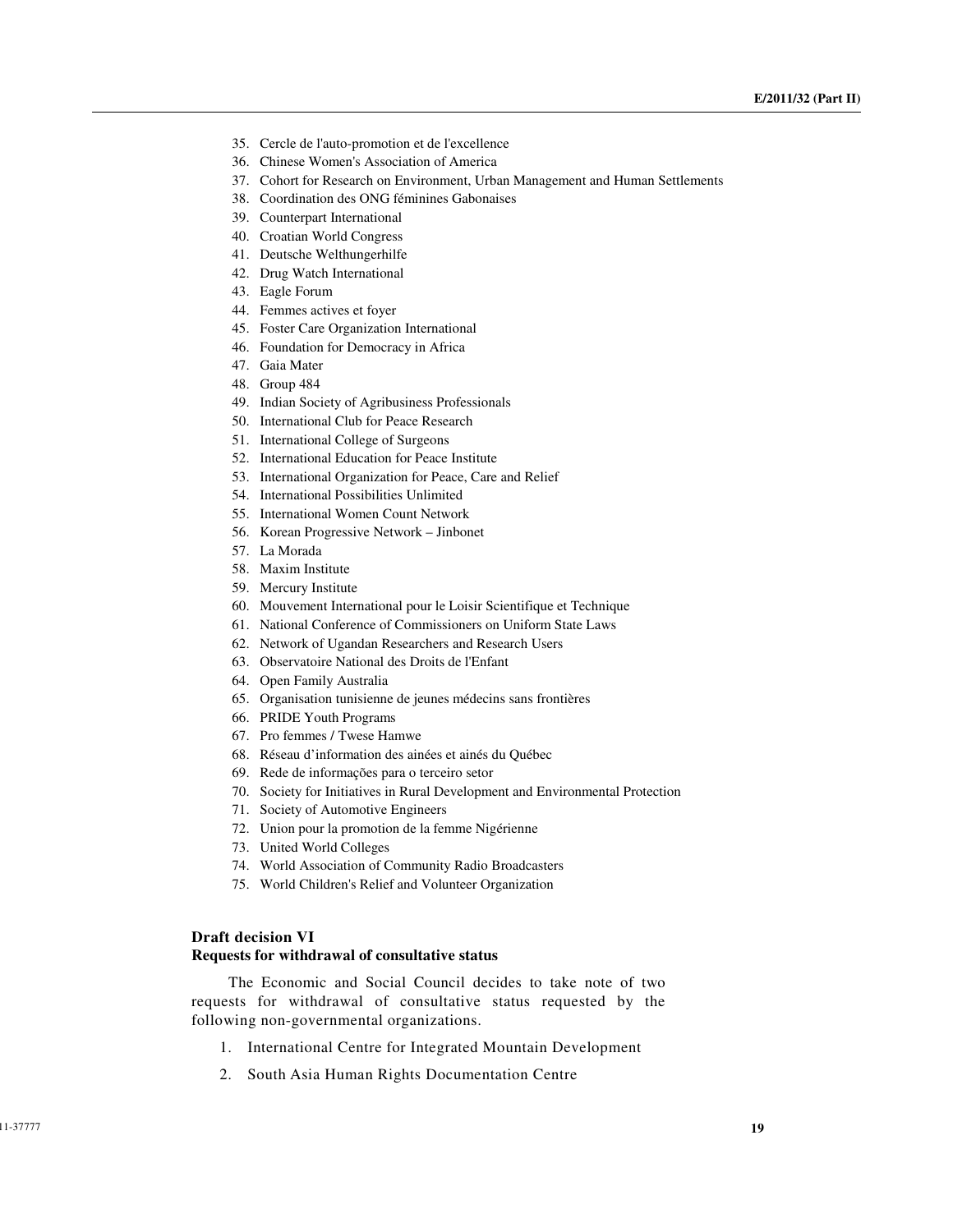## **Draft decision VII Dates of and provisional agenda for the 2013 session of the Committee on Non-Governmental Organizations**

The Economic and Social Council:

 (a) Decides that the 2013 regular session of the Committee on Non-Governmental Organizations will be held from 21 to 30 January, and on 8 February 2013, and its resumed session from 20 to 30 May and on 7 June 2013;

 (b) Approves the provisional agenda for the 2013 session of the Committee as set out below.

- 1. Election of officers.
- 2. Adoption of the agenda and other organizational matters.
- 3. Applications for consultative status and requests for reclassification received from non-governmental organizations:
	- (a) Applications for consultative status and requests for reclassification deferred from previous sessions of the Committee;
	- (b) New applications for consultative status and new requests for reclassification;
	- (c) Applications of non-governmental organizations in consultative status with the Economic and Social Council that have merged with non-governmental organizations without such consultative status.
- 4. Quadrennial reports submitted by non-governmental organizations in consultative status with the Economic and Social Council:
	- (a) Deferred quadrennial reports submitted by nongovernmental organizations in consultative status with the Council;
	- (b) Review of quadrennial reports submitted by nongovernmental organizations in consultative status with the Council.
- 5. Strengthening of the Non-Governmental Organizations Branch of the Department of Economic and Social Affairs of the United Nations Secretariat.
- 6. Review of the methods of work of the Committee: implementation of Economic and Social Council resolution 1996/31, including the process of accreditation of representatives of non-governmental organizations, and Council decision 1995/304: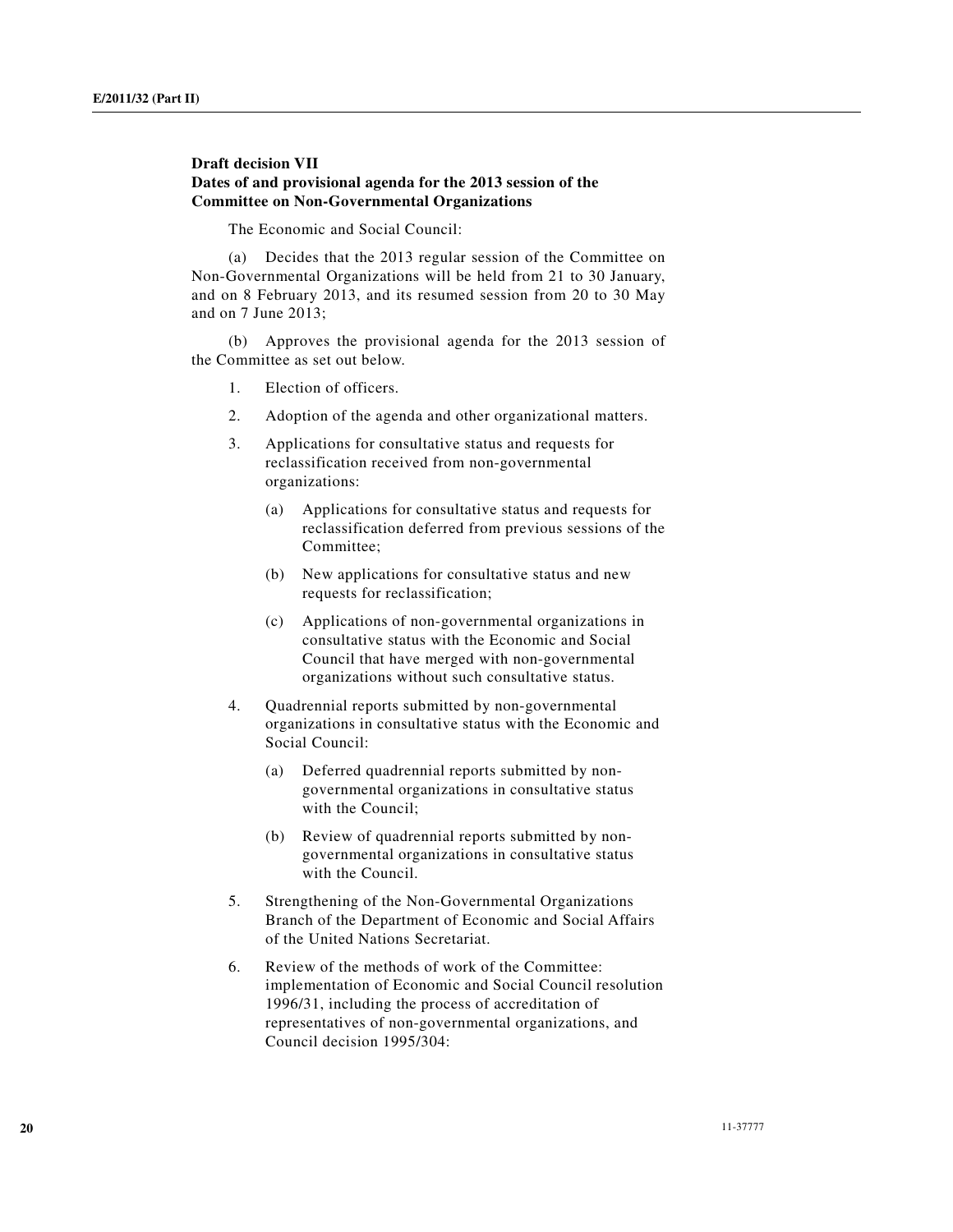- (a) Process of accreditation of representatives of nongovernmental organizations;
- (b) Consideration of issues on the agenda of the informal working group;
- (c) Other related matters.
- 7. Consideration of special reports.
- 8. General voluntary trust fund in support of the United Nations Non-Governmental Organizations Informal Regional Network.
- 9. Provisional agenda and documentation for the 2014 session of the Committee.
- 10. Adoption of the report of the Committee.

## **Draft decision VIII Report of the Committee on Non-Governmental Organizations on its 2012 resumed session**

The Economic and Social Council takes note of the report of the Committee on Non-Governmental Organizations on its 2012 resumed session.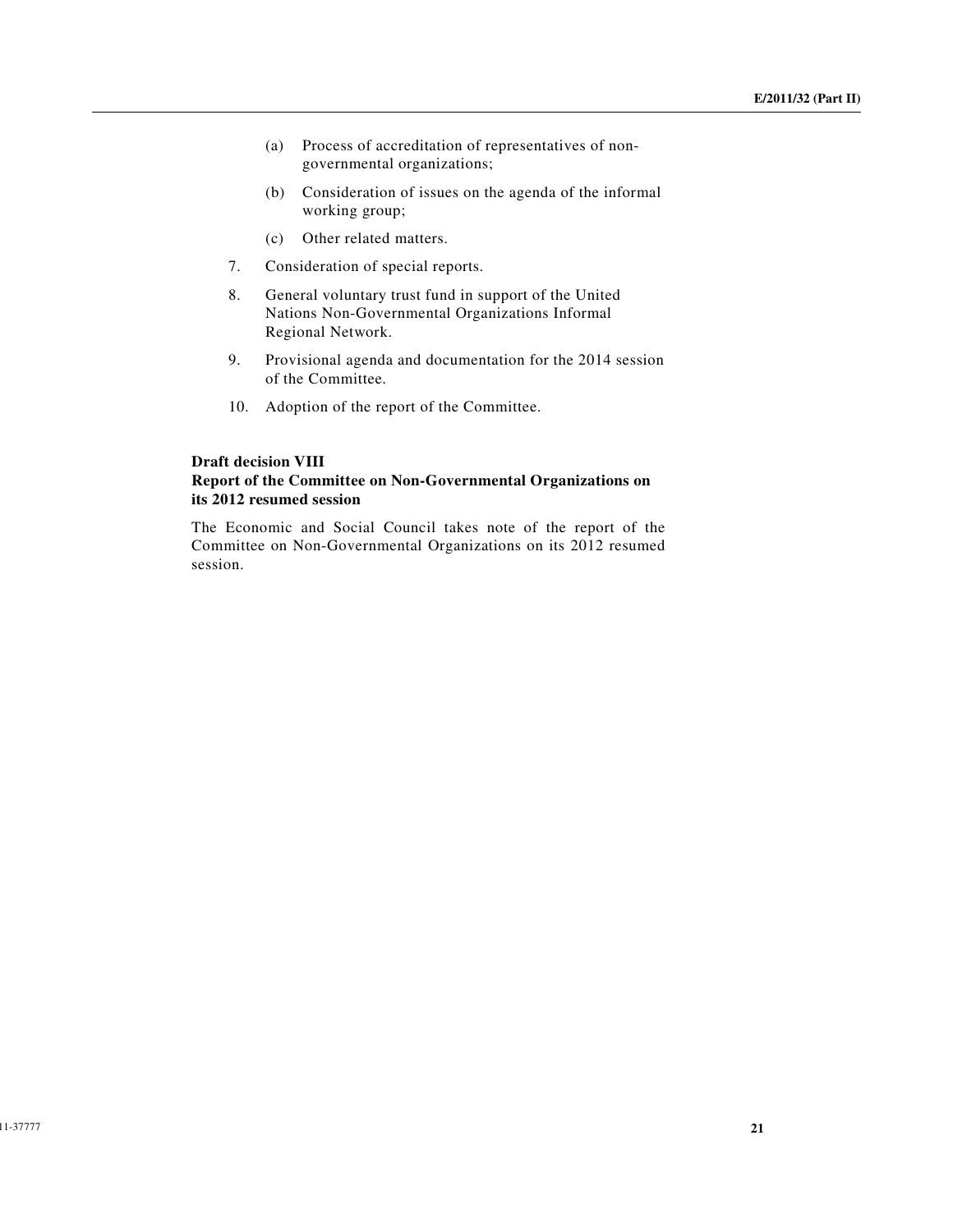# **II. Applications for consultative status, requests for reclassification and quadrennial reports received from non-governmental organizations**

1. The Committee considered item 3 (a) and (b) of its agenda, Applications for consultative status and requests for reclassification deferred from previous sessions of the Committee, and New applications for consultative status and new requests for reclassification, at its  $18<sup>th</sup>$  through  $31<sup>st</sup>$  meetings, held from 21 to 30 May and on 8 June 2012. It had before it the following documents:

 (a) Memorandum by the Secretary-General containing new applications for consultative status received from non-governmental organizations (E/C.2/2012/R.2, and E/C.2/2012/R.2/Add.19-30);

 (b) Compilation of applications received from nongovernmental organizations for consultative status deferred from previous sessions of the Committee held from 2002 through 2012 (E/C.2/2012/CRP.5);

 (c) Memorandum by the Secretary-General containing requests for reclassification, and requests deferred from previous sessions of the Committee (E/C.2/2012/R.3/Add.1 and E/C.2/2012/CRP.7).

 (e) Memorandum by the Secretary-General containing requests organizations requesting a name change (E/C.2/2012/CRP.8).

## **A. Applications for consultative status and requests for reclassification deferred from previous sessions of the Committee**

2. The Committee considered item 3 (a) of its agenda, Applications for consultative status and requests for reclassification deferred from its previous sessions, at its  $18<sup>th</sup>$  through  $30<sup>th</sup>$  meetings, held from 21 to 30 May 2012. The Committee considered a total of 162 deferred applications for consultative status.

#### **Applications recommended**

3. The Committee recommended that the Council grant consultative status to 59 organizations (see chap. I, draft decision I, subpara. (a)):

*Special consultative status* 

- 1. Abiodun Adebayo Welfare Foundation
- 2. Afghan Poverty Relief
- 3. All India Christian Council
- 4. Apne Aap Women World Wide (India) Trust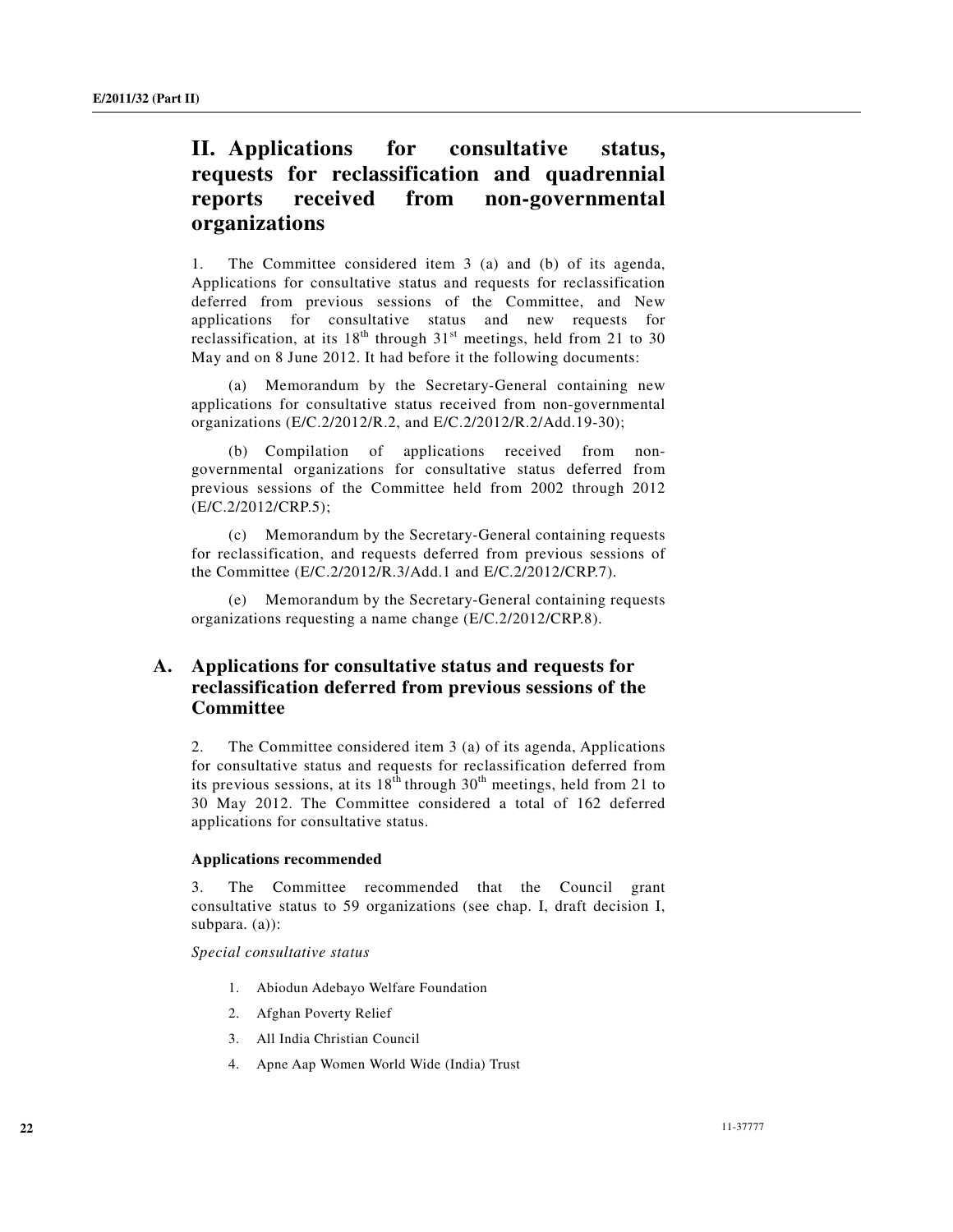- 5. Architects for Peace Inc.
- 6. Asabe Shehu Yar'Adua Foundation
- 7. Association for Social and Environmental Development
- 8. Autonomous Women's Center
- 9. British Overseas NGOs for Development (BOND)
- 10. Corporación Excelencia en la Justicia
- 11. Corporación para la Investigación, el Desarrollo Sostenible y la Promoción Social CORPROGRESO
- 12. Eagle Eyes Association for Afghan Displaced Youth
- 13. Earth Child Institute, Inc.
- 14. Education For Employment Foundation (THE)
- 15. Forest Stewardship Council AC
- 16. Foundation for GAIA
- 17. Human Rights Association for Community Development in Assiut
- 18. Human Rights Now
- 19. ICT for Peace Foundation
- 20. Initiative for Environment, Health and Social Development
- 21. Institute of Asian Culture & Development
- 22. International Circle of Faith Chaplaincy Corps Ltd/Gte
- 23. International Human Rights & Anti-Corruption Society
- 24. International Organization for Victim Assistance
- 25. International Senior Lawyers Project
- 26. KARP
- 27. Kejibaus
- 28. Kerman Raad
- 29. Krityanand UNESCO Club Jamshedpur
- 30. Le Conseil des Jeunes Congolais de l'Etranger (CJCE)
- 31. Manavata
- 32. Movement for the Protection of African Child (MOPOTAC)
- 33. Mundo Sin Guerras
- 34. National Forum "Alternatives, Practice, Initiatives"
- 35. Noble Institution for Environmental Peace Inc.
- 36. Organisation Technique eropéenne du Pneumatique et de la Jante ADF
- 37. Pacific Disability Forum
- 38. Peace Operation Training Institute Inc.
- 39. Population Connection
- 40. Programme on Women's Economic Social and Cultural Rights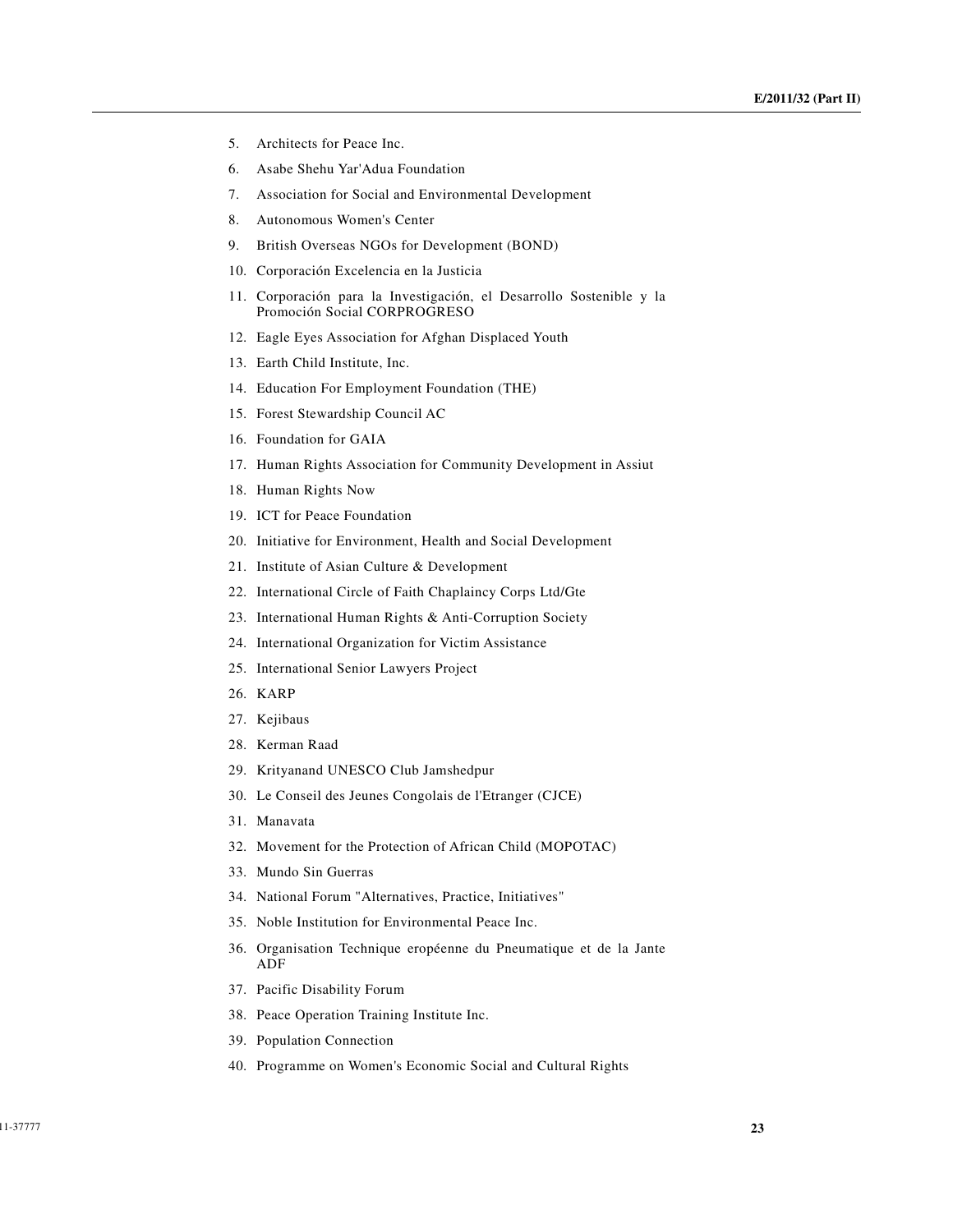- 41. Rainforest Partnership
- 42. Rural Development Organization
- 43. Rural Women Empowerment and Life Improvement Association
- 44. Scalabrini International Migration Network, Inc.
- 45. Singapore Institute of International Affairs
- 46. Somali Women Civil War Survivors
- 47. Sri Swami Madhavananda World Peace Council
- 48. Stichting Spanda
- 49. Swisscontact, Schweizerische Stiftung für technische Entwicklungs-zusammenarbeit
- 50. Tabitha Cumi Foundation
- 51. The Peacemaker Corps Foundation
- 52. Unnayan Onneshan
- 53. UPR Info
- 54. Women Deliver, Inc.
- 55. Women's Global Network for Reproductive Rights
- 56. World Welfare Association
- 57. Young Men's Hebrew Association of the City of New York, The

#### *Roster status*

- 1. Hands of Love Group System Inc.
- 2. Widows for Peace Through Democracy

#### **Applications deferred**

4. The Committee deferred its consideration of the applications of the following 81 non-governmental organizations, pending the receipt of responses to questions posed by the Committee to them during its 2012 resumed session:

- 1. Addameer Prisoners Support and Human Rights Association
- 2. Afrikaanse Forum vir Burgerregte
- 3. Al Tajdeed Cultural Social Society
- 4. Alliance For Reproductive Health Rights
- 5. Al-Mahdi Institute
- 6. Al-Maqdese for Society Development
- 7. Al-Marsad, The Arab Centre for Human Rights in the Golan Heights (R.A.)
- 8. Amuta for NGO Responsibility
- 9. Asia Catalyst
- 10. Asia Center for Human Rights (ACHR)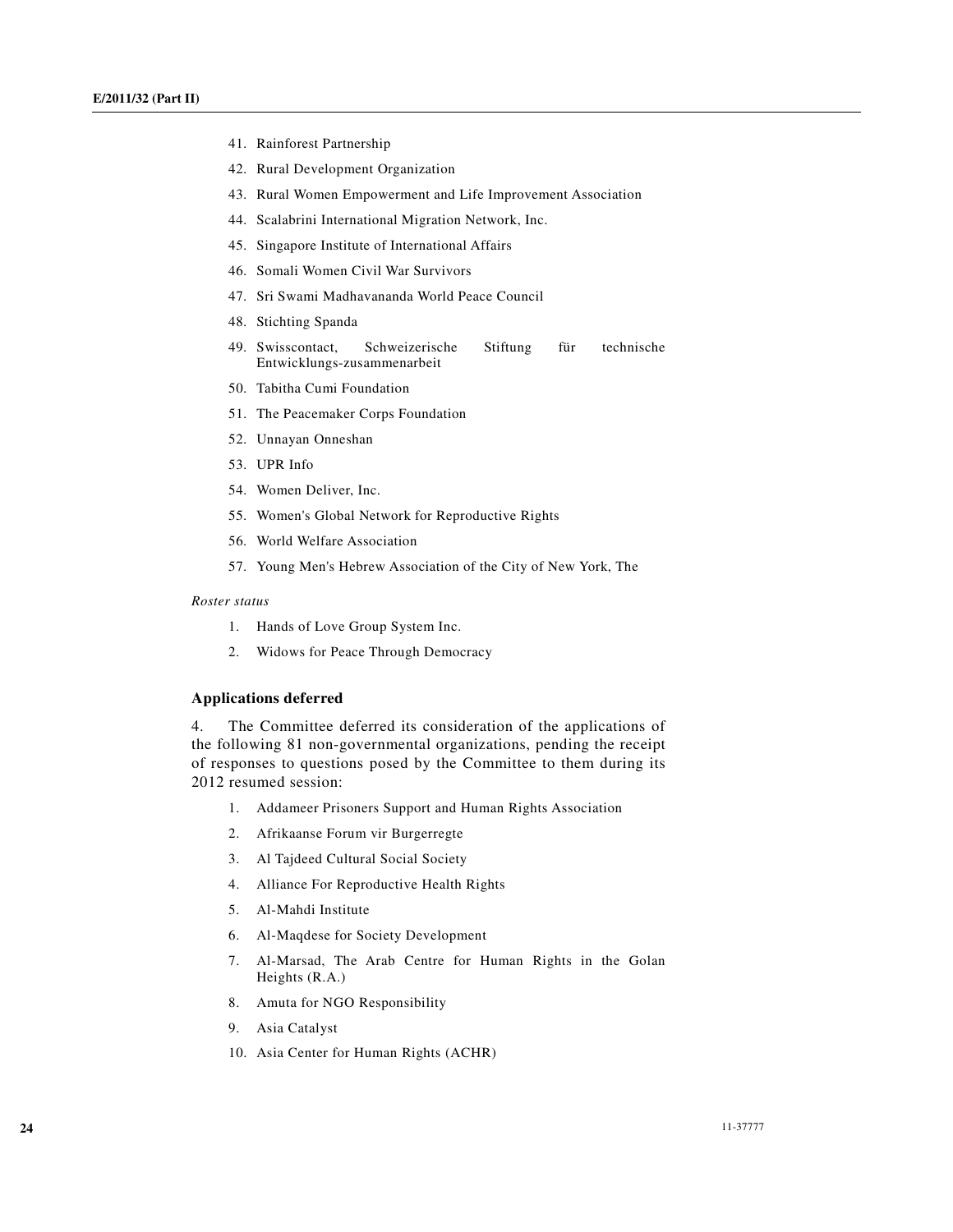- 11. Asian-Eurasian Human Rights Forum
- 12. Asociación Centro Indígena para el Desarrollo Sostenible CINDES
- 13. Association for Defending Victims of Terrorism
- 14. Assyrian National Congress
- 15. Asylum Access
- 16. AUA Americas Chapter Inc
- 17. Australian Lesbian Medical Association
- 18. Bridging the Gulf
- 19. British Columbia Civil Liberties Association
- 20. Bureau international pour le respect des droits de l'homme au Sahara Occidental
- 21. Business and Professional Women Voluntary Organization Sudan
- 22. Católicas por el Derecho a Decidir Córdoba
- 23. Center for Global Nonkilling
- 24. Center for International Policy
- 25. Child Rights Information Network CRIN
- 26. Christian Solidarity Worldwide
- 27. Coalition Mondiale Contre la Peine de Mort
- 28. Collectif des Familles de Disparu(e)s en Algerie
- 29. Defense Small Arms Advisory Council
- 30. Dharma Drum Mountain Buddhist Association
- 31. Dialogue Interreligieux Monastique
- 32. European Humanist Federation
- 33. Freedom Now
- 34. Global Network for Rights and Development (GNRD)
- 35. Hokok Coalición Internacional Contra la Impunidad
- 36. Homosexuelle Initiative Wien
- 37. Human Rights Network (HURINET)
- 38. Ilitha Labantu
- 39. International Association for Advancement of Space Safety
- 40. International Association of Genocide Scholars, Inc., The
- 41. International Coalition against War Criminals (ICAWC) NORWAY
- 42. International Council for the Day of Vesak (ICDV)
- 43. International Dalit Solidarity Network
- 44. International Federation of Liberal Youth
- 45. International Partnership for Human Rights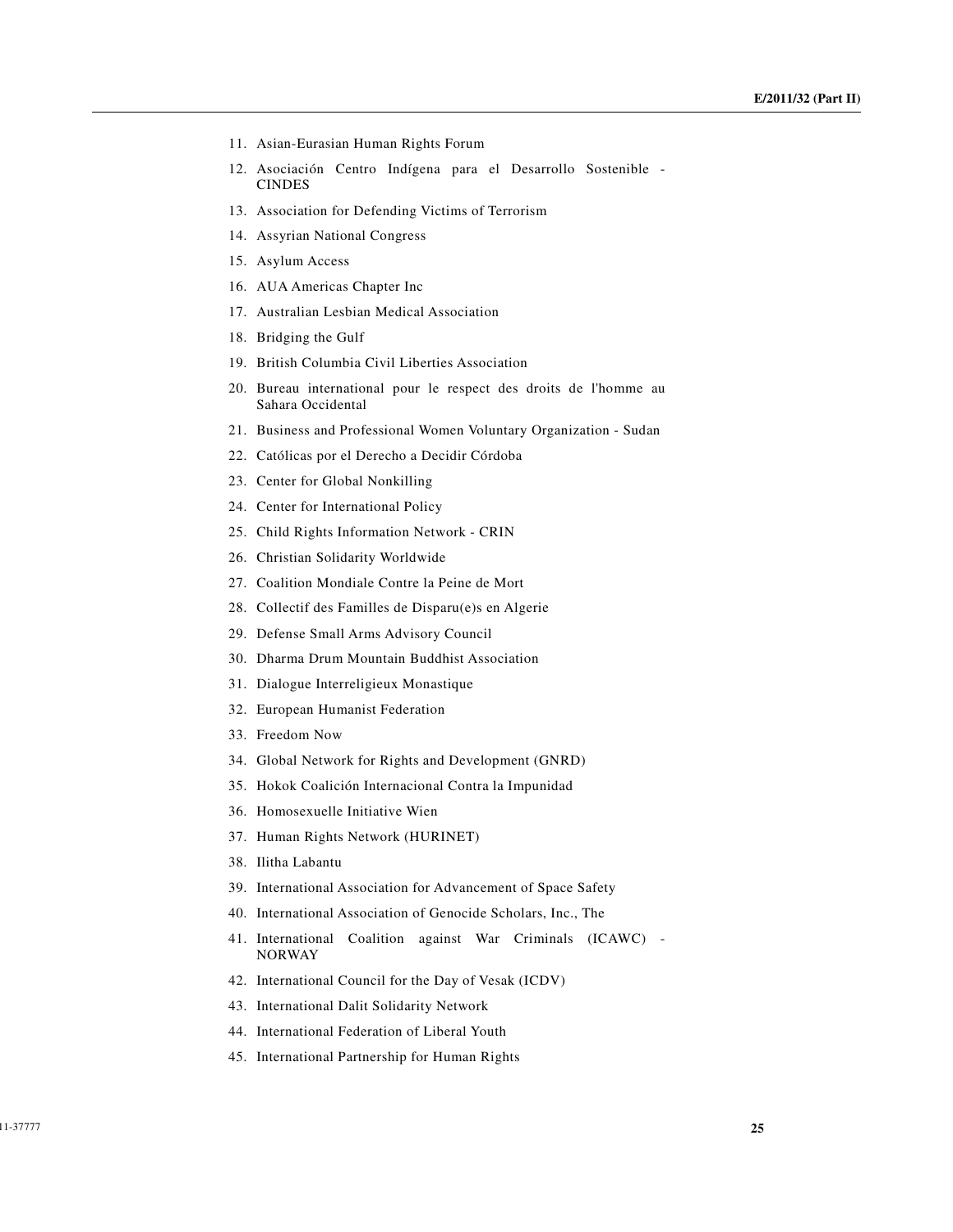- 46. International Prison Chaplains' Association
- 47. International Services Association
- 48. Iran Human Rights Documentation Center
- 49. Iranian Vegetable Oil Industries Association
- 50. Isfahan Association for Protection of Human Rights
- 51. Islamic African Relief Agency (IARA)
- 52. Jerusalem Legal Aid and Human Rights Center
- 53. John D. and Catherine T. MacArthur Foundation
- 54. Kuchlak Welfare Society
- 55. Lawyers for Lawyers
- 56. Living Bread International Church Inc.
- 57. National Secular Society
- 58. Network for North Korean Democracy and Human Rights
- 59. New Era Educational and Charitable Support Initiative
- 60. New World Hope Organization (NWHO)
- 61. Palpung Munishasan Dharmachakra Sangh
- 62. Sairam Population Research Trust
- 63. Scandinavian Institute for Human Rights (SIHR) Norway, The
- 64. Scholars at Risk Network
- 65. Second Amendment Foundation
- 66. Shikhar Chetna Sangathan
- 67. Skyian Welfare Organization
- 68. Solicitors International Human Rights Group
- 69. South Asia Partnership Pakistan
- 70. Sudanese Mothers For Peace
- 71. The Kuki Organization For Human Rights Trust
- 72. TrustAfrica
- 73. United Hatzalah (NP)
- 74. Virtual Activism Incorporated
- 75. West Africa Centre for Peace Foundation
- 76. WITNESS
- 77. World Future Council Foundation
- 78. World Shelter Organisation
- 79. Yoga in Daily Life USA
- 80. Youth Coalition for Sexual and Reproductive Rights (YCSRR)
- 81. Zeitgeist -the Spirit of the Times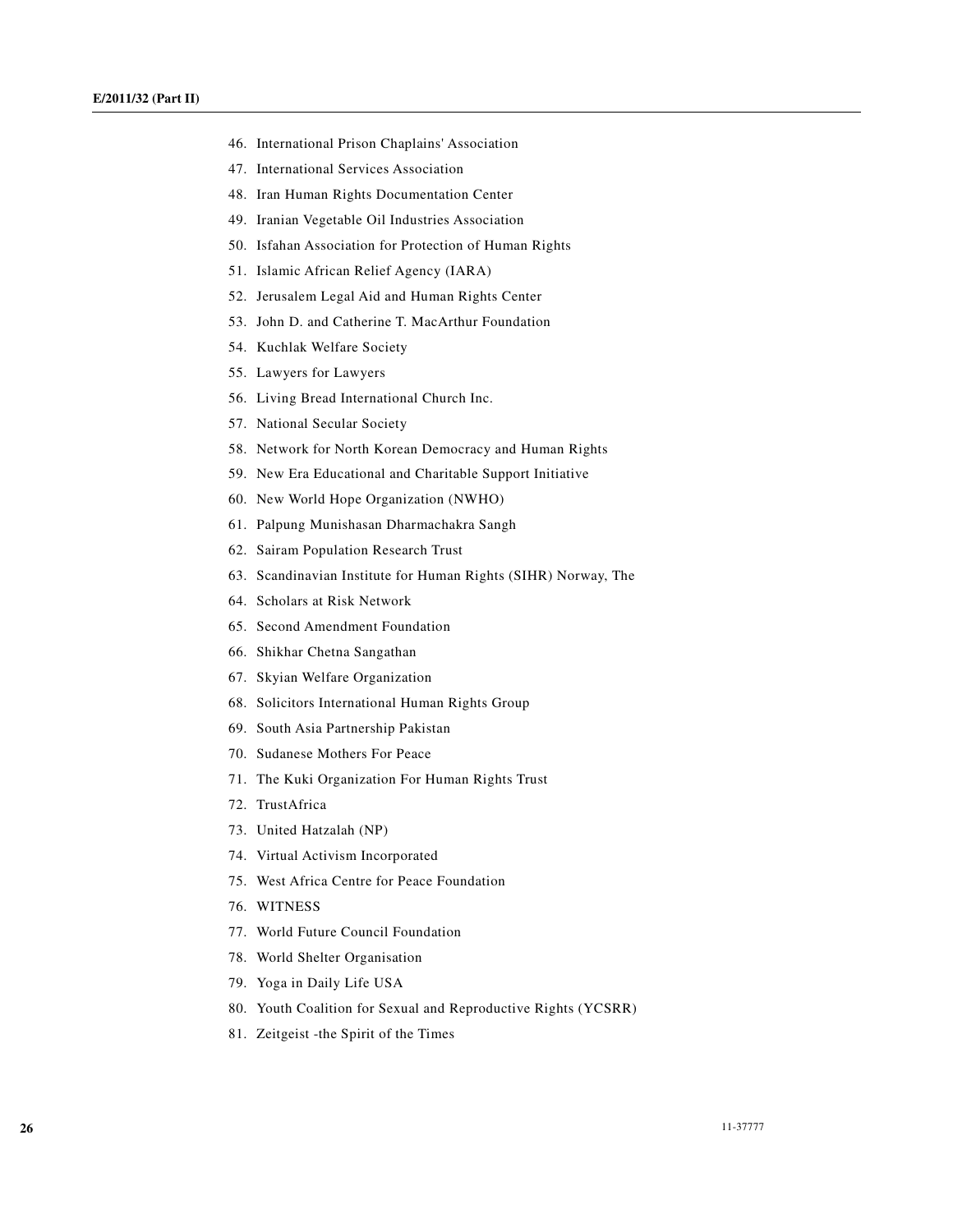## **Bureau international pour le respect des droits de l'homme au Sahara Occidental**

5. At its 25<sup>th</sup> meeting, on 24 May 2012, the Committee reviewed the application of the organization Bureau international pour le respect des droits de l'homme au Sahara Occidental. The representative of Morocco recalled that in the previous session the Committee had sent a letter to the organization containing objections raised in the Committee regarding the activities of the organization and the contents of its website. He reiterated that the actions of the organization were politically motivated, and not in line with the Charter of the United Nations and resolution 1996/31 of the Council, violating the sovereignty of a Member State. He said that the response from the organization showed that it had not changed its stance.

6. The representative of Morocco requested again that the application be closed by consensus, but acknowledged that some delegations may need more time to consult with their capitals and have more information. The representative of the United States stated that her delegation was not prepared to go along with closure of the application, and acknowledged that there was no consensus. The representative of Morocco stated that the procedure had begun with the letter containing objections, which was sent to the organization in accordance with article 15 in resolution 1996/31, that the Committee should take a decision based on the response, and that it was not a matter of asking new questions. The representative of the United States replied that her delegation reluctantly joined consensus on sending a letter, but it in no way represented the first step towards closure. The representative of Belgium stated that the representative of Morocco had to call for action or ask a new question. The representative of Pakistan proposed that the Committee take more time, or, if there was consensus, he was ready to close. The Chair requested that a question be asked or action be taken, and stated that the application could not remain on the deferred list. The representative of India proposed that the application be deferred. The Committee deferred the application to the next session.

#### **Islamic African Relief Agency**

7. At its  $22<sup>nd</sup>$  meeting, on 23 May 2012, the Committee reviewed the application of the organization Islamic African Relief Agency. The representative of the United States called for the closure of the application of the organization, and he recalled that it had been initially removed from status by consensus in the regular session in 2006, due to its ties to terrorism. He stated that the organization violated the most basic tenets of the United Nations Charter and would tarnish the credibility of this institution, as it had supported and provided hundreds of thousands of dollars to Osama bin Laden, Al-Qaida, and other terrorist groups. He added that ties to terrorism must be a permanent bar to a non-governmental organization receiving ECOSOC status.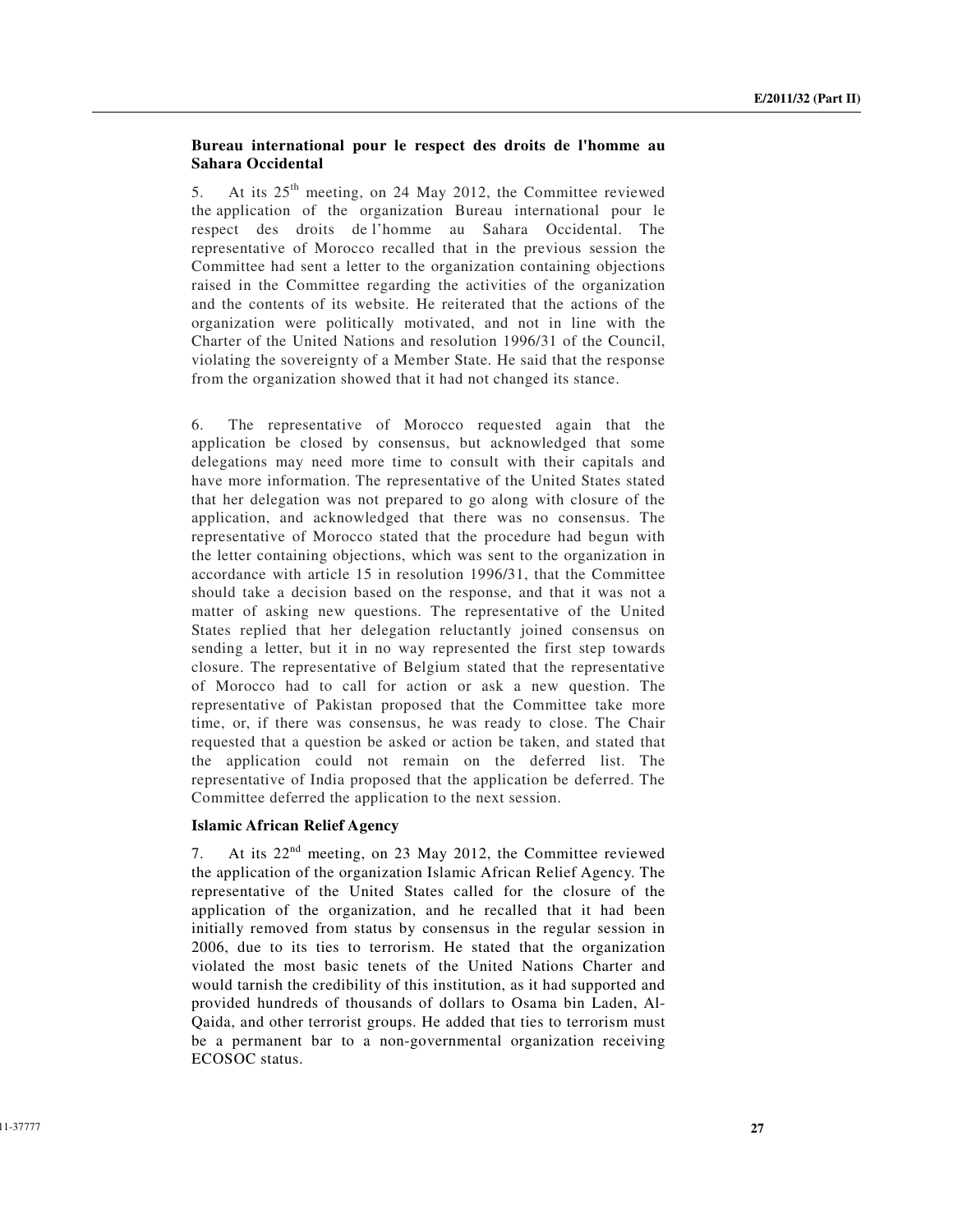8. The representative of the Sudan stated that fighting terrorism was the only field of cooperation between Sudan and the United States. He added that Sudan would be the first to ask for the withdrawal of status of that non-governmental organization if there was any clue indicating its involvement. He stated however, that the fact is that the organization has no link with such terrorist activities claimed by the delegation of the United States. He regretted that the unjust and hasty decision of the Committee in the resumed session of 2006 did not give the organization enough time to respond to the allegations of the United States. He added that the Committee had voted to reconsider the withdrawal of the application, and decided not to reconsider by only 9 to 8 votes, showing a clear division among the members of the Committee on that decision. He stated that he expected the United States to provide new information or evidence and not to try to punish the organization twice for the same allegations and the accusations of one state, as the delegation of Sudan in this Committee is always working constructively to facilitate the work of the NGOs and not to block them without grounds. He added that Sudan had not found any thread of evidence that this NGO has any other activities rather than humanitarian work, and that this organization carries out wide range of humanitarian and peacebuilding activities in Africa. He also requested to give the organization the right of reply, in accordance with article 15 of resolution 1996/31.

9. The representative of the United States stated that the activities of the organization cannot be viewed as having a statute of limitation and reminded that the Committee had acted similarly in the previous session to close consideration of the application of a Swiss organization, when India had indicated that the leaders of the organization were civilian aircraft hijackers of thirty years earlier. He said the organization had already provided replies to questions posed by the Committee.

10. The representative of Sudan asked not to use the "allergic reaction" to al-Qaida and terrorism and questioned whether an organization could be deprived of consultative status forever. He also asked if the status would be withdrawn because Sudan is a small African country unlike the United States, while Sudan has very few non-governmental organizations.

11. The representative of the United States stated that his delegation has submitted a formal motion to close consideration of the application. However, the representative of Sudan called for a noaction motion in order to give the organization time to respond to the objections, in accordance with article 15 of resolution 1996/31. The Chair, citing a legal opinion of the Office of Legal Affairs noted that although there is a practice of the Committee sending a letter informing the organizations of objections, there are precedents when no such notification was sent, despite requests of some members, as in the case of Human Rights Foundation in 2008.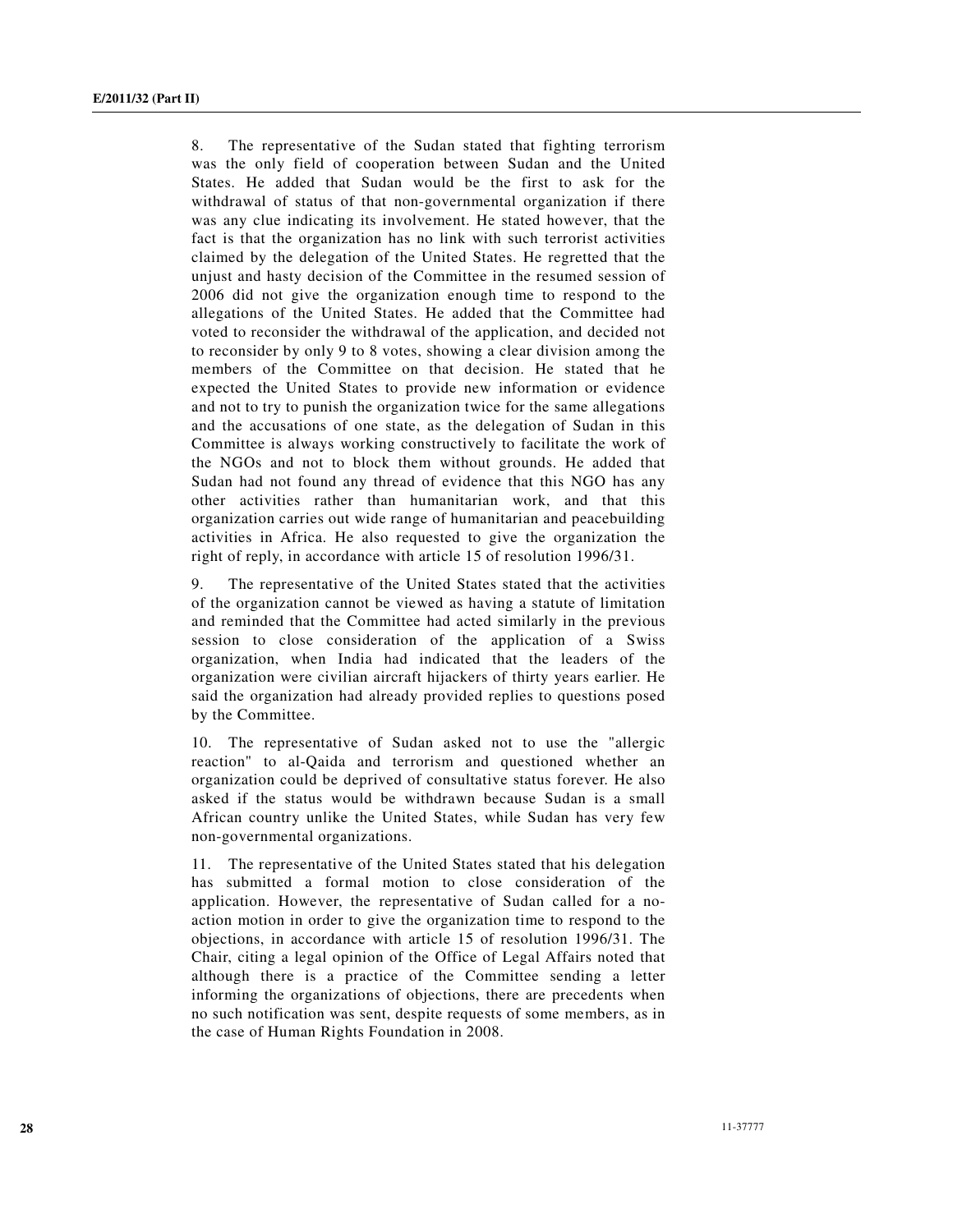12. At its 23rd meeting, also on 23 May 2012, the Committee resumed its consideration of the application. The Chair stated that the representative of Sudan had moved to adjourn the debate in accordance with rule 50 of the rules of procedures of the Economic and Social Council, in order to give the organization an opportunity to respond to the objections in the Committee. She added that this motion will have precedence, in accordance with rule 52.

13. The representatives of Cuba and Venezuela (Bolivarian Republic of) spoke in support of the no-action motion, in order to obtain more information. The representative of the United States spoke in opposition of the motion and was interrupted five times when the representative of Sudan requested the floor on procedural grounds. He stated that the decision was about whether ties with terrorism can be tolerated and he called on the Committee to take its responsibility seriously. He recalled that his delegation had stated in the previous session its intention to close this application, but agreed to wait for the current session in order to allow the organization to respond. He added that the representative of Sudan had then noted that the willingness of the United States to defer the decision was confirmative of article 15 of resolution 1996/31. The representative of Belgium also spoke in opposition of the no-action motion, stating that every motion should be considered on its own merit.

14. The no-action motion was carried by a roll-call vote of 9 to 5, with 2 abstentions. Sixteen of the nineteen members of the Committee were present and voting. The voting was as follows:

#### *In favour:*

China, Cuba, Morocco, Nicaragua, Pakistan, Russian Federation, Senegal, Sudan, Venezuela (Bolivarian Republic of).

#### *Against:*

Belgium, Bulgaria, Israel, Peru, United States of America.

#### *Abstaining:*

India, Kyrgyzstan.

#### *Absent:*

Burundi, Mozambique, Turkey.

15. After the vote, the Chair stated that the concerns of the Committee would be conveyed to the organization. The representative of Sudan expressed his expectation that the Committee grant status next session after the organization had waited for the stipulated three years, especially in the absence of new evidence. The representative of the United States stated that the United States will use every means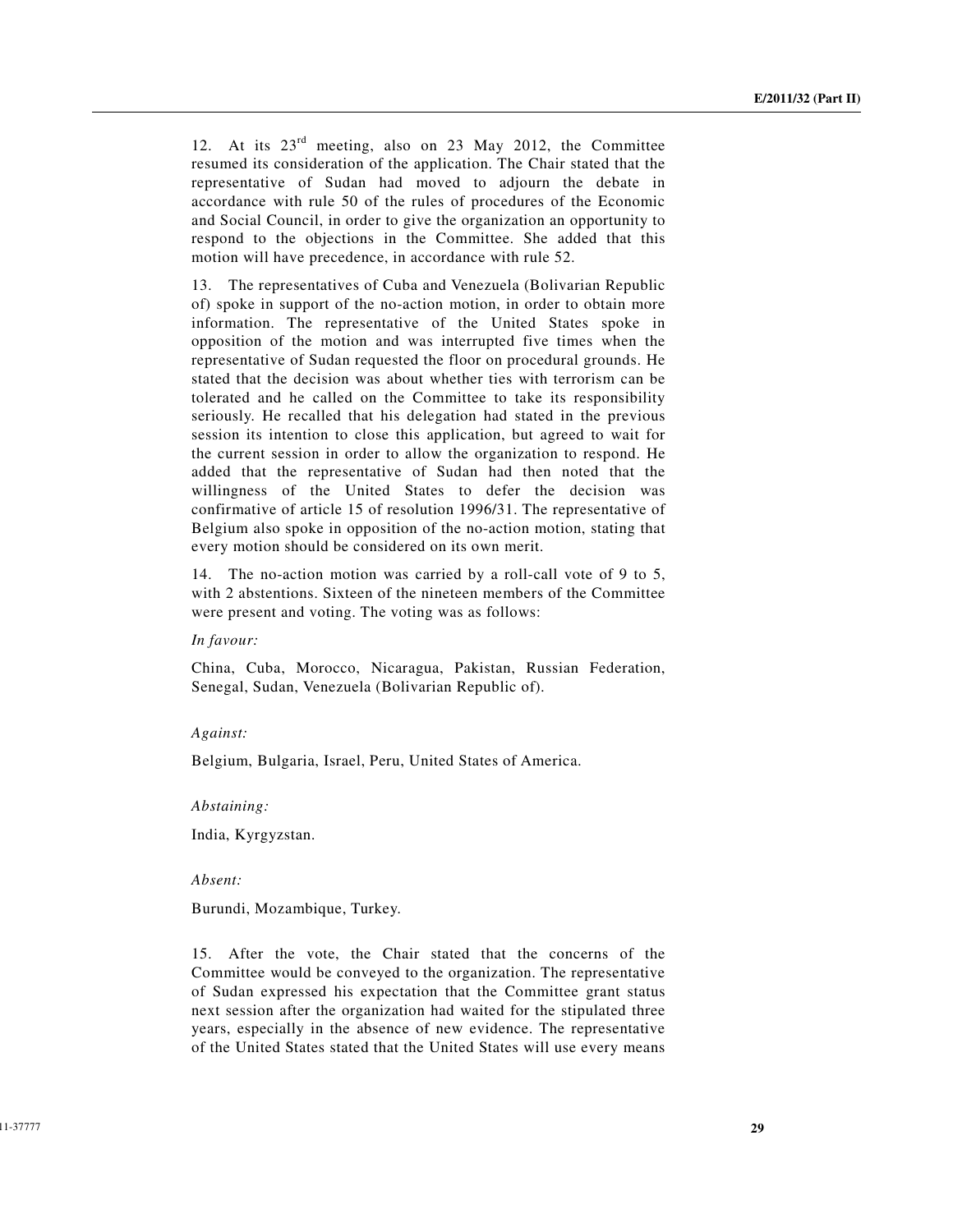at their disposal to prevent this organization from being accredited again.

16. The representatives of Cuba, Nicaragua, the Russian Federation, Venezuela, and Morocco condemned terrorism and stated that terrorist organizations and organizations that supported, financed, or were linked to terrorism could not have consultative status. They requested more information to determine if the organization was involved in terrorism.

## **Applications closed without prejudice**

17. At its  $30<sup>th</sup>$  meeting, on 30 May, the Committee decided to close without prejudice consideration of the applications of 22 nongovernmental organizations that had not responded to the questions of the Committee despite three reminders sent to the organizations over the course of two consecutive sessions of the Committee (see chap. I, draft decision I(e)).

## **B. New applications for consultative status and new requests for reclassification**

18. The Committee considered item 3 (b) of its agenda, New applications for consultative status and new requests for reclassification at its  $17<sup>th</sup>$  through 31st meetings, on 23 and 24 May. The Committee considered a total of 119 new applications for consultative status.

#### **New applications recommended**

19. Of the 119 organizations whose new applications had been received, the Committee recommended that the following 70 organizations should be granted consultative status with the Council (see chap. I, draft decision I, para. (a)):

- 1. A la Vista! Communication Sociale
- 2. ACT Alliance Action by Churches Together
- 3. AIDS Healthcare Foundation
- 4. Alliance for Africa Ltd/Gte
- 5. Alzheimers Disease International The International Federation of Alzheimers Disease and Related Disorders Societies Inc.
- 6. Asociación para el Desarrollo "Foro Rural Mundial"
- 7. Association of the Indigenous Peoples in the Ryukyus
- 8. Autism Speaks Inc
- 9. Beit Issie Shapiro Amutat Avi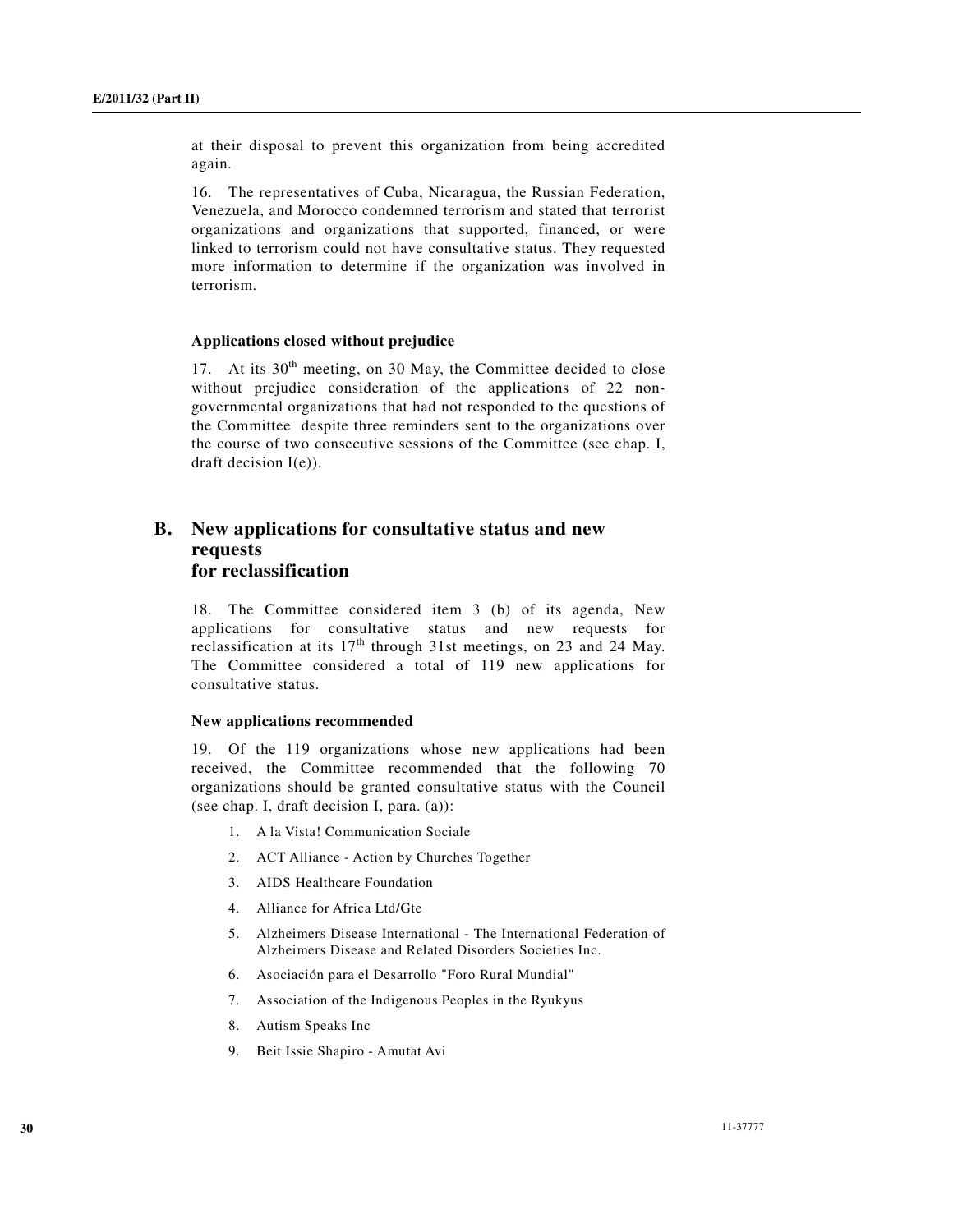- 10. Bridges of Hope Project, Inc.
- 11. Center for International Human Rights
- 12. Centro UNESCO di Firenze
- 13. Children of Peru Foundation, Inc.
- 14. Climate Action Network Association e.V.
- 15. Concordis International Trust
- 16. Cubraiti, Inc.
- 17. Deutsche Model United Nations e.V.
- 18. Doctors Worldwide Ltd
- 19. Ecoagriculture International, Inc.
- 20. Edmund Rice International Limited
- 21. Elizabeth Glaser Pediatric AIDS Foundation
- 22. Federación de Mujeres Progresistas
- 23. Federación Española de Mujeres Directivas Ejecutivas Profesionales y Empresarias FEDEPE
- 24. Fondation pour l'étude des relations internationales et du développement
- 25. Fondation Yves Rocher
- 26. Fondazione Don Carlo Gnocchi Onlus
- 27. Food & Water Watch
- 28. Foundation for Global Sports Development
- 29. France Terre d'Asile
- 30. Global Hope Network International
- 31. Globethics.net Foundation
- 32. Grassroots Leadership, Inc
- 33. Hindu Council of New Zealand Incorporated
- 34. International AIDS Society (IAS)
- 35. International Council on Clean Transportation Inc.
- 36. International Partners in Mission
- 37. International Risk Governance Council (IRGC)
- 38. Islands First, Inc.
- 39. Japanese Association for the Right to Freedom of Speech
- 40. Khmers Kampuchea-Krom Federation
- 41. Land is Life, Inc.
- 42. Mali Rising Foundation
- 43. National Engineers Week Foundation
- 44. Oidhaco, Bureau International des Droits Humains Action Colombie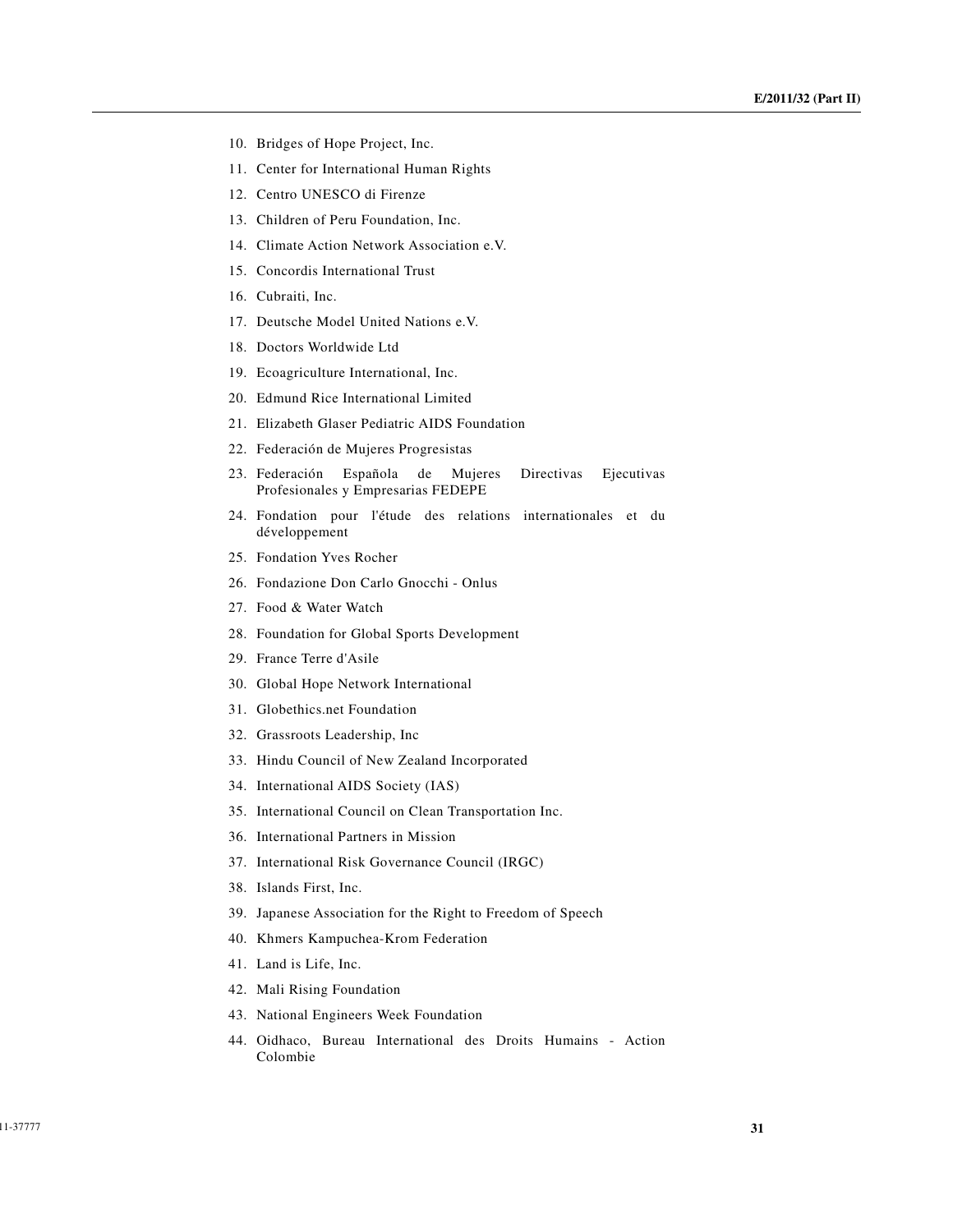- 45. Plataforma Portuguesa para os Direitos das Mulheres Associação
- 46. Promocom
- 47. Quaker Earthcare Witness
- 48. Restless Development
- 49. Restoration and Healing
- 50. Sakyadhita
- 51. Scottish Association for Mental Health
- 52. Sigma Theta Tau, National Honorary Society of Nursing, Inc.
- 53. Sir William Beveridge Foundation
- 54. Stichting Foundation Management EEAC
- 55. Stichting Global Reporting Initiative
- 56. Stiftung Brot fuer Alle
- 57. The Central British Fund for World Jewish Relief
- 58. The International Federation of Anti-Leprosy Associations (ILEP)
- 59. The International Legal Foundation, Ltd.
- 60. The Japan Council against Atomic and Hydrogen Bombs (Gensuikyo)
- 61. The World Habitat Foundation
- 62. The Worldwide Palliative Care Alliance
- 63. U.S. Green Building Council, Inc.
- 64. US Human Rights Network Inc.
- 65. VDE Prüf- und Zertifizierungsinstitut GmbH
- 66. Vienna Economic Forum
- 67. Wahine Maori Queensland Inc.
- 68. Women and Children First UK
- 69. World Hunger Education Service
- 70. World Space Week Association

### **Khmers Kampuchea-Krom Federation**

20. At its  $30<sup>th</sup>$  meeting on 30 May 2012, the Committee heard a statement made by the representative of the Socialist Republic of Viet Nam who spoke as an observer. He requested to officially register the protest of his Government against the application of the organization Khmer Kampuchea-Krom Federation which was recommended for special consultative status by the Committee. He stated that the organization violated the spirit, purposes, and principles of the Charter of the United Nations, as well as paragraphs 2 and 57 of resolution 1996/31 by advocating and promoting secession in the territory of Viet Nam, as revealed in the official website of the organization and in the statements of its leaders. He added that the organization was a foreign based organization that did not in any way represent the ethnic Khmer people in Viet Nam and has carried out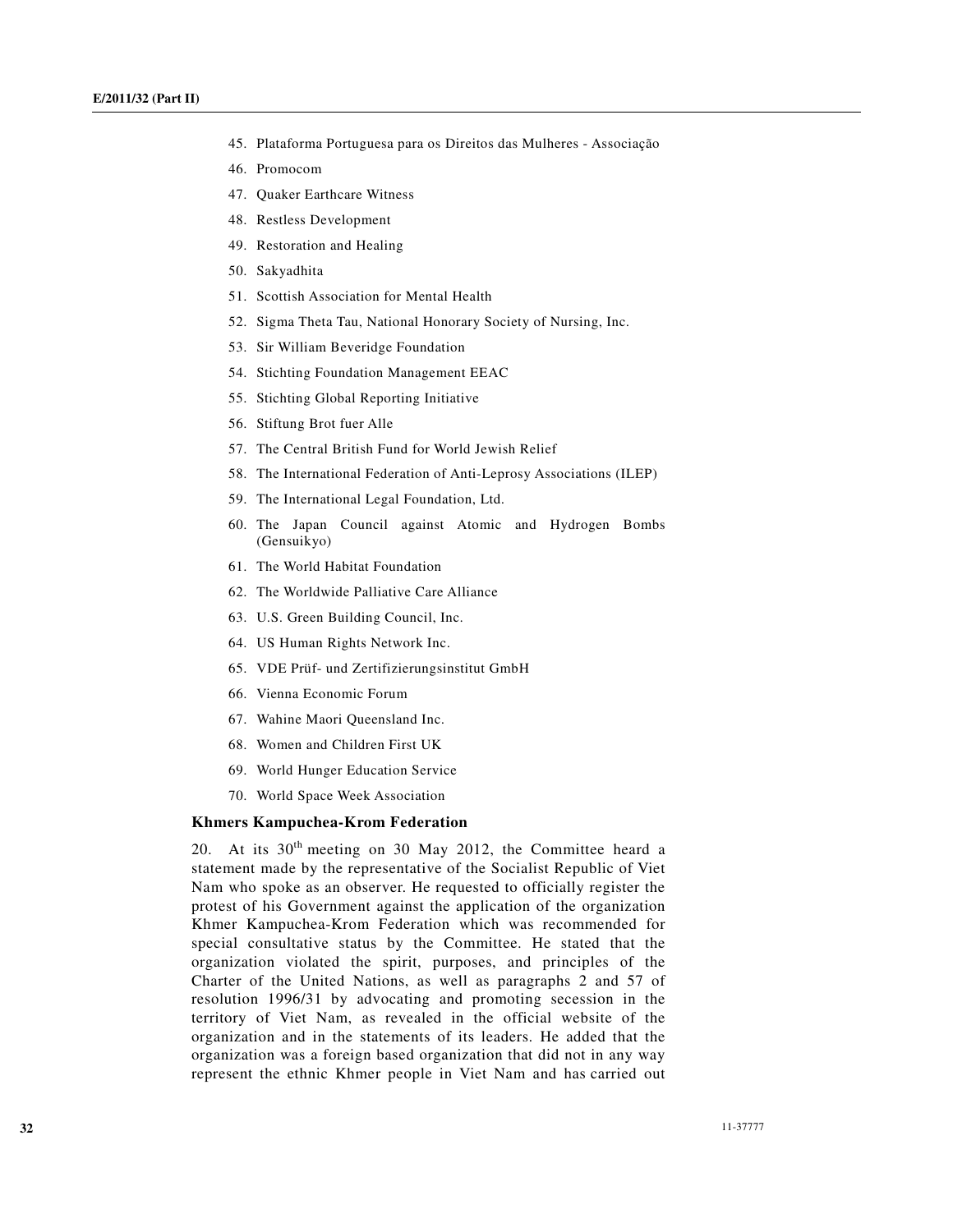many politically motivated acts, such as slandering, inciting, and undermining the national unity of the State of Viet Nam. He emphasized that 54 ethnic groups in Viet Nam had been living together for generations in one whole territory in unity and mutual assistance in the cause of national construction and defense. He also stressed that the State implemented policies to improve the conditions of life of ethnic minority groups and in fact, the life of all ethnic groups, including that of the Khmers, had been constantly enhanced. The representatives of Pakistan, Cuba, the Russian Federation, India, Venezuela and Nicaragua regretted that these facts were not available to the Committee during its deliberations on the application, supported bringing the matter to consideration by the Council, and noted the importance of exchanging information with Observer States while considering applications. The representative of the United States stated that her delegation will not support overturning the consensus decision of the Committee to recommend granting special consultative status to the organization in the Council. She also pointed out that her delegation had looked very closely at the information presented by the organization before joining the consensus.

#### **New applications deferred**

21. The Committee deferred its consideration of the applications of the following 49 organizations pending receipt of questions posed by the Committee to the organizations during its 2012 resumed session:

- 1. 350.org
- 2. African Refugee Development Center
- 3. Alternatives, reseau d'action et communication pour le développement international
- 4. American Library Association
- 5. Anchor of Salvation International Ministries
- 6. Asociación Española para el Derecho Internacional de los Derechos Humanos AEDIDH
- 7. Association Tierra Incógnita
- 8. Canadian Shooting Sports Association
- 9. Care Continuum Alliance, Inc.
- 10. Casa Generalizia della Societa' del Sacro Cuore
- 11. Centre pour les Droits Civils et Politiques Centre CCPR
- 12. Conservation International Foundation
- 13. Deutsches Komitee für UN Women e.V.
- 14. Educació per a l'Acció Crítica (EPAC)
- 15. Environmental Justice Foundation Charitable Trust
- 16. Euro-Mediterranean Human Rights Network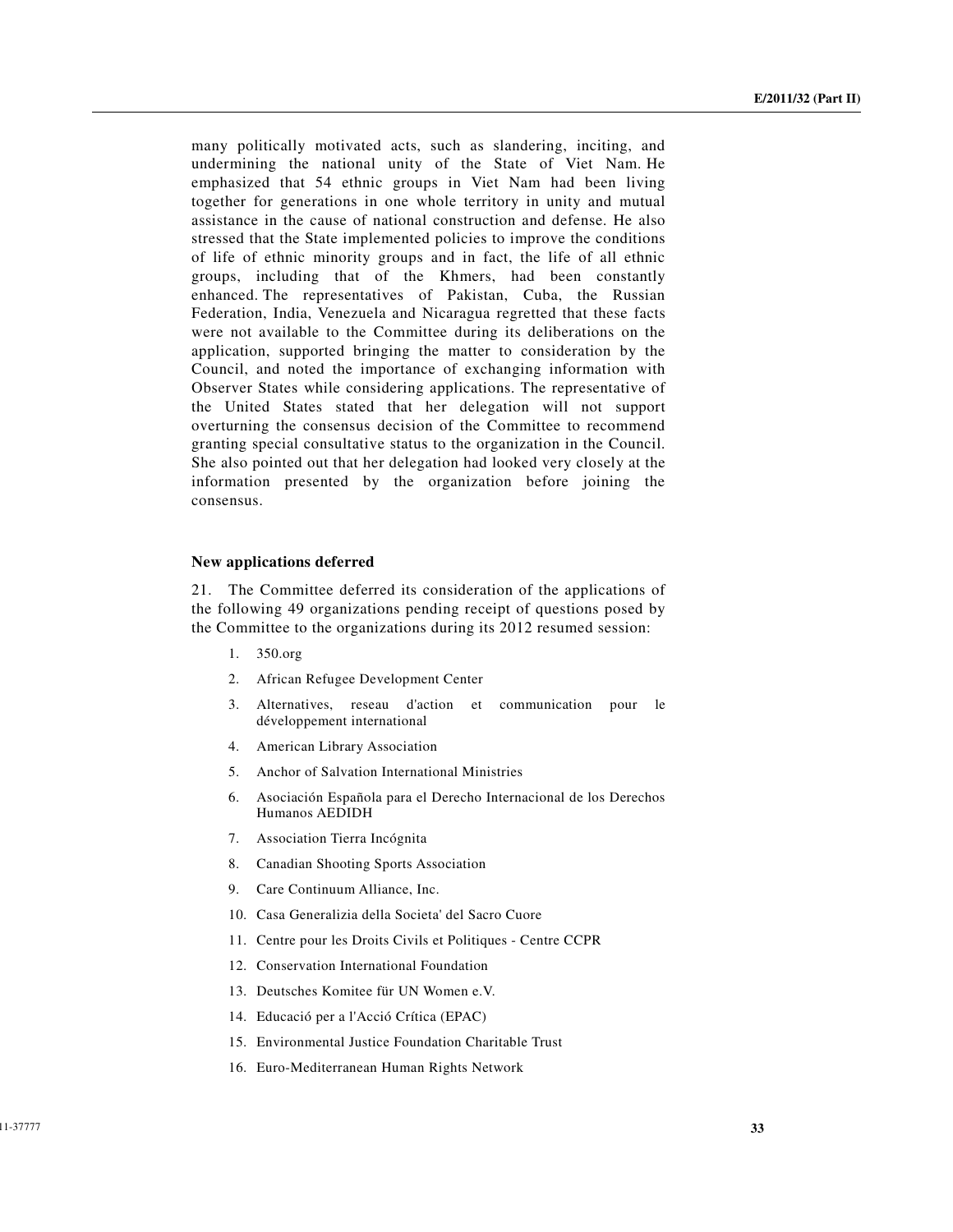- 17. European Center for Constitutional and Human Rights
- 18. F N Forbundet
- 19. Fondation Alkarama
- 20. Fondation pour les Etudes et Recherches sur le Développement International
- 21. Friends of ISTAR
- 22. Fundación DARA Internacional
- 23. Geneva Institute for Human Rights (GIHR)
- 24. Helping Hands International Foundation Inc.
- 25. Human Rights Foundation Inc
- 26. Institute for Human Rights & Business Limited
- 27. Institute for Practical Idealism
- 28. International Family Forestry Alliance, Inc.
- 29. Jewish Voice Ministries International
- 30. Negev Coexistence Forum
- 31. Organisation pour la Femme Et le Developpement (O.F.E.D.), Inc.
- 32. Physicians Committee for Responsible Medicine, Inc.
- 33. Réseau International des Droits Humains (RIDH)
- 34. Rokpa International
- 35. Rosa-Luxemburg-Stiftung Gesellschaftsanalyse und Politische Bildung e.V.
- 36. Sisters Inside Inc.
- 37. Solar Energy Industries Association Inc
- 38. Stichting Global Human Rights Defence
- 39. Stichting Justitia et Pax Nederland
- 40. The Acronym Institute
- 41. The Equal Rights Trust
- 42. The International Coalition of Historic Site Museums of Conscience
- 43. The Simons Foundation
- 44. The Society For The Policing of Cyberspace
- 45. Un Ponte Per...
- 46. Under The Same Sun Fund
- 47. United Sikhs
- 48. World Faith Inc
- 49. World Pulse Voices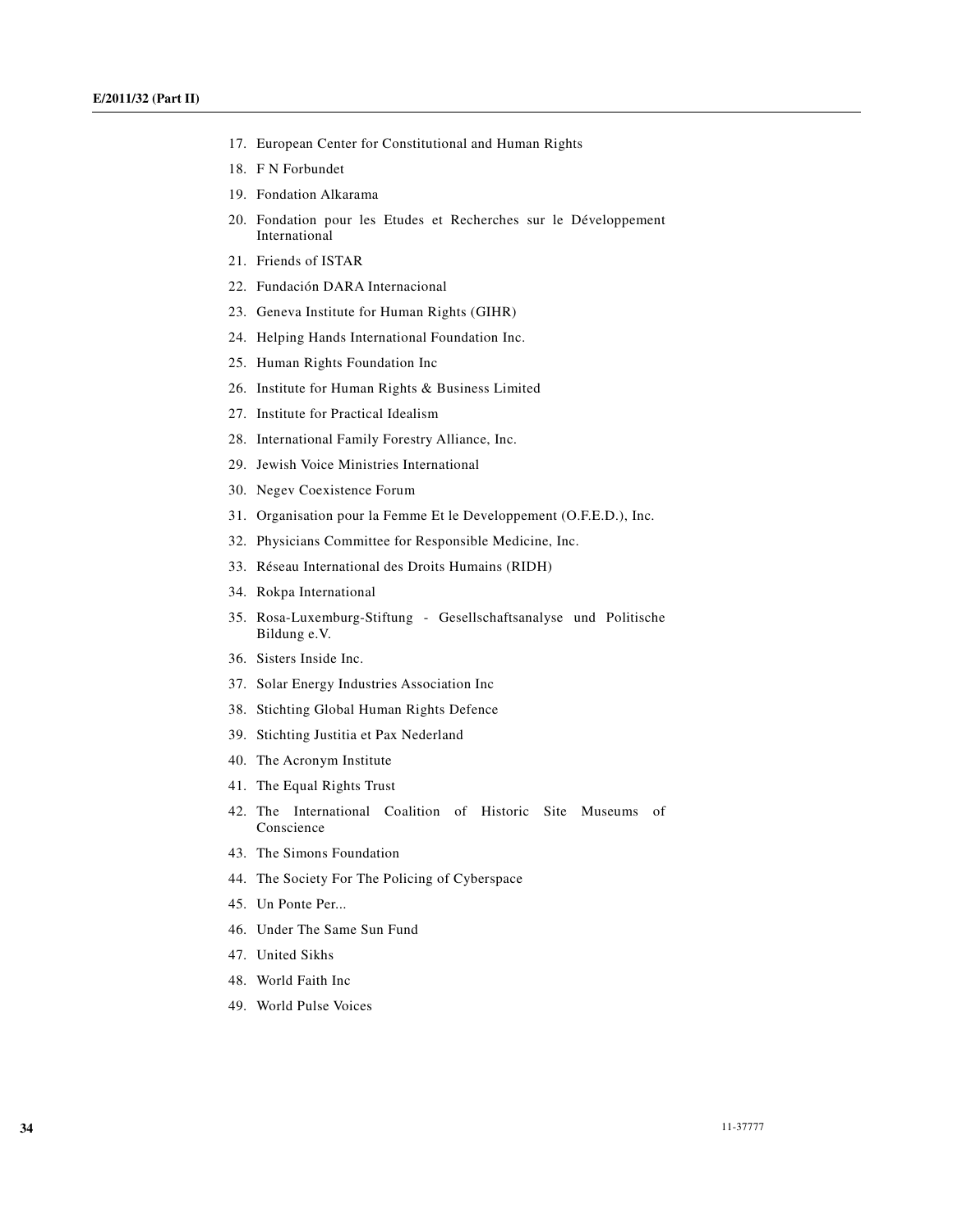## **Requests for reclassification**

22. At its 25th meeting, on 24 May 2012, and at its  $29<sup>th</sup>$  meeting, on 29 May 2012, the Committee considered five requests for reclassification of consultative status, which included one new request for reclassification, contained in document E/C.2/2012/R.3/Add.1, and four deferred requests for reclassification, contained in document E/C.2/2012/CRP.7. It decided to recommend reclassification of status for one organization from special to general consultative status (see chap. I, draft decision I, subpara. (b)).

23. At the same meetings, the Committee decided to defer its consideration of the application for reclassification of status of the following four organizations:

- 1. Geriatrics Care Foundation of Pakistan
- 2. International Federation of Consular Corps and Associations
- 3. International Institute of Administrative Sciences
- 4. World Council for Curriculum and Instruction

#### **Requests for name change**

24. At its 27th meeting, on 25 May 2012, the Committee considered seven requests for name change by organizations in consultative status, contained in document E/C.2/2012/CRP.8. At its 28<sup>th</sup> meeting, also on 25May 2012, it decided to take note of all seven changes of names (see chap. I, draft decision I, subpara. (c)).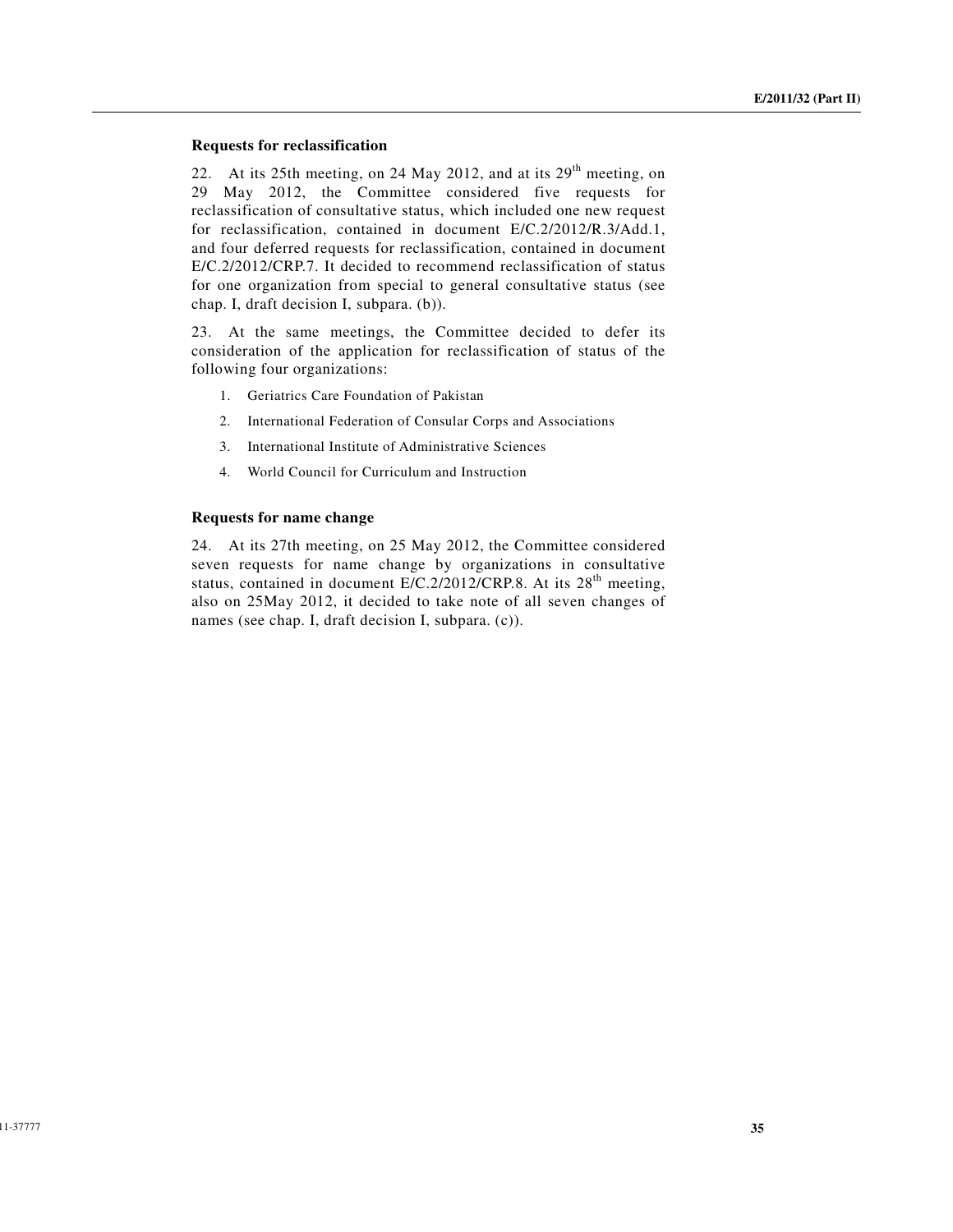# **III. Quadrennial reports submitted by nongovernmental organizations in consultative status with the Council**

## **A. Quadrennial reports submitted by non-governmental organizations in consultative status with the Council that had been deferred at the resumed session**

25. At its  $26<sup>th</sup>$  meeting, on 25 May, the Committee had before it a memorandum by the Secretary-General containing a compilation of quadrennial reports submitted by non-governmental organizations in general and special consultative status with the Council on their activities during the period from 1998 to 2010, which had been deferred from previous sessions of the Committee (see E/C.2/2012/CRP.6). Of the 21 reports, the Committee took note of the following report of one organization (included in chap. I, draft decision I, subpara. (d)):

## Freedom House (2003-2006)

26. Following the decision, the representative of Cuba stated that her delegation disassociated itself from the decision to take note of this quadrennial report. She stated that the actions of the organization were very far from meeting the standards and principles NGOs must respect when in consultative status with the Economic and Social Council, which are clearly stated in resolution 1996/31. She added that the organization carried out politically motivated destabilizing actions against legitimate governments, particularly of developing countries. She explained that this NGO is not independent and that its annual budget is 1.5 billion dollars, mostly funded by the US Government and its agencies. She stressed among those actions the submission of manipulated and malicious reports against Cuba, attempting to promote international rejection of the Cuban Revolution. She also stressed that some of the representatives of this organization have clear links with terrorists. The delegations of Nicaragua, the Sudan and Venezuela also disassociated themselves from the decision and supported the statement by the representative of Cuba.

27. The Committee decided to defer further consideration of the following 20 deferred quadrennial reports from 16 organizations:

Armenian Assembly of America (2007-2010)

Asociatia Pro Democratia (2007-2010)

Centrist Democrat International (1998-2001) (2002-2005) (2006-2009)

France libertes: Fondation Danielle Mitterrand (2007-2010)

Freedom House (2007-2010)

Human Rights First (2007-2010)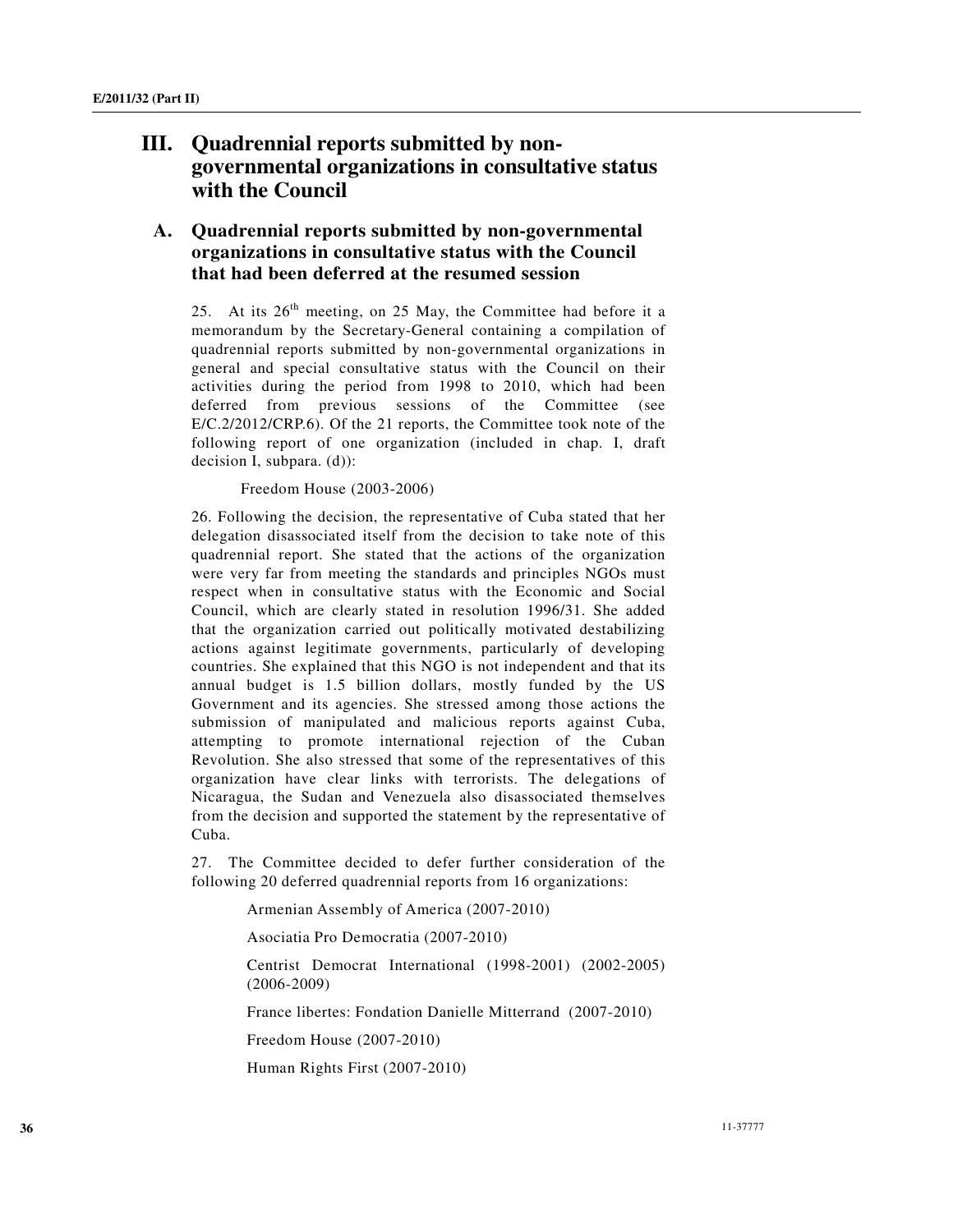Human Rights Watch (2005-2008) International Federation of Journalists (2005-2008) International PEN (2006-2009) International Press Institute (2001-2004) (2005-2008) International Union of Socialist Youth (2005-2008) National Council of Women of Thailand (2000-2003) Reporters sans frontières international (2005-2008) Society for Threatened Peoples (2001-2004) (2005-2008) Syriac Universal Alliance (2007-2010) Ukrainian World Congress (2003-2006)

## **B. Review of quadrennial reports submitted by nongovernmental organizations in consultative status with the Council**

28. At its  $26<sup>th</sup>$  meeting, on 25 May 2012, the Committee considered agenda item 4 (b), Review of quadrennial reports submitted by nongovernmental organizations in consultative status with the Council. It had before it notes by the Secretary-General containing 151 new quadrennial reports (E/C.2/2012/2/Add.26-33, E/C.2/2012/CRP.13/Rev.1, E/C.2/2012/CRP.15, and E/C.2/2012/CRP.16). The Committee took note of the quadrennial reports of 150 of those organizations (see chap. I, draft decision I, subpara. (d)). The Committee decided to defer consideration of one report of the following organization:

Ukrainian World Congress (2007-2010)

29. At its  $31<sup>st</sup>$  meeting, on 8 June 2012, the Committee took note of the late submission of quadrennial reports of the following 13 organizations, and noted that these reports would be considered at its 2013 regular session:

- 1. Care International
- 2. China Great Wall Society
- 3. China Green Foundation
- 4. General Federation of Jordanian Women
- 5. Institute for Cognitive Science Studies
- 6. International Confederation for Family Support
- 7. Jamaican Association on Mental Retardation
- 8. Jordanian Hashemite Fund for Human Development
- 9. Maryam Ghasemi Educational Charity Institute
- 10. National Association for the Advancement of Colored People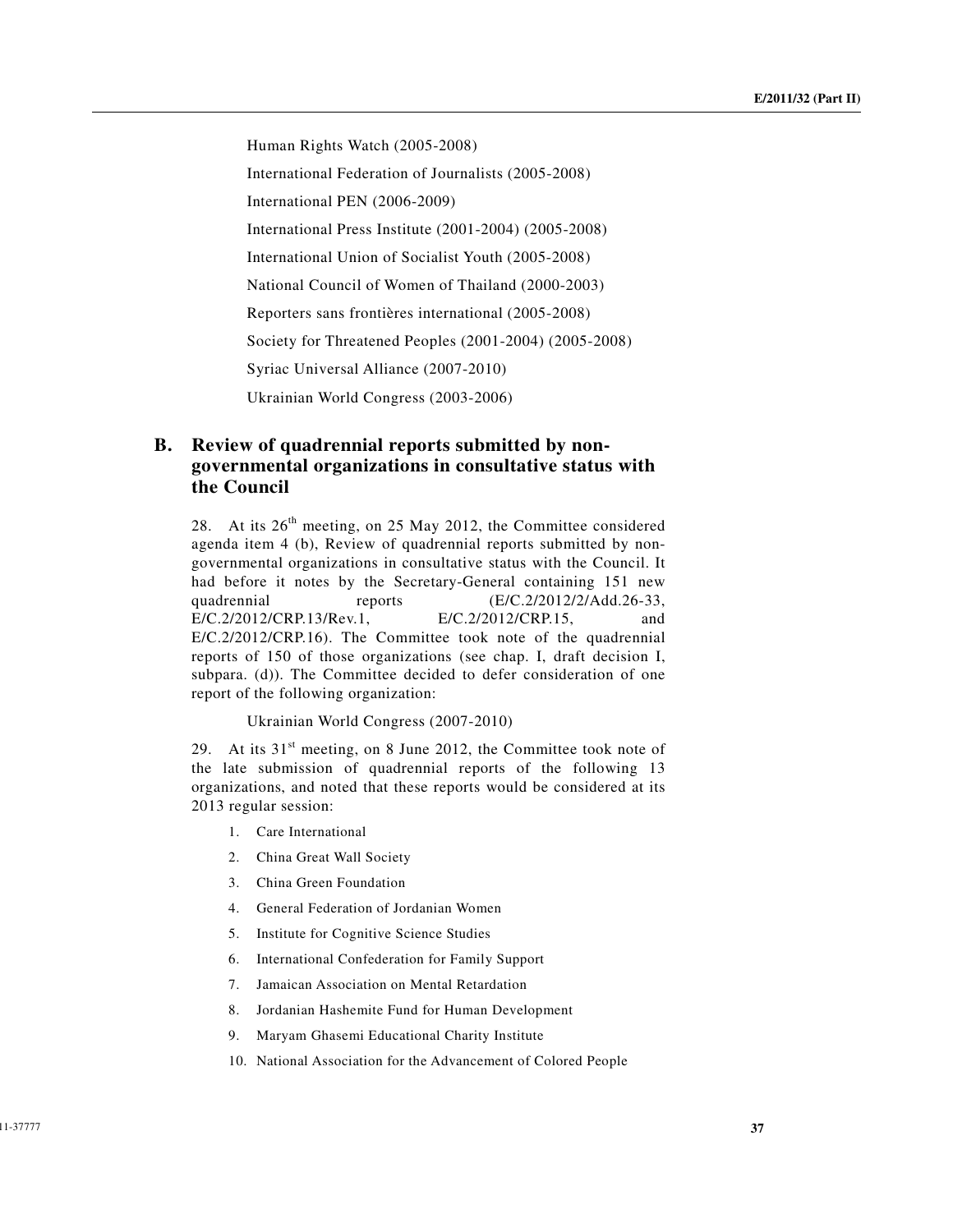- 11. Singamma Sreenivasan Foundation--SSF
- 12. Stree Mukti Sanghatana
- 13. Zoroastrian Women's Organization

## **C. Suspension of consultative status of organizations that have failed to submit their quadrennial reports for one or more consecutive reporting periods**

30. At its 27th meeting, on 25 May 2012, the Committee considered agenda item 6(c). The Secretariat informed the Committee that it had sent three notifications to non-governmental organizations that had not fulfilled the requirement to submit quadrennial reports in 2011, pursuant to Council resolution 2008/4. The Secretariat had also sought assistance from the permanent missions to the United Nations of the countries where the non-governmental organizations had their headquarters.

31. In this regard, the Committee adopted a draft decision recommending that the Council suspend, for a period of one year, the consultative status of 202 non-governmental organizations that had failed to submit quadrennial reports, in accordance with the guidelines set out in Council resolution 2008/4 (see chap. I, draft decision III). The Committee further requested the Secretariat to advise the concerned organizations of the suspension of their consultative status and to inform the permanent missions to the United Nations of the countries where the non-governmental organizations had their headquarters.

## **D. Reinstatement of consultative status of nongovernmental organizations that had been previously suspended due to non-submission of their quadrennial reports**

32. At its 27th meeting, on 25 May, in accordance with Council resolution 2008/4 and Council decision 2011/230, the Committee decided to recommend reinstatement of the consultative status of 27 organizations upon receipt of their pending quadrennial reports prior to the termination of the suspension period (see chap. I, draft decision IV).

## **E. Withdrawal of consultative status of organizations with continued outstanding quadrennial reports**

33. At the 27th meeting, on 25 May, the Secretariat informed the Committee that it had sent three notifications to non-governmental organizations that were already on the list of organizations suspended for one year due to outstanding quadrennial reports, pursuant to Council resolution 2008/4, and that it had not received any response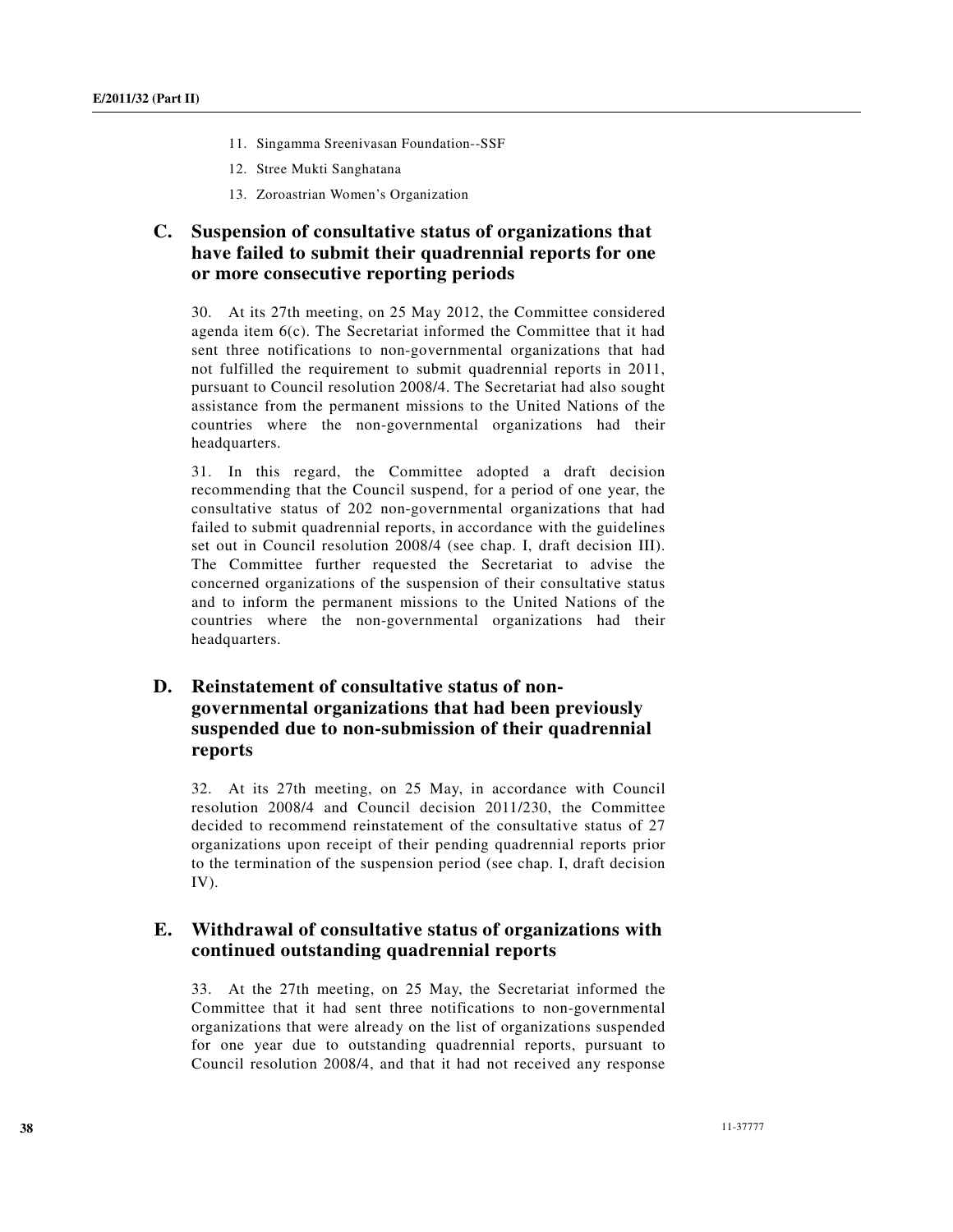from 75 of those organizations. The Secretariat informed the Committee that it had also sought assistance from the permanent missions to the United Nations of the countries where the nongovernmental organizations had their headquarters.

34. Accordingly, the Committee decided to recommend that the Council withdraw the consultative status of the 75 non-governmental organizations with continued outstanding quadrennial reports, in accordance with the guidelines set out in Council resolution 2008/4 and recalling decision 2011/230 (see chap. I, draft decision V). The Committee further requested the Secretary-General to advise the concerned organizations of the withdrawal of their consultative status and to inform the permanent missions to the United Nations of the countries where the non-governmental organizations had their headquarters.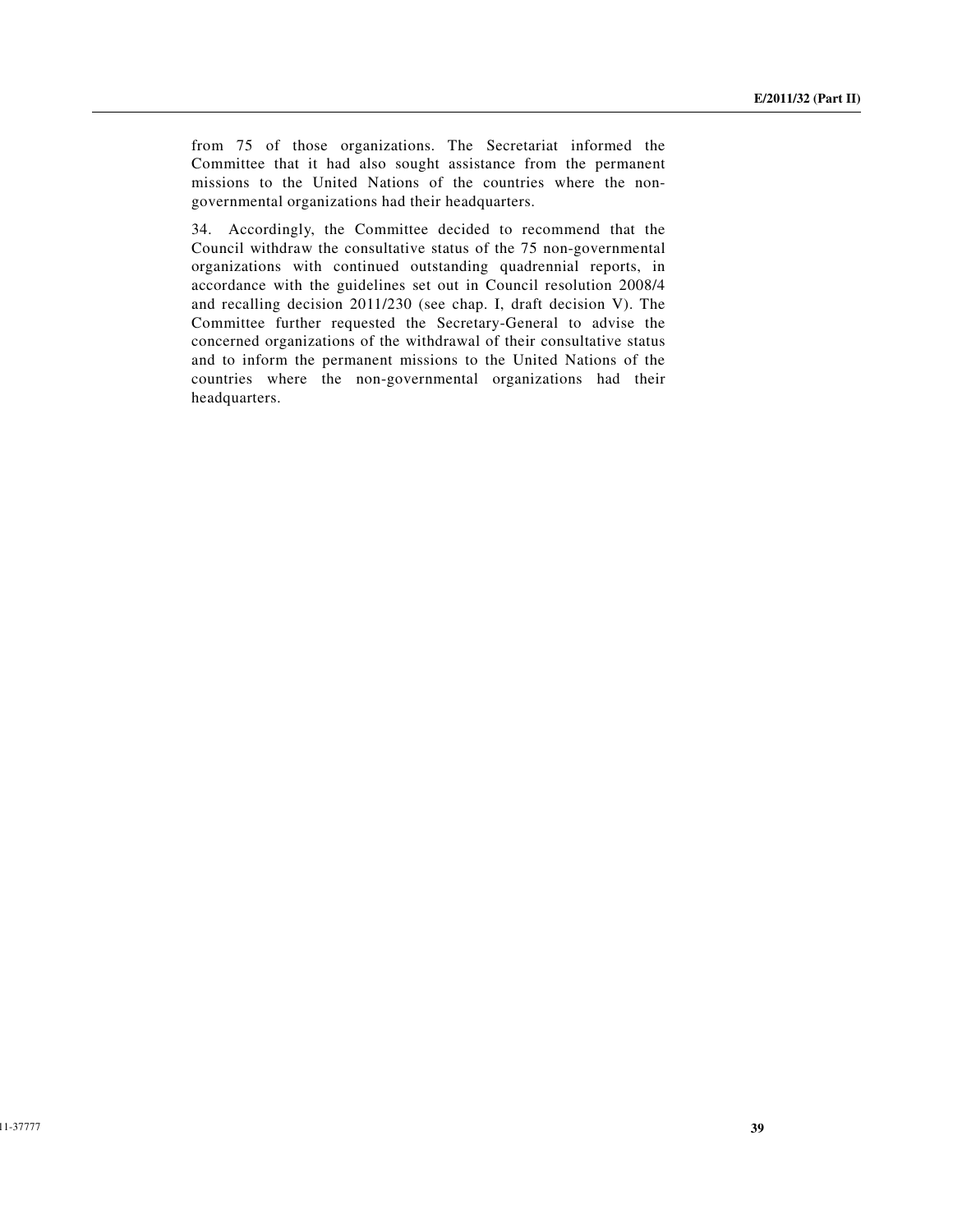# **IV. Strengthening of the Non-Governmental Organizations Branch of the Department of Economic and Social Affairs of the Secretariat**

35. At its  $18<sup>th</sup>$  meeting, on 21 May, the Committee jointly considered agenda item 5, Strengthening of the Non-Governmental Organizations Branch of the Department of Economic and Social Affairs of the Secretariat, agenda item 6, Review of the methods of work of the Committee, and agenda item 8, General voluntary trust fund in support of the United Nations Non-Governmental Organizations Informal Regional Network, and heard oral reports made by the Secretariat.

36. The Branch highlighted the challenges facing both the Committee on NGOs and the NGO Branch in connection with rapidly increasing workloads, in particularly with regard to new applications, and emphasized the need for resources to provide much-needed support to the paperless system, with a focus on maximizing its efficiency in meeting the increased workload of the Committee.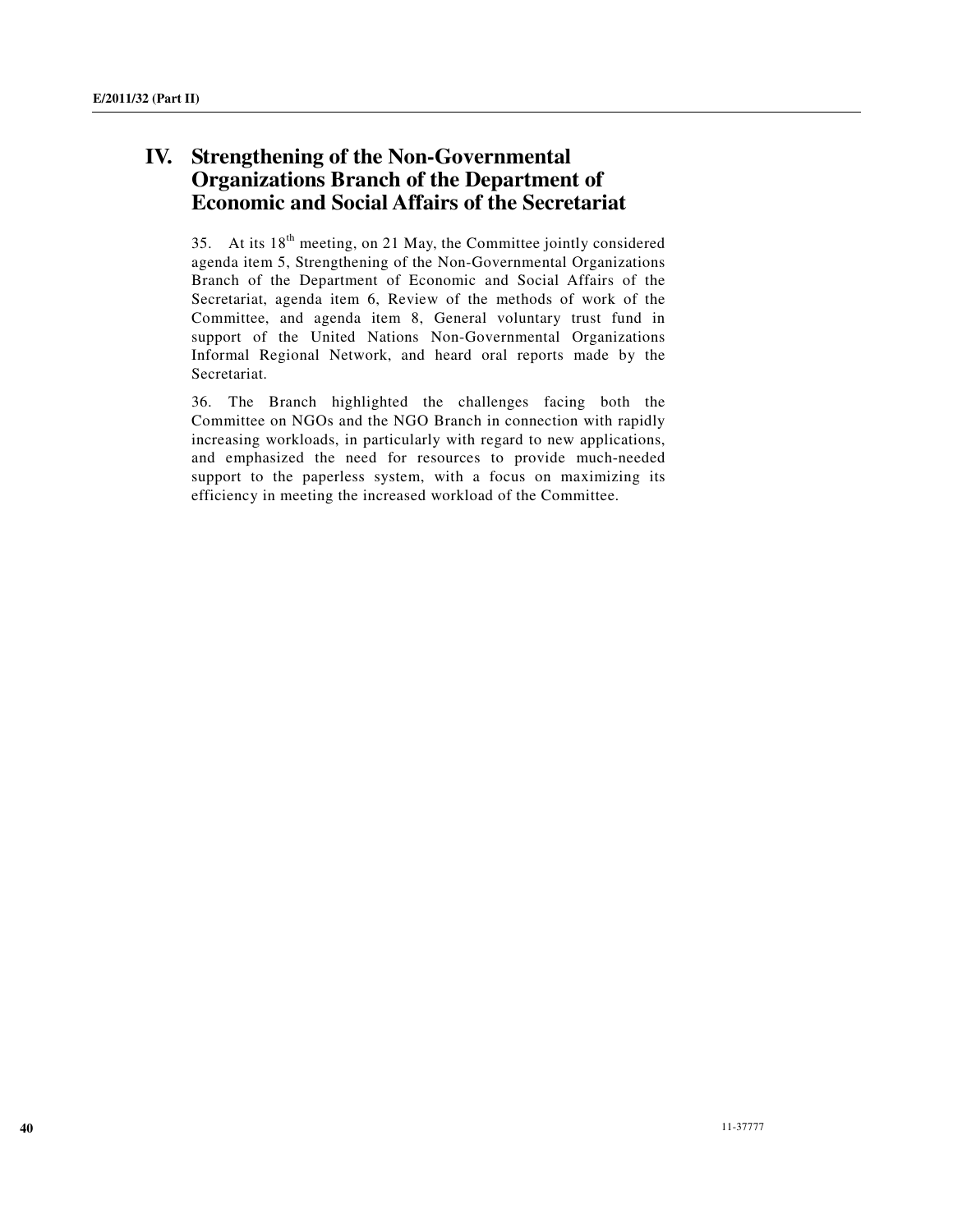# **V. Review of the methods of work of the Committee: implementation of Council resolution 1996/31, including the process of accreditation of representatives of non-governmental organizations, and Council decision 1995/304**

## **Other related matters**

## **Recommendations for improving the working methods of the Committee**

37. Delegations requested more time to consider issues that could contribute to improve the working methods of the Committee, including the procedure for reviewing the quadrennial reports of nongovernmental organizations. Informal consultations would be held to address those at a later stage. At its  $26<sup>th</sup>$  meeting, on 25 May, the representative of India requested that in the future the Secretariat present to the Committee the name change applications along with accompanying documentation.

## **Statements by non-governmental organizations at the substantive session of 2012 of the Council**

38. At its  $18<sup>th</sup>$  meeting, on 21 May 2012, the Committee took note of the requests submitted by the following 66 non-governmental organizations2 in consultative status to be heard by the Council at the high-level segment of its substantive session of 2012 (see E/C.2/2012/CRP.14):

- 1. 5th Pillar (Special, 2011)
- 2. AARP (General, 1995)

**\_\_\_\_\_\_\_\_\_\_\_\_\_\_\_\_\_\_** 

- 3. African Citizens Development Foundation (Special, 2009)
- 4. African Youth Movement (Special, 2006)
- 5. Agewell Foundation (Special, 2011)
- 6. Asociación Nacional de Empresarios de Colombia (Special, 2011)
- 7. Association mauritanienne pour la promotion du droit (Special, 2011)
- 8. Brahma Kumaris World Spiritual University (BKWSU) (General, 1998)

<sup>2</sup> Current status and year in which the organization was granted status appear in parentheses after the organization's name.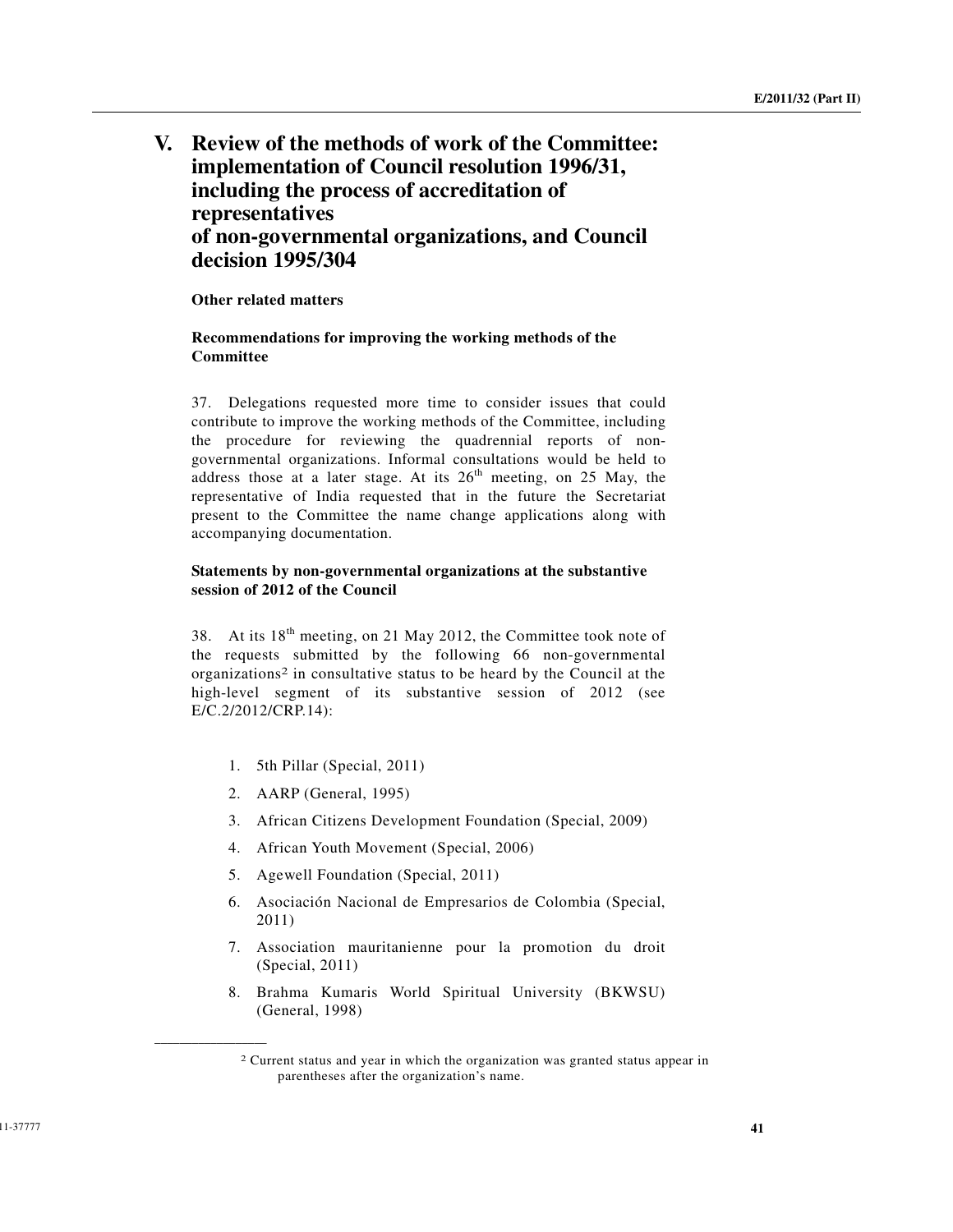- 9. Convention of Independent Financial Advisors (Special, 2007)
- 10. Center for Inquiry (Special, 2005)
- 11. Center for Women's Global Leadership (Special, 2000)
- 12. Centro de Investigación Social, Formación y Estudios de la Mujer (Special, 1997)
- 13. Cercle d'initiative commune pour la recherche, l'environnement et la qualité (Special, 2011)
- 14. Child Helpline International (Special, 2011)
- 15. China Energy Fund Committee (Special, 2011)
- 16. Confederazione Generale Italiana del Lavoro (Special, 1999)
- 17. Conference of Non-Governmental Organizations in Consultative Relationship with the United Nations (General, 2002)
- 18. Consultative Council of Jewish Organizations (Special, 1947)
- 19. Credo-Action (Special, 2007)
- 20. Espace Afrique International (Special, 2007)
- 21. Ethiopian World Federation (Special, 2002)
- 22. Federación Internacional de Asociaciones de Ayuda Social Ecológica y Cultural (Special, 2007)
- 23. Federation of Independent Trade Unions of Russia (Special, 1998)
- 24. Forum of Women's NGOs of Kyrgyzstan (Special, 2005)
- 25. Fundação de Assistencia Medica Internacional (Special, 2008)
- 26. Global Foundation for Democracy and Development (Special, 2004)
- 27. IFENDU for Women's Development (Special, 2010)
- 28. Imam Ali's Popular Students Relief Society (Special, 2010)
- 29. Institute of Inter-Balkan Relations (Special, 1998)
- 30. Institute of International Social Development (Special, 2000)
- 31. Instituto Para la Participación y el Desarrollo-INPADE (Special, 2011)
- 32. International Committee for Arab-Israeli Reconciliation (Special, 2006)
- 33. International Eurasia Press Fund (Special, 2007)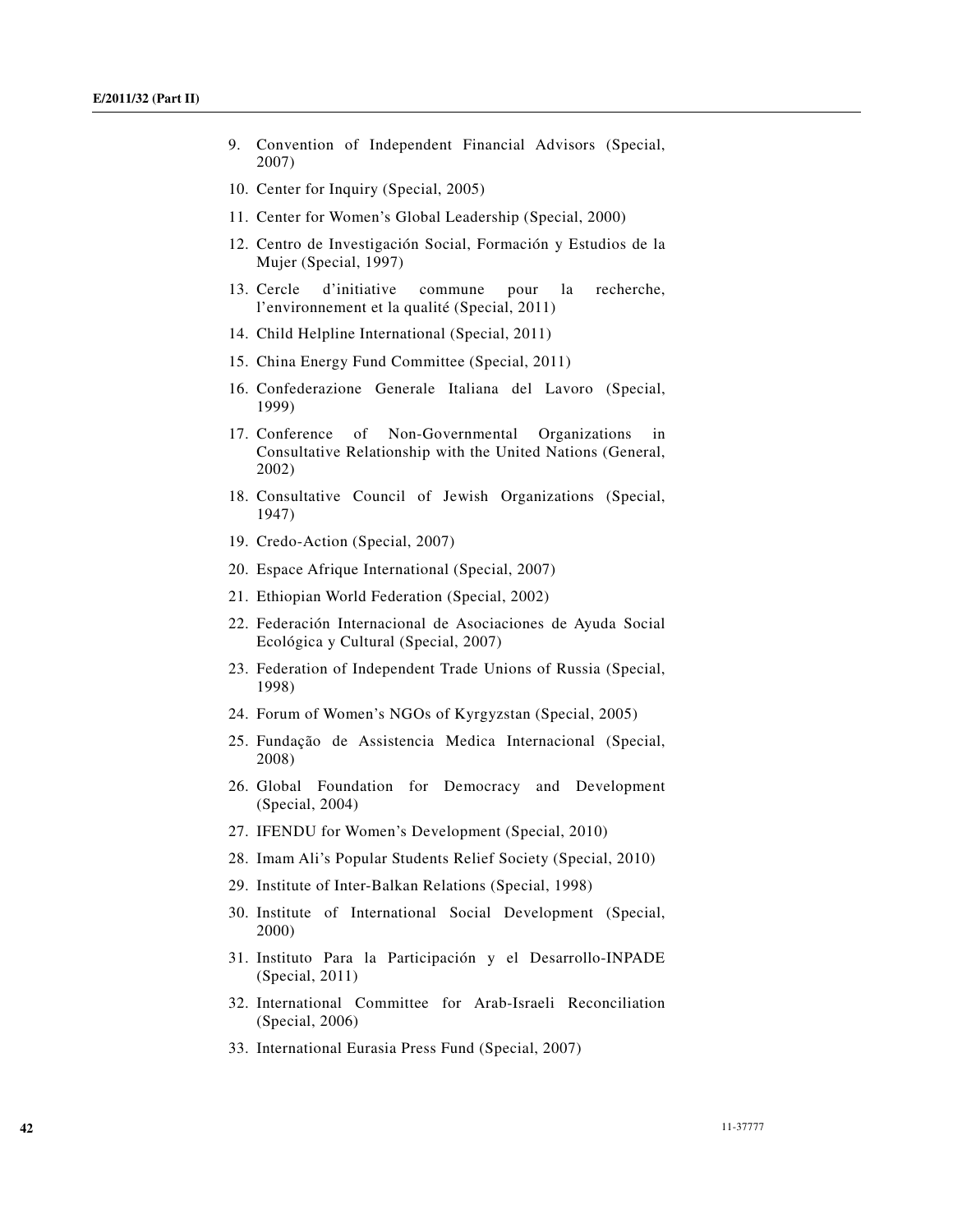- 34. International Health Awareness Network (Special, 1998)
- 35. International Multiracial Shared Cultural Organization (Special, 1995)
- 36. International Ontopsychology Association (Special, 1999)
- 37. International Presentation Association of the Sisters of the Presentation of the Blessed Virgin Mary (Special, 2000)
- 38. International Society of Doctors for the Environment (Special, 2002)
- 39. Justice for All Prison Fellowship Ethiopia (Special, 2010)
- 40. Kenya Community Development Group (Special, 2011)
- 41. Legião da Boa Vontade (General, 1999)
- 42. Ma'arij Foundation for Peace and Development (Special, 2010)
- 43. Metis National Council (Roster, 1997)
- 44. Millennium Institute (Special, 2003)
- 45. Minhaj-ul-Quran International (Special, 2011)
- 46. National Association of Realtors (Special, 1989)
- 47. New Future Foundation (Special, 2008)
- 48. Nord-Sud XXI (Special, 1995)
- 49. OISCA International (South India chapter) (Special, 2007)
- 50. Organización de Entidades Mutuales de las Américas (ODEMA) (Special, 2011)
- 51. Peace Child International (Special, 1997)
- 52. Policy Research (Special, 2011)
- 53. RESO-Femmes (Special, 2011)
- 54. Rehab Group (Special, 1996)
- 55. Salesian Missions (Special, 2007)
- 56. Samaj Kalyan O. Unnayan Shangstha (Special, 2010)
- 57. Service and Research Institute on Family and Children (Special, 1999)
- 58. Society for Industrial and Organizational Psychology (Special, 2011)
- 59. Society of Catholic Medical Missionaries (Special, 2000)
- 60. To Love Children Educational Foundation International (Special, 2006)
- 61. Umid Support to Social Development Public Union (Special, 2011)
- 62. Univers de solidarité et de développement (Special, 2011)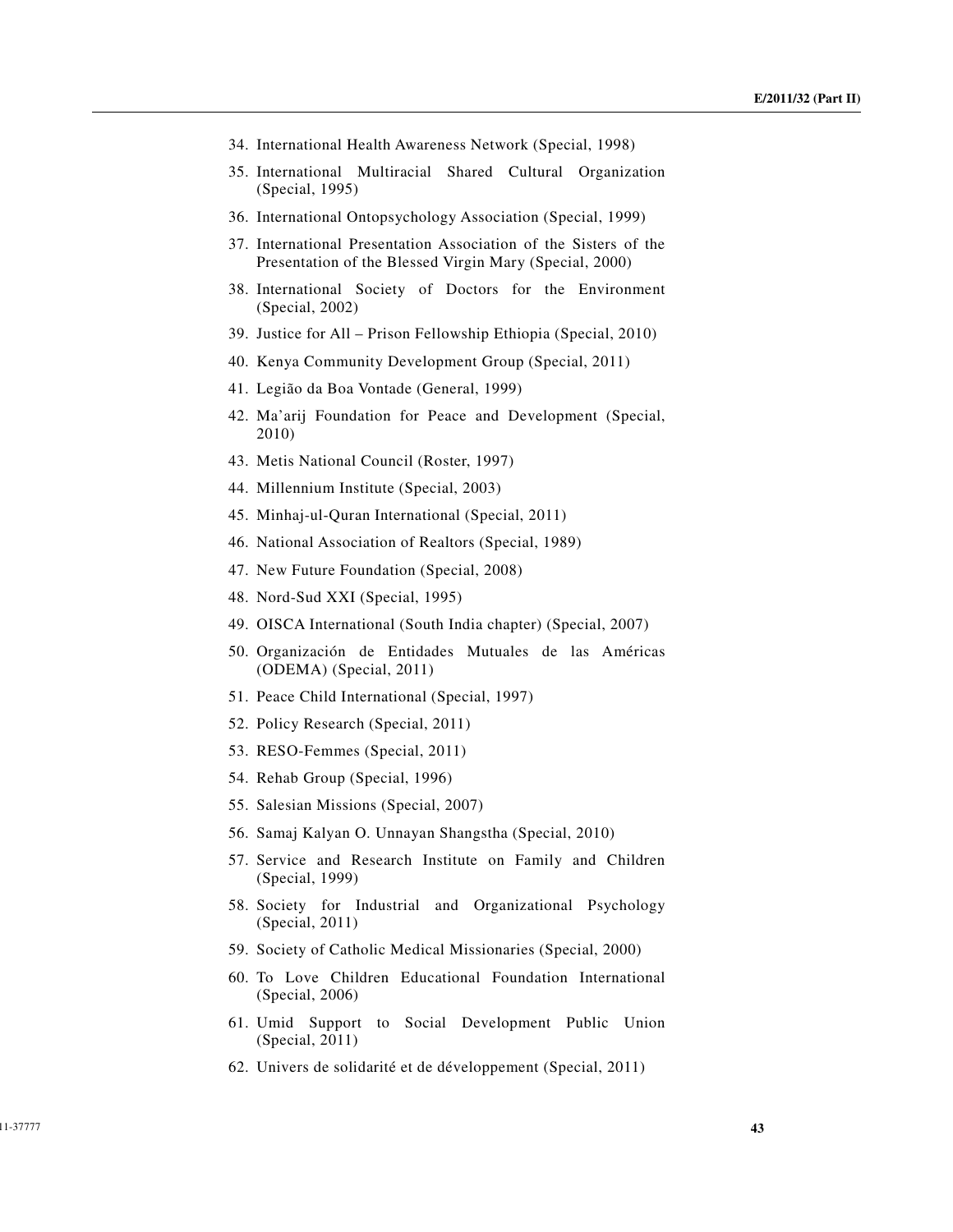- 63. VAAGDHARA (Special, 2011)
- 64. World Jewellery Confederation (Special, 2006)
- 65. World Society for the Protection of Animals (Special, 1971)
- 66. World Society of Victimology (Special, 1987)

# **VI. Consideration of special reports and complaints by Member States**

#### **Ma'arij Foundation for Peace and Development**

39. On 11 May 2012, the Non-Governmental Organizations Branch received a letter of complaint from the Permanent Mission of Israel to the United Nations concerning a violation of resolution 1996/31 by an organization with special consultative status with the Council, Ma'arij Foundation for Peace and Development. At its  $18<sup>th</sup>$  meeting, on 21 May 2012, the Committee took note of the letter (see Annex I).

### **Interfaith International**

40. At its 18th meeting, on 21 May 2012, the Committee heard a complaint by the representative of Pakistan, following a letter of complaint from the Permanent Mission of Pakistan to the United Nations (see Annex II), concerning the organization Interfaith International, which had its consultative status suspended by a consensus decision in 2010 for two years by ECOSOC decision 2010/215. The representative of Pakistan explained that the organization had violated its suspension by organizing events and distributing fliers at the nineteenth session of the Human Rights Council, misrepresenting itself, including on its website, as an organization with consultative status. He added that the organization had also been reprimanded in the past by the Office of the High Commissioner for Human Rights for such behavior. He requested that the consultative status of the organization be withdrawn for flagrantly violating ECOSOC decision 2010/215 and misleading the UN system, Member States, and civil society. The Chief of the NGO Branch of DESA confirmed that the organization violated the terms of its suspension.

41. The representative of Belgium called on the Committee to give the organization the opportunity to respond, in accordance with article 15 of ECOSOC resolution 1996/31, and expressed a preference to move for suspension again. The representatives of China, Sudan, Senegal, Cuba, Nicaragua, Venezuela, Morocco, Turkey and Burundi supported the proposal by Pakistan. The representative of the United States, supported by Peru and Israel, requested more time to consider the complaint, hear from the organization, and take action during this session. The representative of Switzerland, speaking as an Observer State, also noted that article 56 in ECOSOC resolution 1996/31 granted the organization the right to reply. The representative of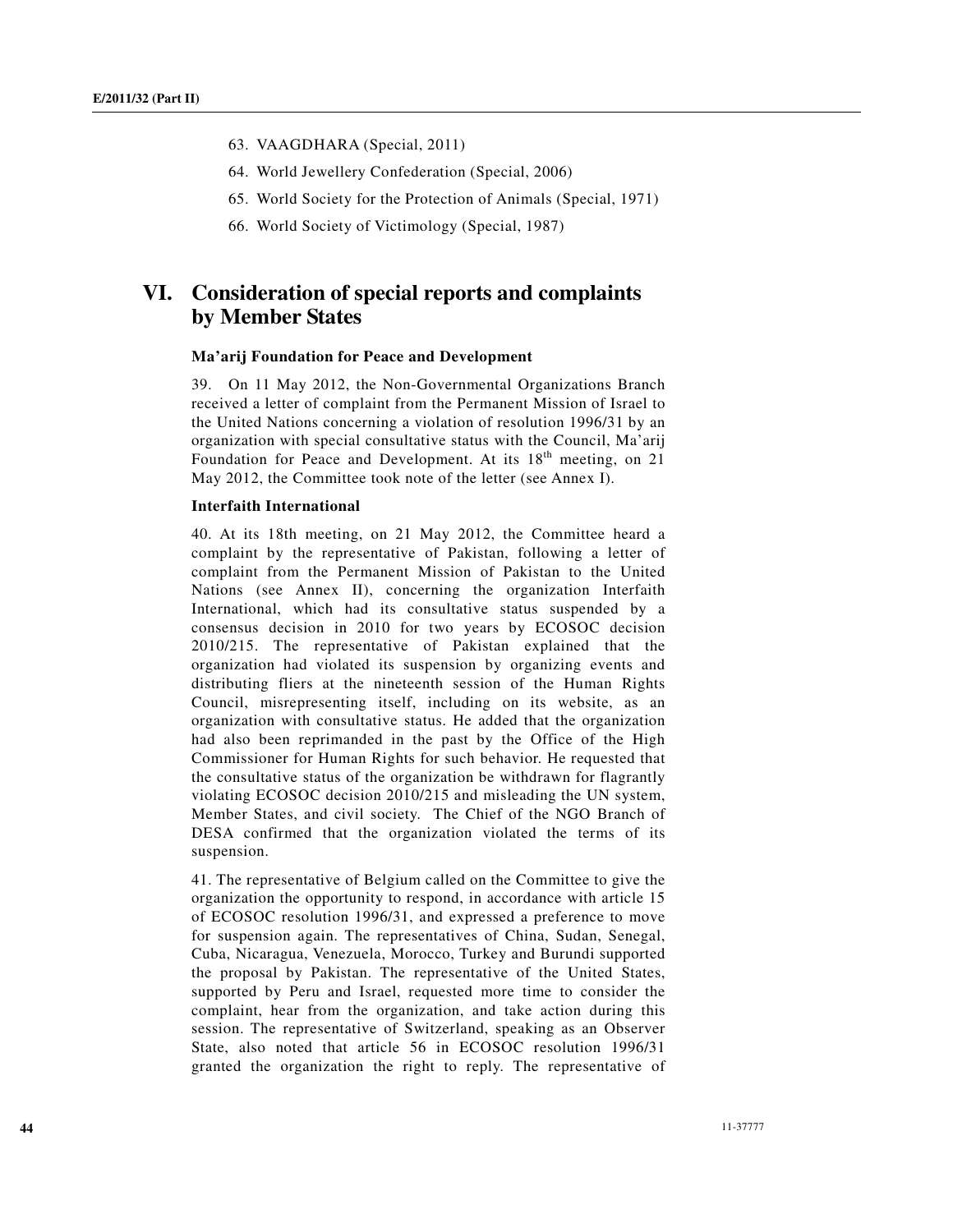Pakistan stated that though there were no provisions for such a right of reply in ECOSOC resolution 1996/31, but in order to satisfy the principles of transparency and due process, he was ready for a decision by the Committee after considering the reply of the concerned NGO.

42. At is 19th meeting, also on 21 May 2012, the Committee decided to convey a letter to the organization, and seek its response by 24 May 2012, inquiring why it had used a logo identifying itself as an organization with consultative status; if it had participated and organized side events at the 19th session of the Human Rights Council; to explain how it had participated and organized these activities while its status had been suspended; why its website continued to show that the organization was in consultative status while it was suspended; and if it considered these activities and acts to be in conformity with the ECOSOC decision 2010/215 and resolution 1996/31.

43. At its 27th meeting, on 25 May 2012, the Committee resumed its consideration of the complaint by Pakistan. It had reviewed the response received from the organization on its inquiry. The representative of Pakistan stated that the organization's response confirms that it had clearly violated the terms of its suspension. Therefore, in order to respect the decisions of the Committee and to ensure that the activities of all non-governmental organizations with consultative status are in accordance with the rules of procedure he called upon the Committee to withdraw the consultative status of the NGO in accordance with EOCOSOC resolution 1996/31.

44. The Committee by a consensus decision recommended that the Council withdraw the status of the organization (see chap. I, draft decision II).

45. The representative of the United States stated that her delegation reluctantly joined consensus but that the United States did not believe the NGO's actions justified this extreme measure. The representative of Belgium stated that they believed withdrawal to be a disproportionate sanction, but joined consensus in respect of the few rules of the Committee.

### **Centre Europe-tiers monde**

46. At its  $18<sup>th</sup>$  meeting, on 21 May 2012, the Chair informed the Committee that the two-year suspension period of the consultative status of Centre Europe-tiers monde (Council decision 2010/221 of 19 July 2010) would expire in July 2012.

47. At the same meeting the Committee heard a statement by the representative of Turkey, concerning an organization suspended from consultative status with the Council, Centre Europe-tiers monde (see Annex III). He recalled the reasons for the consensus decision of the Committee suspending the consultative status of the organization; noted the letter of commitment from the organization submitted upon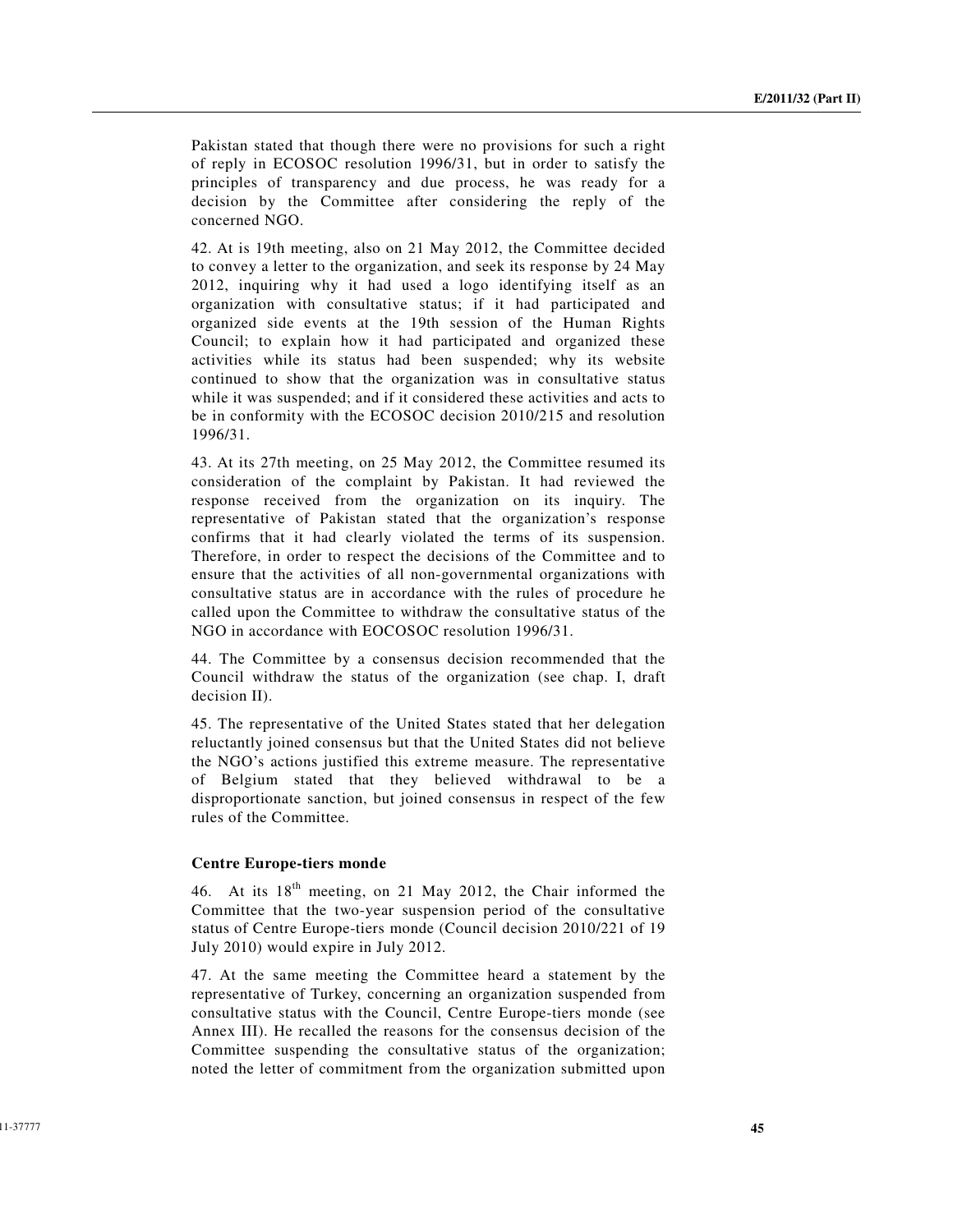the request of the Committee; and also noted that the website of the organization continued to violate resolution 1996/31. He stated that Turkey will not object to reinstatement of status, but demanded that the organization immediately take the necessary actions to ensure that reasons that led to the suspension would not repeat. Finally, he underlined that Turkey would be following carefully the activities of Centre Europe-tiers monde, and if this non-governmental organization, after the reinstatement of status is found to act in contrary to its commitments, to violate its obligations and responsibilities, and to repeat, but not limited to, a similar pattern of acts before the suspension, Turkey reserved the right to seek withdrawal or another suspension of the consultative status of the organization.

# **VII. Provisional agenda and documentation of the 2013 session of the Committee**

48. At its  $30<sup>th</sup>$  meeting, on 31 May 2012, the Committee considered item 9 of its agenda and had before it the draft provisional agenda for its 2013 session (E/C.2/2012/L.1).

49. At the same meeting, the Committee decided to recommend to the Council the following dates for the sessions in 2013: from 21 to 30 January, and on 8 February 2013 for its 2013 regular session and from 20 to 30 May and 7 June 2013 for its 2013 resumed session.

## **VIII. Organization of the session**

## **A. Opening and duration of the session**

50. The Committee on Non-Governmental Organizations held its 2012 resumed session from 21 to 30 May and on 8 June. The Committee held 14 meetings.

## **B. Attendance**

51. The session was attended by all 19 members of the Committee. Observers for other States Members of the United Nations, observers for non-member States, representatives of organizations of the United Nations system and observers for non-governmental organizations also attended. The list of participants was issued in document E/C.2/2012/INF/1.

52. At its 2012 resumed session, the Committee heard six representatives of non-governmental organizations, who were given the opportunity to respond to questions raised by the Committee. The additional information provided by the representatives facilitated the debate and the work of the Committee in taking its decisions.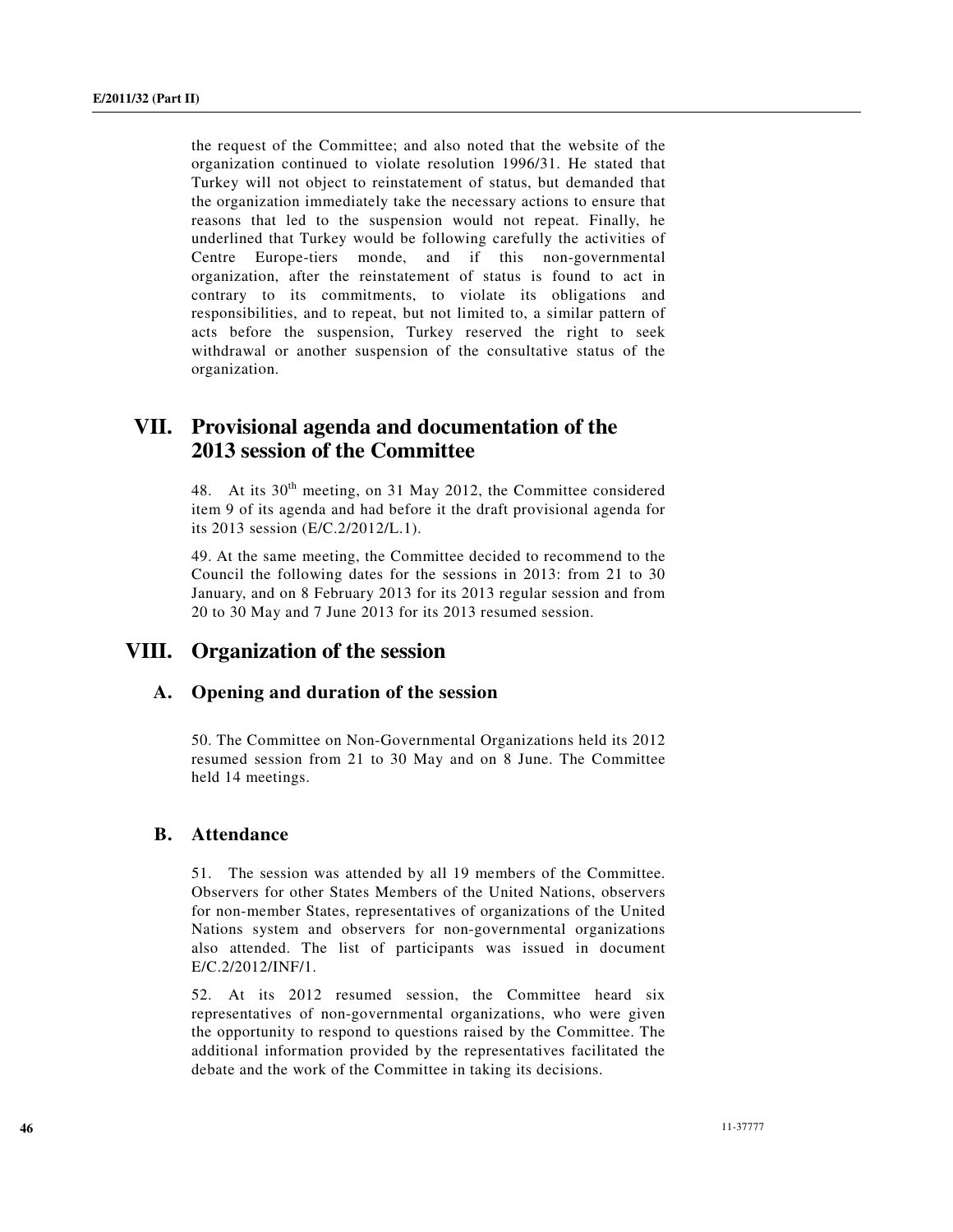## **C. Agenda**

53. The agenda (E/C.2/2012/1) for the 2012 regular and resumed session reads as follows:

- 1. Election of officers.
- 2. Adoption of the agenda and other organizational matters.
- 3. Applications for consultative status and requests for reclassification received from non-governmental organizations:
	- (a) Applications for consultative status and requests for reclassification deferred from previous sessions of the Committee;
	- (b) New applications for consultative status and new requests for reclassification;
	- (c) Applications of non-governmental organizations in consultative status with the Economic and Social Council that have merged with non-governmental organizations without such consultative status.
- 4. Quadrennial reports submitted by non-governmental organizations in consultative status with the Economic and Social Council:
	- (a) Deferred quadrennial reports submitted by non-governmental organizations in consultative status with the Council;
	- (b) Review of quadrennial reports submitted by non-governmental organizations in consultative status with the Council.
- 5. Strengthening of the Non-Governmental Organizations Branch of the Department of Economic and Social Affairs of the Secretariat.
- 6. Review of the methods of work of the Committee: implementation of Economic and Social Council resolution 1996/31, including the process of accreditation of representatives of non-governmental organizations, and Council decision 1995/304:
	- (a) Process of accreditation of representatives of non-governmental organizations;
	- (b) Consideration of issues on the agenda of the informal working group;
	- (c) Other related matters.
- 7. Consideration of special reports.
- 8. General voluntary trust fund in support of the United Nations Non-Governmental Organizations Informal Regional Network.
- 9. Provisional agenda and documentation for the 2014 session of the Committee.
- 10. Adoption of the report of the Committee.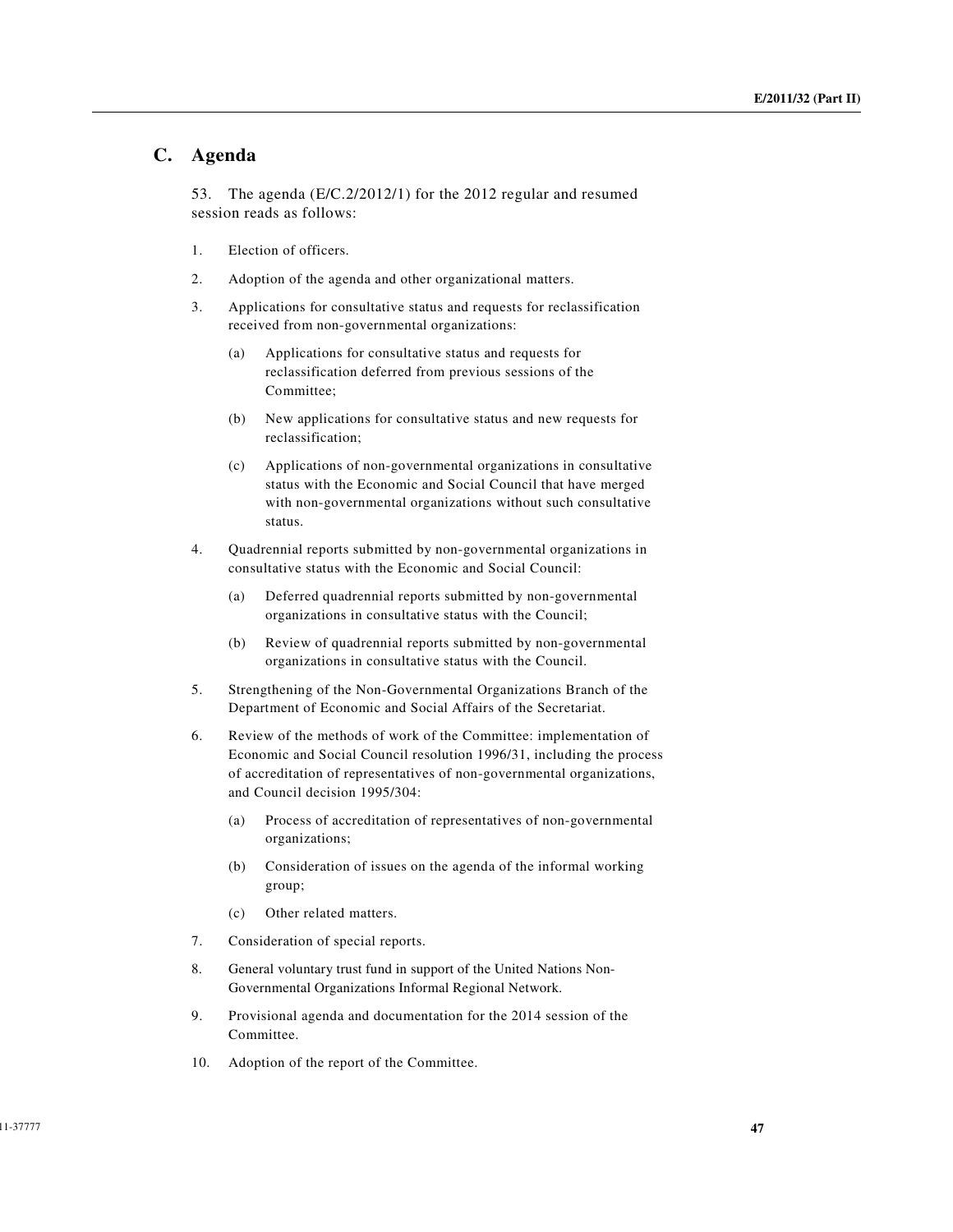## **D. Documentation**

54. The list of documents before the Committee at its 2012 resumed session will be issued in document E/C.2/2012/INF/2.

# **IX. Adoption of the report of the Committee on its 2012 resumed session**

55. At its 30<sup>th</sup> meeting, on 30 May 2012, the Committee had before it a draft report and authorized the Rapporteur to finalize the report with the support of the Secretariat and in consultation with the members of the Committee, as appropriate, with a view to its submission to the Economic and Social Council for appropriate action.

56. At its  $31<sup>st</sup>$  meeting, on 8 June 2012, the Committee adopted the present report.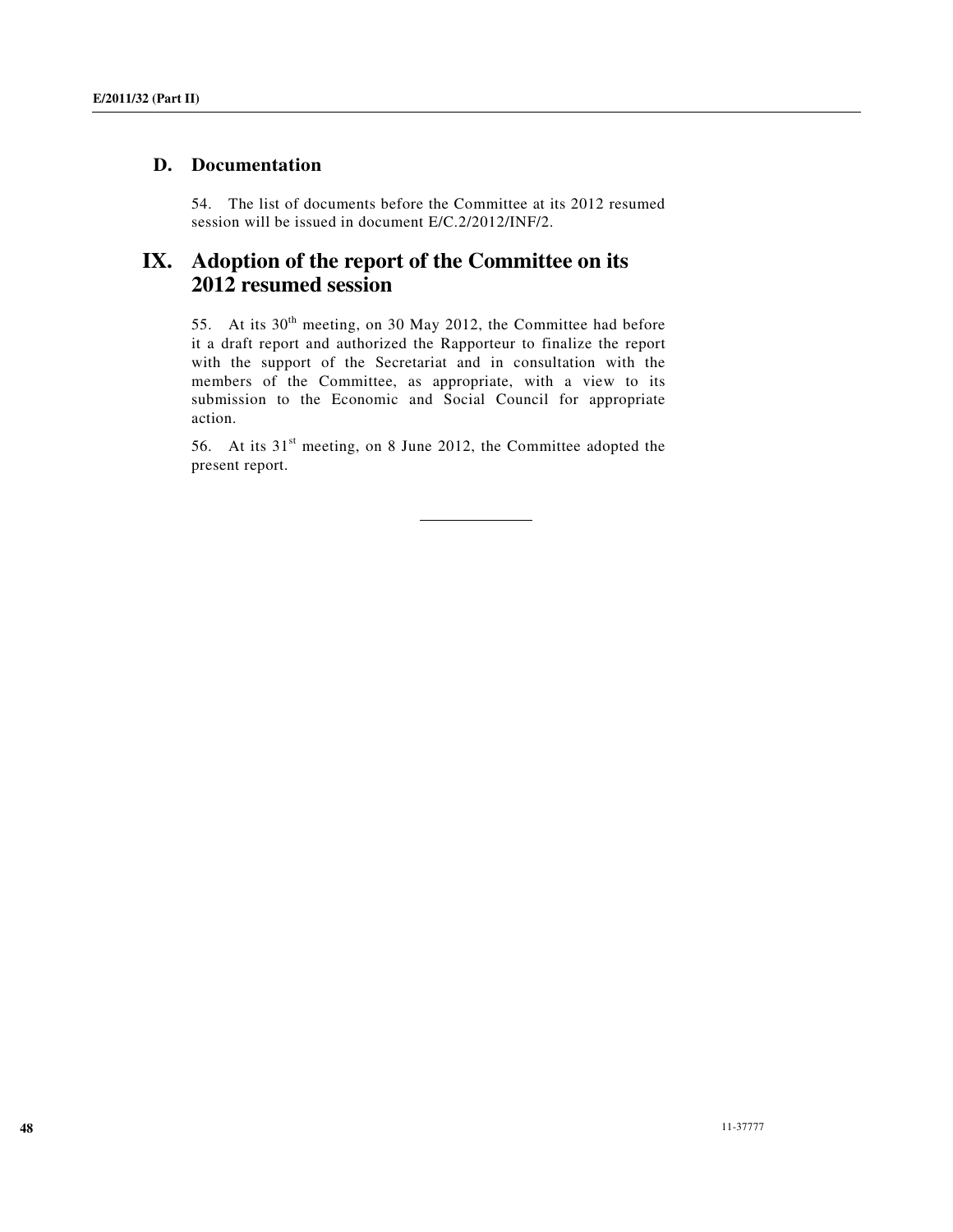## **Annex I**

**Ma'arij Foundation for Peace and Development** 

**Letter dated 11 May 2012 from the Deputy Permanent Representative of Israel to the United Nations addressed to the Chief of the Non-Governmental Organizations Branch of the Department of Economic and Social Affairs of the Secretariat** 

I write to alert you about a very disturbing event held by the Ma'arij Foundation for Peace and Development – an organization that received its UN accreditation through the NGO Committee.

On 19 March 2012, the Ma'arij Foundation hosted a side event at the Human Rights Council's 19th Session in Geneva that featured Ismail al-Ashqar, a senior member of Hamas, which is recognized as a terrorist organization by numerous states.

Hamas systematically kills and tortures political opponents; uses children as human shields and suicide bombers; brutally subjugates women; and deliberately targets Israeli schools, synagogues and cities in continuous rocket attacks. The Hamas charter continues to call for the destruction of Israel – a UN Member State – and the genocide of the Jewish people. Giving Hamas this platform in Geneva, under the UN's auspices, made a complete mockery of the United Nations.

By hosting this event, the Ma'arij Foundation violated its obligation, under ECOSOC resolution 1996/31, to "conform at all times to the principles governing the establishment and nature of their consultative relations with the Council".

The UN cannot serve as a platform to deliver messages of hate and incitement. In the face of the Ma'arij Foundation's flagrant breach of conduct, I kindly request that this official complaint be brought to the attention of the members of the UN Committee on Non-Governmental Organizations during the current Session held between 21- 30 May 2012.

(Signed) Haim **Waxman**  Ambassador Deputy Permanent Representative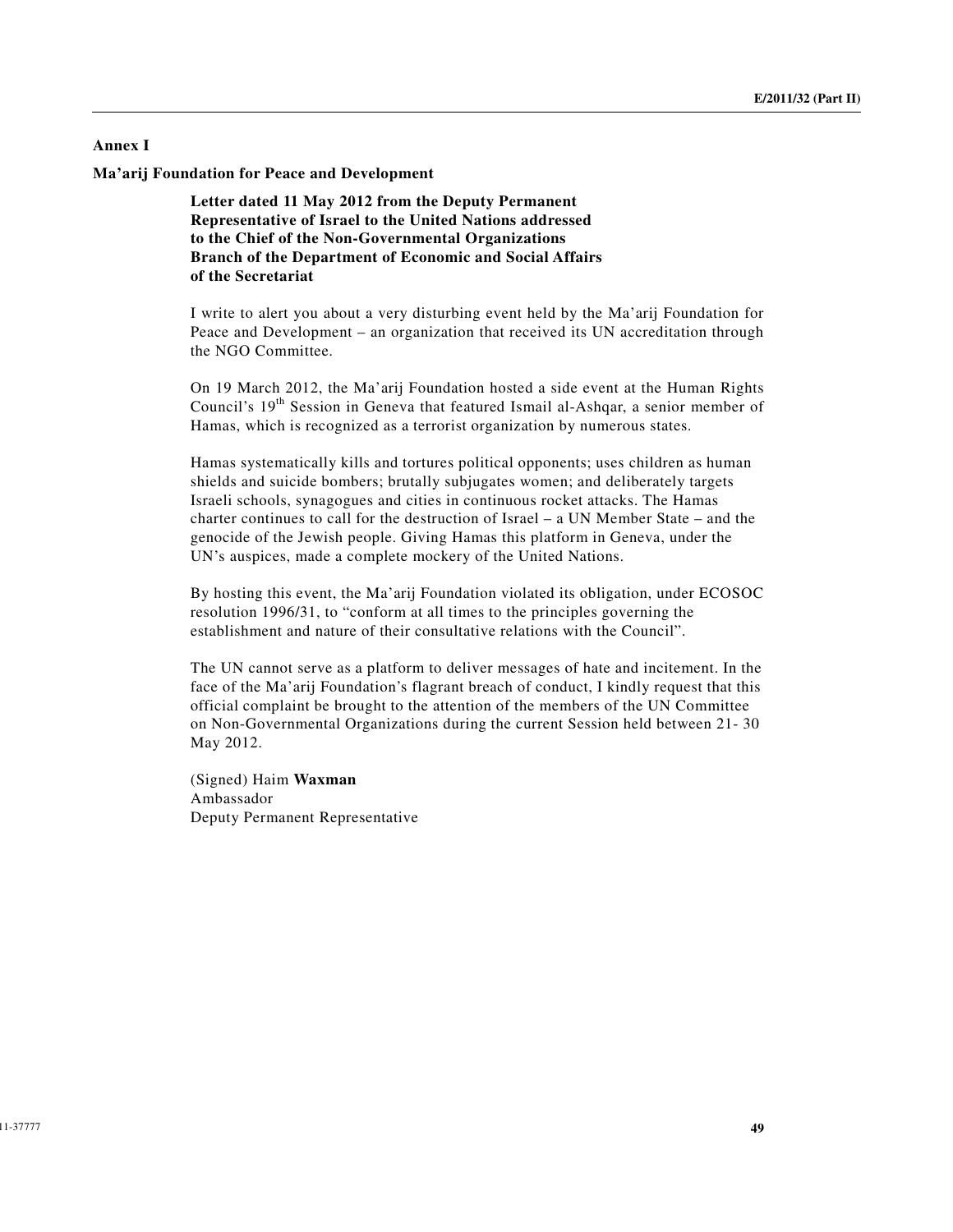### **Annex II**

### **Interfaith International**

## **Letter dated 15 May 2012 from the Acting Permanent Representative of Pakistan to the United Nations addressed to the Chair of the Committee on Non-Governmental Organizations**

This is with reference to the upcoming Resumed Session of the NGO Committee starting from 21-30 May 2012.

I would like to take this opportunity to convey that during this session Government of Pakistan would like to submit a Special Report for the consideration of the Committee Members concerning repeated misconduct by an NGO "Interfaith International" under agenda item 7.

In 2010, on the recommendation of the NGO Committee, ECOSOC had suspended the Consultative Status of Interfaith International for two years (ECOSOC decision 2010/215). It is important to recall that this decision was taken by consensus and one of the prime charges against this NGO were continued disregard for the UN rules and procedures for participation of NGOs in UN activities. Unfortunately, however, this suspension did not have any impact on the NGO, which has regrettably continued with its uncalled-for activities.

In March 2012, during the Nineteenth Session of the Human Rights Council, this NGO, in violation of the well-established rules for the NGOs participation in the UN activities, organized Side Events within UN premises and in complete disregard of the ECOSOC decision, openly distributed flyers of these events showing itself as an NGO with ECOSOC consultative status. Mr. Graves, Secretary General of this NGO even chaired and moderated one of these side events. Copies of the flyers of these events as well as the correspondence made between Pakistan Mission and the Office of the High Commissioner for Human Rights on this subject are attached for ready reference.

As you are well aware, according to paragraph 67 of ECOSOC Resolution 1996/31, participation in the UN activities and use of its facilities is reserved for NGOs with consultative status. This NGO not only breached this well established rule but also misled the UN system, Member States and the very community it belongs to i.e. civil society by portraying itself as a NGO with ECOSOC consultative status. This is not only a breach of existing UN rules of procedures for the participation of NGOs in its activities but a flagrant violation of the decision taken by ECOSOC.

Such misconduct cannot and should not be tolerated by the NGO Committee. We, therefore, would like to submit the case for the withdrawal of the consultative status of this NGO. Such a decision by this Committee is must to ensure respect and credibility of its decisions by the NGO Community as well as to ensure that participation of NGOs in UN activities are strictly regulated in accordance with the laid down rules and procedures.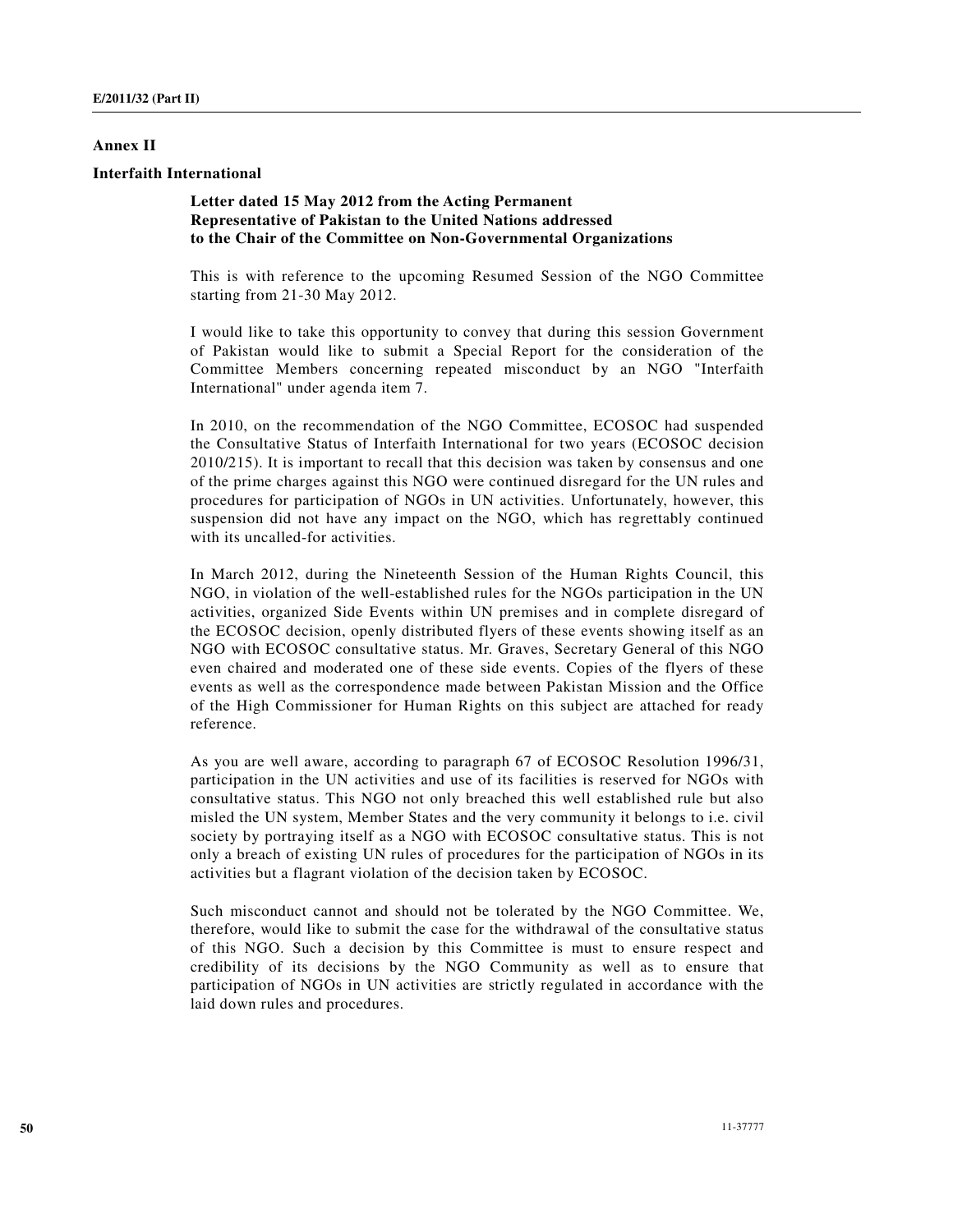I count on the wisdom of the respected members of the NGO Committee to wholeheartedly support this decision. My delegation remains at yours and other Committee Members disposal to answer further queries and questions, if any.

(Signed) Raza Bashir **Tarar**  Acting Permanent Representative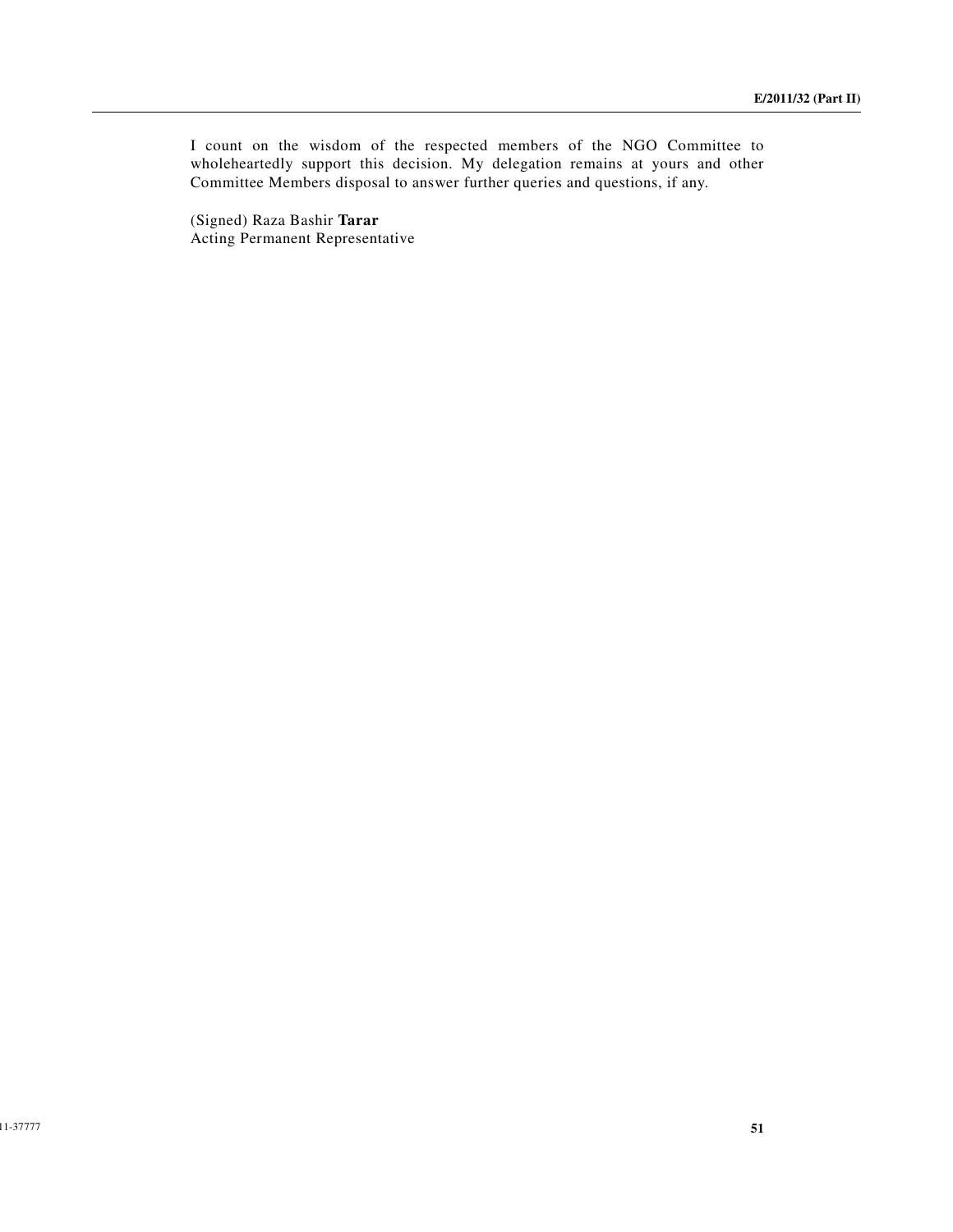## **Annex III**

#### **Centre-Europe-tiers monde**

**Statement delivered by the Representative of Turkey at the 18th meeting, on 21 May 2012**

Madam Chairperson, Distinguished delegates,

Turkey appreciates the role and contributions of the NGOs in the field of human rights and welcomes the efforts of many NGOs to make positive and constructive contributions to the UN system. Turkey continues to extend its support to them in line with the importance it attaches to the promotion and protection of human rights since they further the cause of human rights both at the national and international level.

It is with the same understanding and expectation that some principles have been laid down in conjunction with the work of the NGOs in the UN system, as stipulated in relevant paragraphs of the ECOSOC resolution 1996/31 of 25 July 1996. In line with this resolution, the NGOs are unquestionably expected to observe the UN principles in their work.

At its 28th meeting of the resumed session in May 2010, this august Committee decided by consensus to recommend suspension for a period of two years of the consultative status of the organization "Centre Europe-tiers monde", which failed to conform with these principles and the basic requirements set out in Council resolution 1996/31 by disrespecting the territorial integrity and political unity of Turkey; undertaking unsubstantiated and politically motivated allegations against Turkey; inciting and condoning acts of terrorism against Members States of the United Nations and by becoming a propaganda vehicle for the PKK/Kongra-Gel, a terrorist organization responsible for the death of tens of thousands innocent people featuring on the lists of terrorist organizations of many countries and organizations.

Furthermore, the Committee had also decided to request the organization to submit a letter to the Committee, stating that it will conform at all times to the principles governing the establishment and nature of its consultative relations with the Council, as stipulated in paragraph 55 of Council resolution 1996/31. The Committee was made aware of the submission of this letter during its regular session.

Madam Chairperson, Distinguished delegates,

We welcome that by this consensus the Committee has clearly demonstrated its responsible and consistent attitude as regards the crucial importance of conforming with the principles and the basic requirements set out in Council resolution 1996/31.

We also take note of the fact that this organization sent a letter by which it pledged that it would respect and uphold the requirements stipulated under paragraph 55 of this resolution. We consider it a commitment for future undertakings.

Unfortunately, despite this commitment, the web site of this NGO continues to include materials in forms of i.e. statements or interventions, which had in fact led